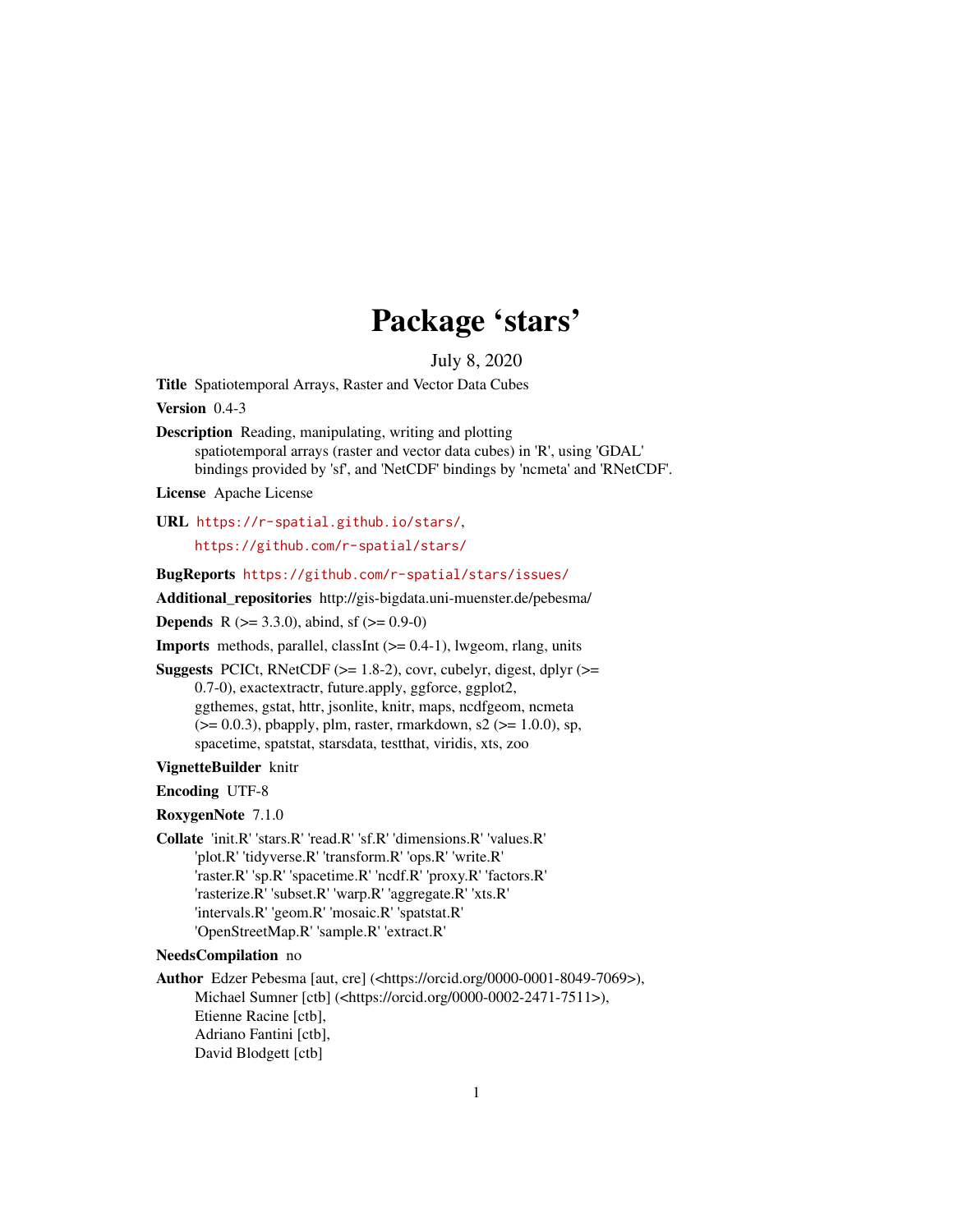Maintainer Edzer Pebesma <edzer.pebesma@uni-muenster.de>

**Repository CRAN** 

Date/Publication 2020-07-08 11:20:03 UTC

## R topics documented:

| aggregate.stars | 3              |
|-----------------|----------------|
| <b>as</b>       | $\overline{4}$ |
|                 | 5              |
|                 | 6              |
|                 | 6              |
|                 | $\overline{7}$ |
|                 | 8              |
|                 | 9              |
|                 | 10             |
| 11<br>plot      |                |
|                 | 14             |
|                 | 15             |
|                 | 18             |
|                 | 18             |
|                 | 20             |
| 21              |                |
|                 | 23             |
|                 | 25             |
|                 | 26             |
|                 | 27             |
|                 | 29             |
| 31              |                |
|                 | 32             |
|                 | 32             |
|                 | 33             |
|                 | 34             |
|                 | 36             |
|                 | 37             |
|                 | 37             |
|                 | 38             |
| 39              |                |
| st_warp         | 40             |
|                 | 41             |
|                 | 42             |
|                 |                |

**Index**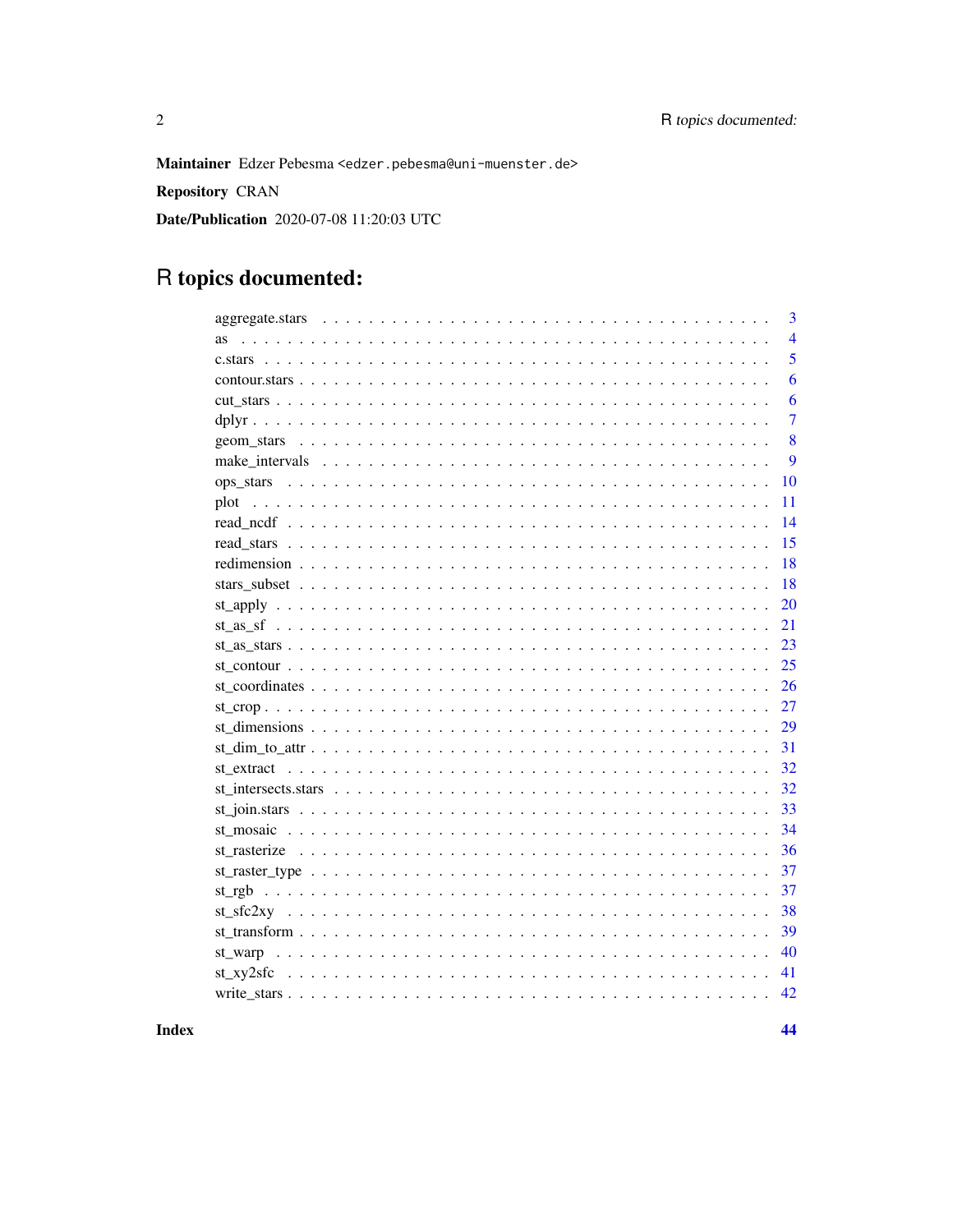<span id="page-2-0"></span>aggregate.stars *spatially or temporally aggregate stars object*

## Description

spatially or temporally aggregate stars object, returning a data cube with lower spatial or temporal resolution

## Usage

```
## S3 method for class 'stars'
aggregate(
  x,
 by,
 FUN,
  ...,
 drop = FALSE,join = st_intersects,
  as_points = any(st\_dimension(by) == 2, na.rm = TRUE),rightmost.closed = FALSE,
 left.open = FALSE,
 exact = FALSE
)
```

| $\times$         | object of class stars with information to be aggregated                                                                                                                                                                                                                                                                                                                                                                                     |
|------------------|---------------------------------------------------------------------------------------------------------------------------------------------------------------------------------------------------------------------------------------------------------------------------------------------------------------------------------------------------------------------------------------------------------------------------------------------|
| by               | object of class sf or sfc for spatial aggregation, for temporal aggregation a vec-<br>tor with time values (Date, POSIXct, or PCICt) that is interpreted as a sequence<br>of left-closed, right-open time intervals or a string like "months", "5 days" or the<br>like (see cut.POSIXt); if by is an object of class stars, it is converted to sfc by<br>$st\_\nsigma_s$ fc(by, as $\_\point s = FALSE$ ) thus ignoring its time component. |
| <b>FUN</b>       | aggregation function, such as mean                                                                                                                                                                                                                                                                                                                                                                                                          |
| $\ddots$         | arguments passed on to FUN, such as na. rm=TRUE                                                                                                                                                                                                                                                                                                                                                                                             |
| drop             | logical; ignored                                                                                                                                                                                                                                                                                                                                                                                                                            |
| join             | function; function used to find matches of x to by                                                                                                                                                                                                                                                                                                                                                                                          |
| as_points        | see st_as_sf: shall raster pixels be taken as points, or small square polygons?                                                                                                                                                                                                                                                                                                                                                             |
| rightmost.closed |                                                                                                                                                                                                                                                                                                                                                                                                                                             |
|                  | see findInterval                                                                                                                                                                                                                                                                                                                                                                                                                            |
| left.open        | logical; used for time intervals, see findInterval and cut.POSIXt                                                                                                                                                                                                                                                                                                                                                                           |
| exact            | logical; if TRUE, use coverage_fraction to compute exact overlap fractions of<br>polygons with raster cells                                                                                                                                                                                                                                                                                                                                 |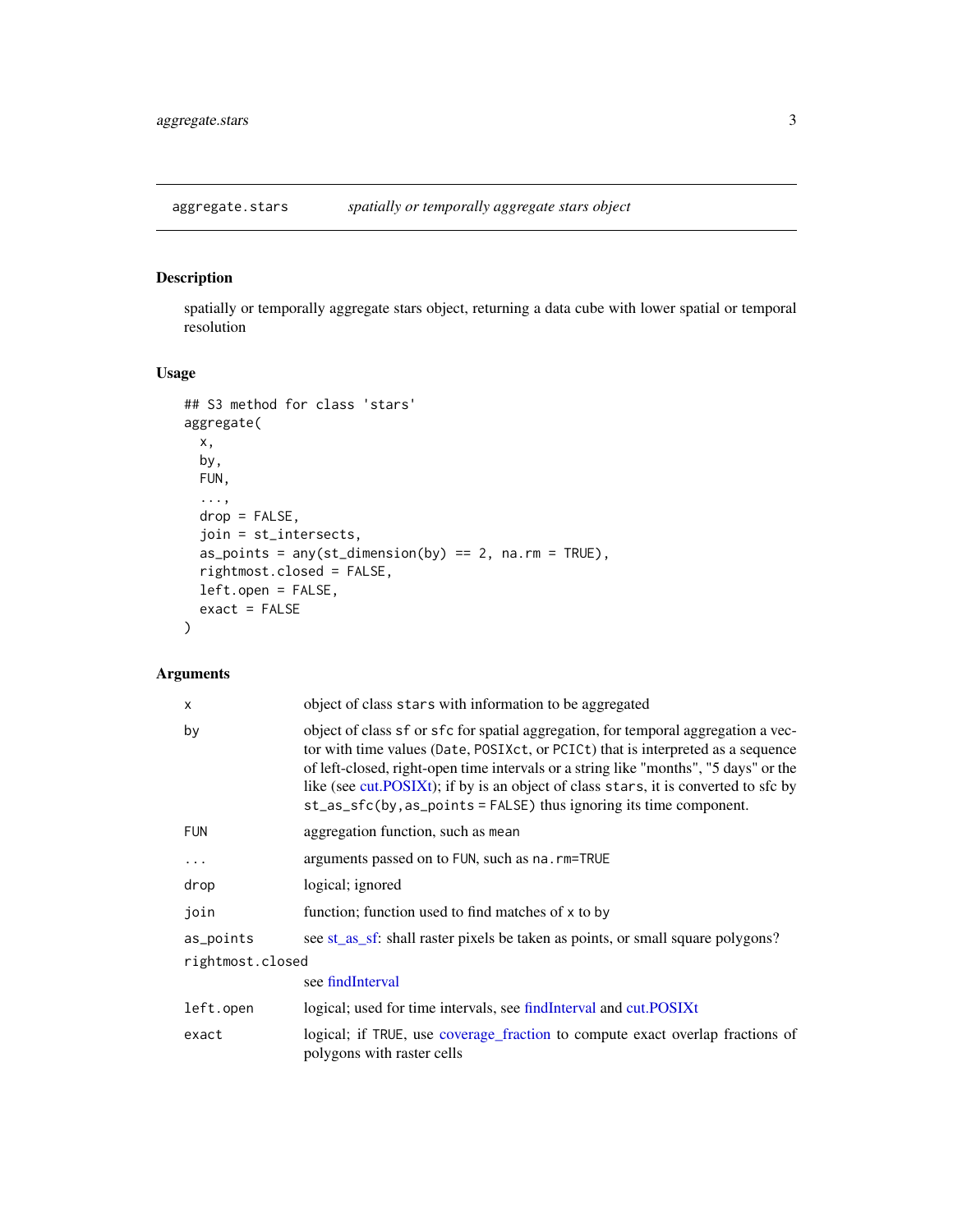#### Examples

```
# aggregate time dimension in format Date
tif = system.file("tif/L7_ETMs.tif", package = "stars")
t1 = as.Date("2018-07-31")
x = read\_stars(c(tif, tif, tif, tif), along = list(time = c(t1, t1+1, t1+2, t1+3)))[1, 1:30, 1:30]st_get_dimension_values(x, "time")
x\text{-}agg\text{-}time = aggregate(x, by = t1 + c(0, 2, 4), FUN = max)# aggregate time dimension in format Date - interval
by_t = "2 days"x\text{-}agg\text{-}time2 = aggregate(x, by = by\text{-}t, FUN = max)st_get_dimension_values(x_agg_time2, "time")
x_agg_time - x_agg_time2
# aggregate time dimension in format POSIXct
x = st_set_dimensions(x, 4, values = as.POSIXct(c("2018-07-31","2018-08-01",
                                                    "2018-08-02",
                                                    "2018-08-03")),
                       names = "time")by_t = as.POSIXct(c("2018-07-31", "2018-08-02"))
x\_\text{agg\_posit} = aggregate(x, by = by_t, FUN = max)
st_get_dimension_values(x_agg_posix, "time")
x_agg_time - x_agg_posix
aggregate(x, "2 days", mean)
# Spatial aggregation, see https://github.com/r-spatial/stars/issues/299
prec_file = system.file("nc/test_stageiv_xyt.nc", package = "stars")
prec = read_ncdf(prec_file, curvilinear = c("lon", "lat"))
prec_slice = dplyr::slice(prec, index = 17, along = "time")
nc = sf::read_sf(system.file("gpkg/nc.gpkg", package = "sf"), "nc.gpkg")
nc = st_transform(nc, st_crs(prec_slice))
agg = aggregate(prec_slice, st_geometry(nc), mean)
plot(agg)
```
as *Coerce stars object into a Raster raster or brick*

## Description

Coerce stars object into a Raster raster or brick

#### Arguments

from object to coerce

<span id="page-3-0"></span>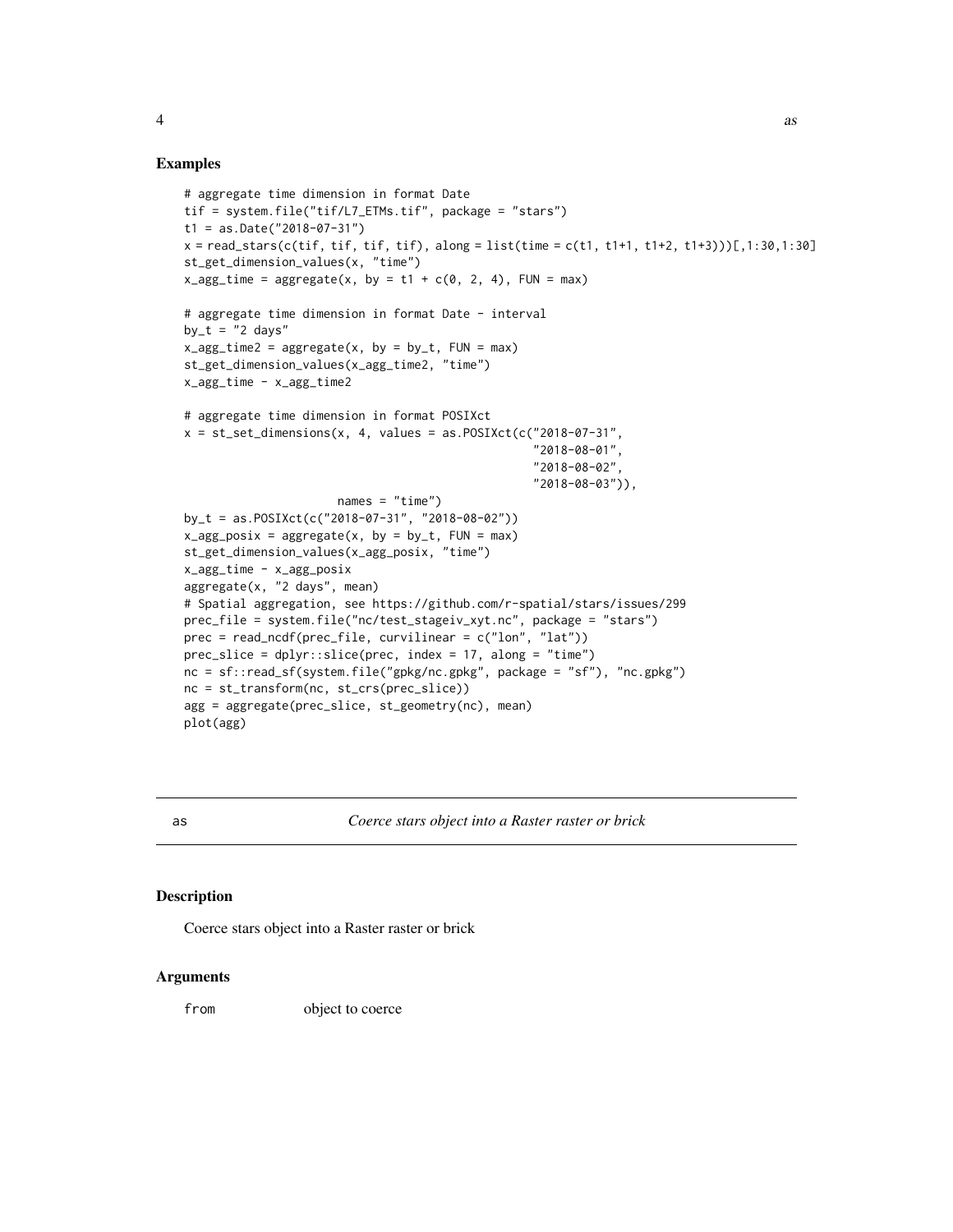<span id="page-4-1"></span><span id="page-4-0"></span>c.stars *combine multiple stars objects, or combine multiple attributes in a single stars object into a single array*

## Description

combine multiple stars objects, or combine multiple attributes in a single stars object into a single array

## Usage

```
## S3 method for class 'stars'
c(\ldots, along = NA_integer_, try_hard = FALSE, nms = names(list(\ldots)))
## S3 method for class 'stars_proxy'
c(
  ...,
  along = NA_integer_,
  along_crs = FALSE,
  try_hard = FALSE,
  nms = names(list(...)))
```
## Arguments

| single stars object, in case of a single argument, its attributes are combined into<br>a single attribute. In case of multiple objects, all objects should have the same |
|--------------------------------------------------------------------------------------------------------------------------------------------------------------------------|
|                                                                                                                                                                          |
| logical; if TRUE and some arrays have different dimensions, combine those that                                                                                           |
|                                                                                                                                                                          |
|                                                                                                                                                                          |
|                                                                                                                                                                          |

```
tif = system.file("tif/L7_ETMs.tif", package = "stars")
x = read\_stars(tif)(new = c(x, x))c(new) # collapses two arrays into one with an additional dimension
c(x, x, along = 3)
```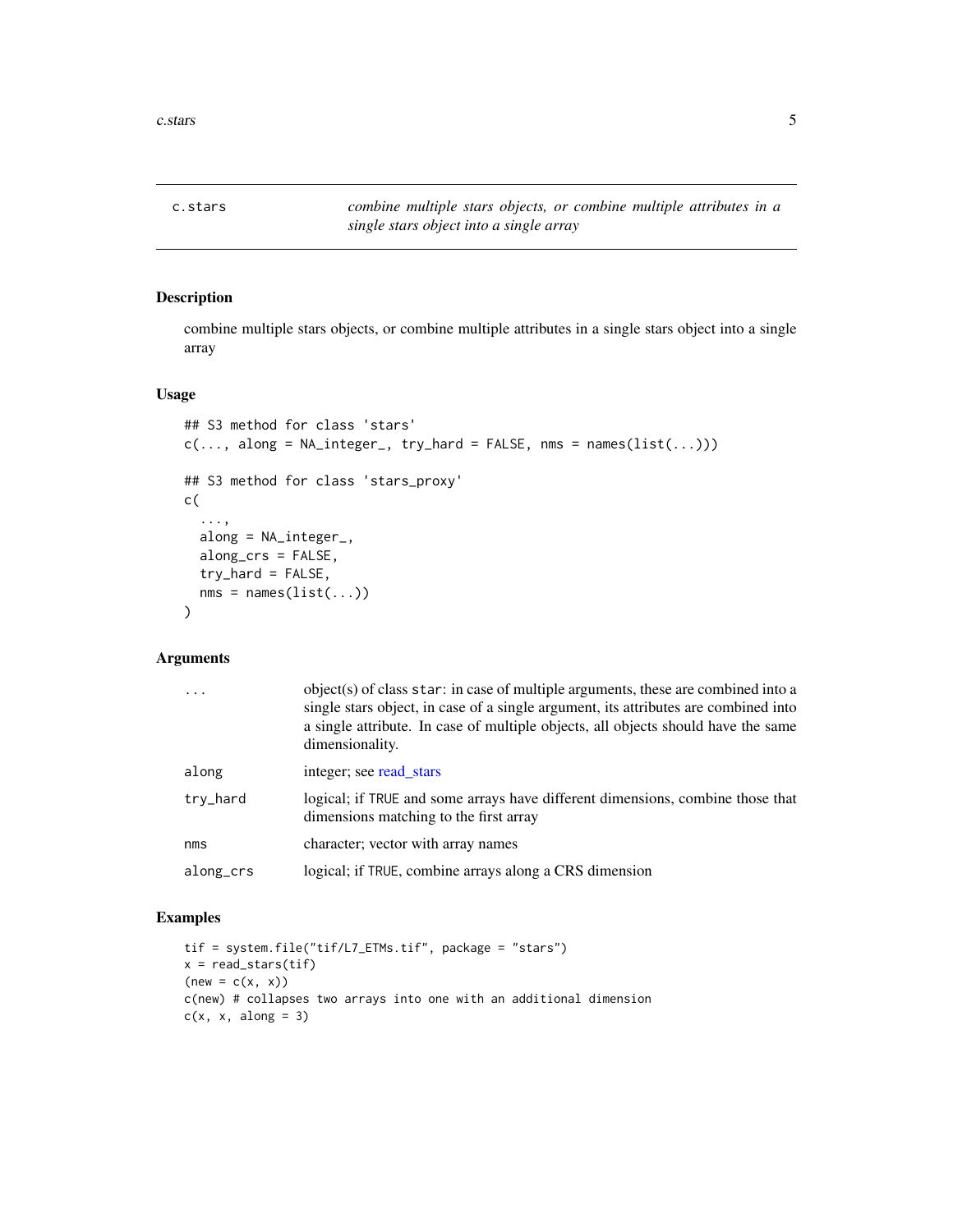<span id="page-5-0"></span>

plot contours of a stars object

## Usage

## S3 method for class 'stars'  $contour(x, \ldots)$ 

#### Arguments

| $\boldsymbol{\mathsf{x}}$ | object of class stars                 |
|---------------------------|---------------------------------------|
| $\cdots$                  | other parameters passed on to contour |

## Details

this uses the R internal contour algorithm, which (by default) plots contours; [st\\_contour](#page-24-1) uses the GDAL contour algorithm that returns contours as simple features.

#### Examples

```
d = st\_dimensions(x = 1:ncol(volcano), y = 1:ncw(volcano))r = st_as_stars(t(volcano))
r = st_set\_dimensions(r, 1, offset = 0, delta = 1)r = st_set_dimensions(r, 2, offset = 0, delta = -1)plot(r, reset = FALSE)
contour(r, add = TRUE)
```
cut\_stars *cut methods for stars objects*

#### Description

cut methods for stars objects

```
## S3 method for class 'array'
cut(x, breaks, ...)
## S3 method for class 'matrix'
cut(x, breaks, ...)
## S3 method for class 'stars'
cut(x, breaks, ...)
```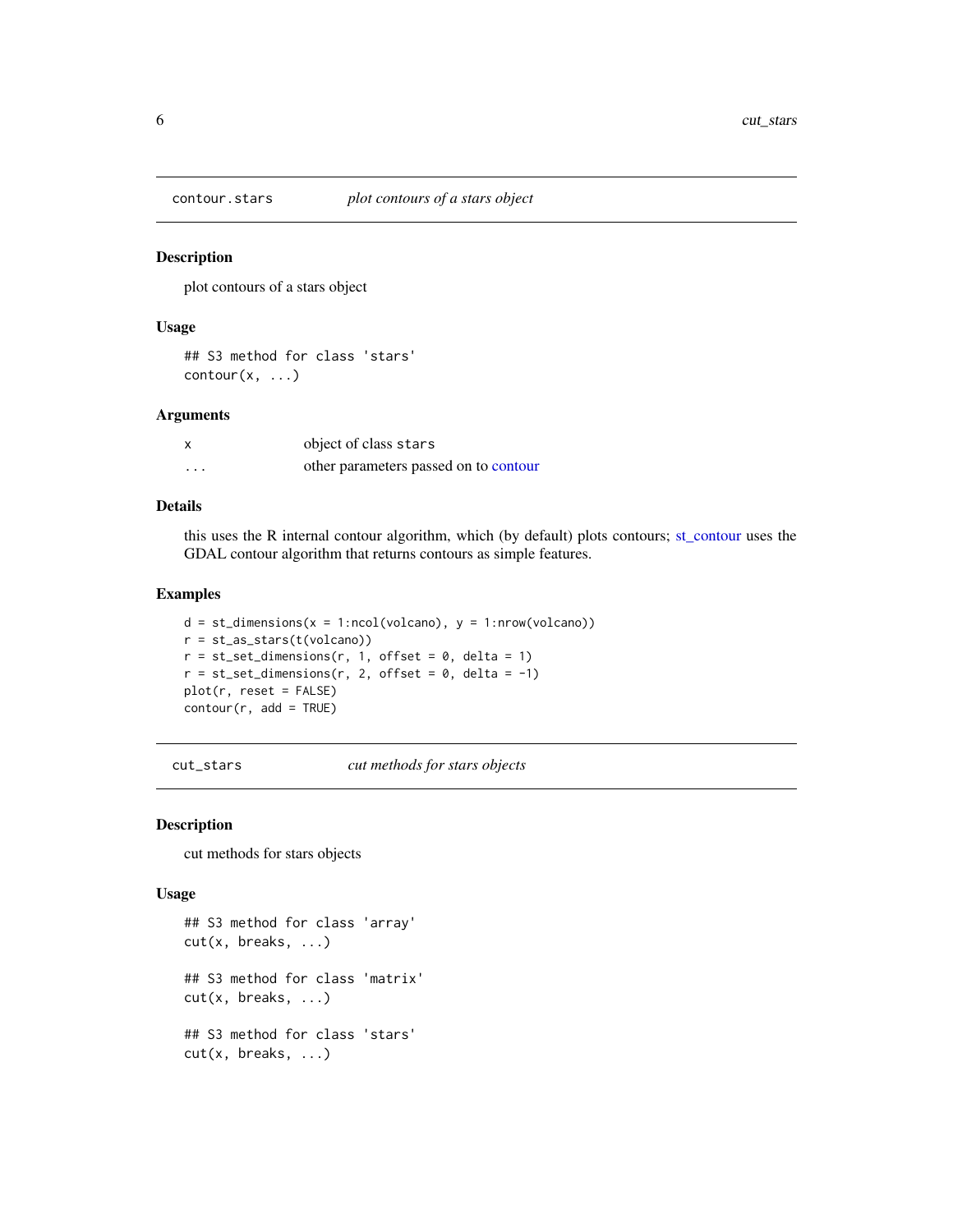<span id="page-6-0"></span>dplyr the contract of the contract of the contract of the contract of the contract of the contract of the contract of the contract of the contract of the contract of the contract of the contract of the contract of the cont

#### Arguments

| x      | see cut |
|--------|---------|
| breaks | see cut |
|        | see cut |

## Details

R's factor only works for vectors, not for arrays or matrices. This is a work-around (or hack?) to keep the factor levels generated by cut and use them in plots.

#### Value

an array or matrix with a levels attribute; see details

## Examples

```
tif = system.file("tif/L7_ETMs.tif", package = "stars")
x = read\_stars(tif)cut(x, c(0, 50, 100, 255))
cut(x[,,1], c(0, 50, 100, 255))plot(cut(x[,,,1], c(0, 50, 100, 255)))
tif = system.file("tif/L7_ETMs.tif", package = "stars")
x1 = read\_stars(tif)(x1-cut = cut(x1, breaks = c(0, 50, 100, Inf))) # shows factor in summary
plot(x1-cut[,,,c(3,6)]) # propagates through [ and plot
```
dplyr *dplyr verbs for stars objects*

## Description

dplyr verbs for stars objects

```
filter.stars(.data, ...)
filter.stars_proxy(.data, ...)
mutate.stars(.data, ...)
mutate.stars_proxy(.data, ...)
select.stars(.data, ...)
select.stars_proxy(.data, ...)
```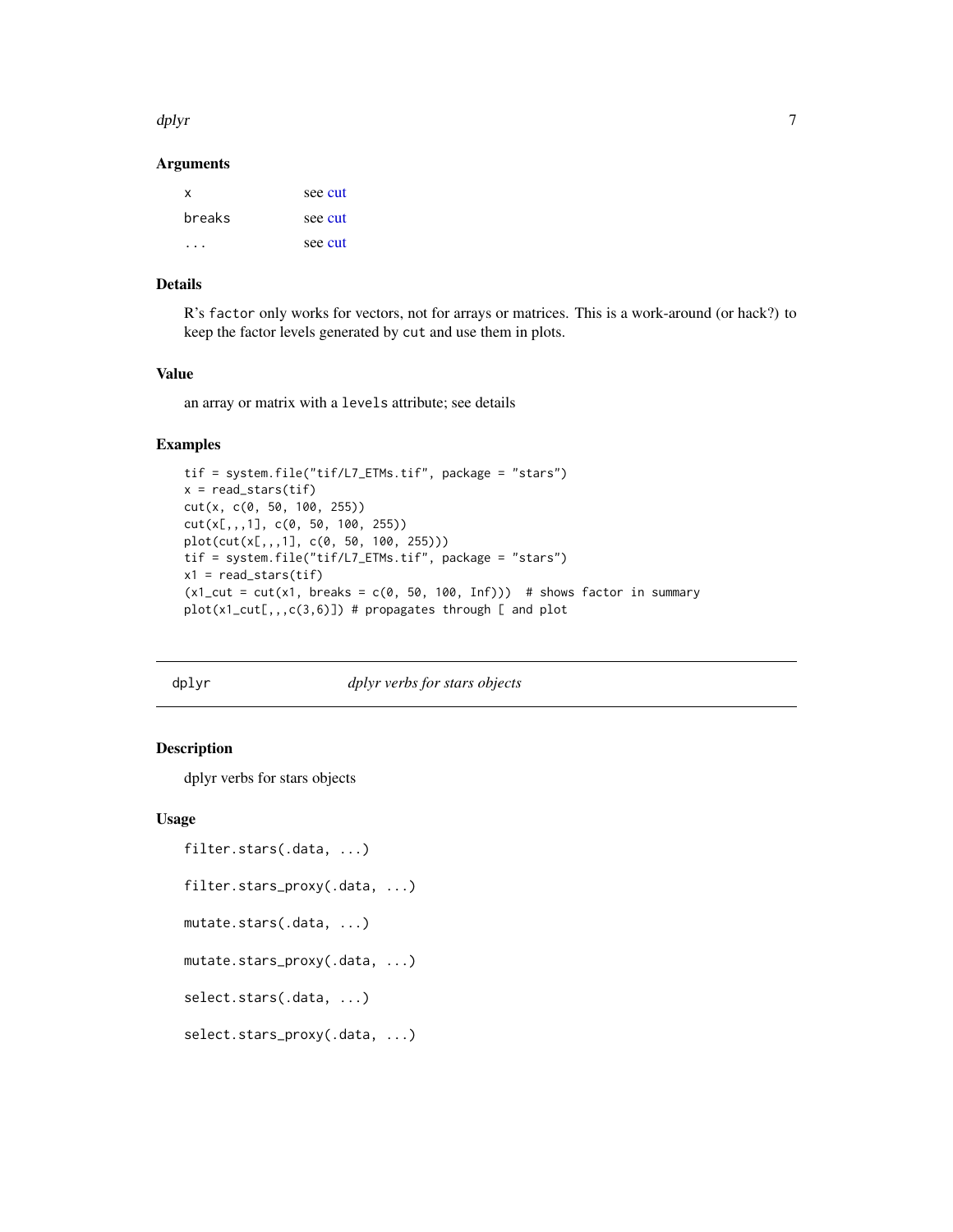```
pull.stars(.data, var = -1)
pull.stars_proxy(.data, ...)
as.tbl_cube.stars(x, ...)
slice.stars(.data, along, index, ..., drop = length(index) == 1)
slice.stars_proxy(.data, ...)
```
## Arguments

| .data    | object of class stars                                           |
|----------|-----------------------------------------------------------------|
| $\ddots$ | see filter                                                      |
| var      | see pull                                                        |
| x        | object of class stars                                           |
| along    | name or index of dimension to which the slice should be applied |
| index    | integer value(s) for this index                                 |
| drop     | logical; drop dimensions that only have a single index?         |

## Examples

```
tif = system.file("tif/L7_ETMs.tif", package = "stars")
x1 = read\_stars(tif)library(dplyr)
x1 %>% slice("band", 2:3)
x1 %>% slice("x", 50:100)
```
geom\_stars *ggplot geom for stars objects*

## Description

ggplot geom for stars objects

```
geom\_stars(mapping = NULL, data = NULL, ..., downsample = 0, sf = FALSE)
```

```
theme_stars(...)
```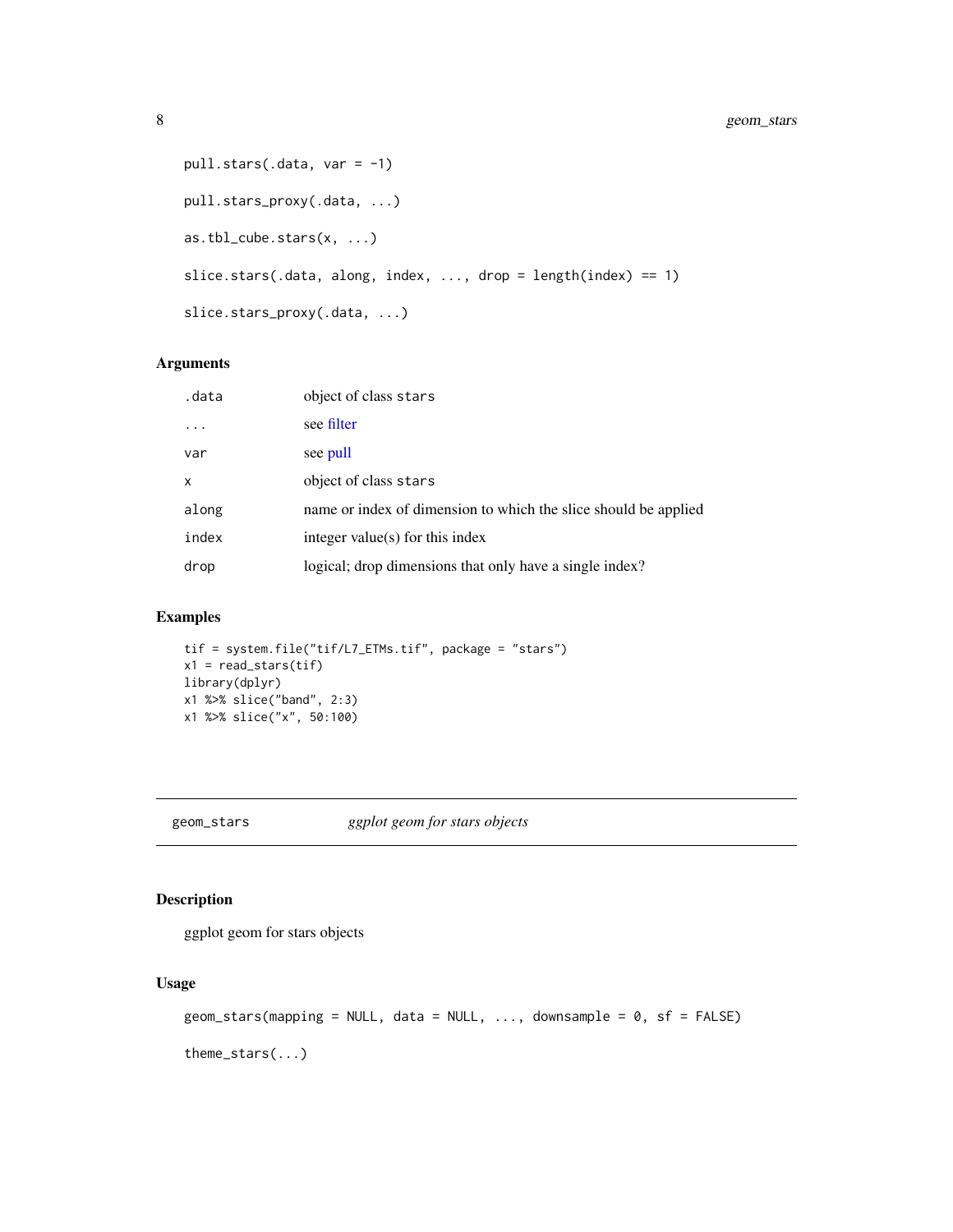## <span id="page-8-0"></span>make\_intervals 9

## Arguments

| mapping    | see geom raster                                                                                     |
|------------|-----------------------------------------------------------------------------------------------------|
| data       | see geom raster                                                                                     |
| $\cdot$    | see geom raster                                                                                     |
| downsample | downsampling rate: e.g. 3 keeps rows and cols 1, 4, 7, 10 etc.; a value of 0 does<br>not downsample |
| sf         | logical; if TRUE rasters will be converted to polygons and plotted using geom sf.                   |

## Details

geom\_stars returns (a call to) either [geom\\_raster,](#page-0-0) [geom\\_tile,](#page-0-0) or [geom\\_sf,](#page-0-0) depending on the raster or vector geometry; for the first to, an [aes](#page-0-0) call is constructed with the raster dimension names and the first array as fill variable. Further calls to [coord\\_equal](#page-0-0) and [facet\\_wrap](#page-0-0) are needed to control aspect ratio and the layers to be plotted; see examples.

#### Examples

```
system.file("tif/L7_ETMs.tif", package = "stars") %>% read_stars() -> x
library(ggplot2)
ggplot() + geom_stars(data = x) +
   coord_equal() +
   facet_wrap(~band) +
   theme_void() +
   scale_x_discrete(expand=c(0,0))+
   scale_y_discrete(expand=c(0,0))
```
make\_intervals *create an intervals object*

## Description

create an intervals object, assuming left-closed and right-open intervals

## Usage

```
make_intervals(start, end)
```

| start | vector with start values, or 2-column matrix with start and end values in column |
|-------|----------------------------------------------------------------------------------|
|       | 1 and 2, respectively                                                            |
| end   | vector with end values                                                           |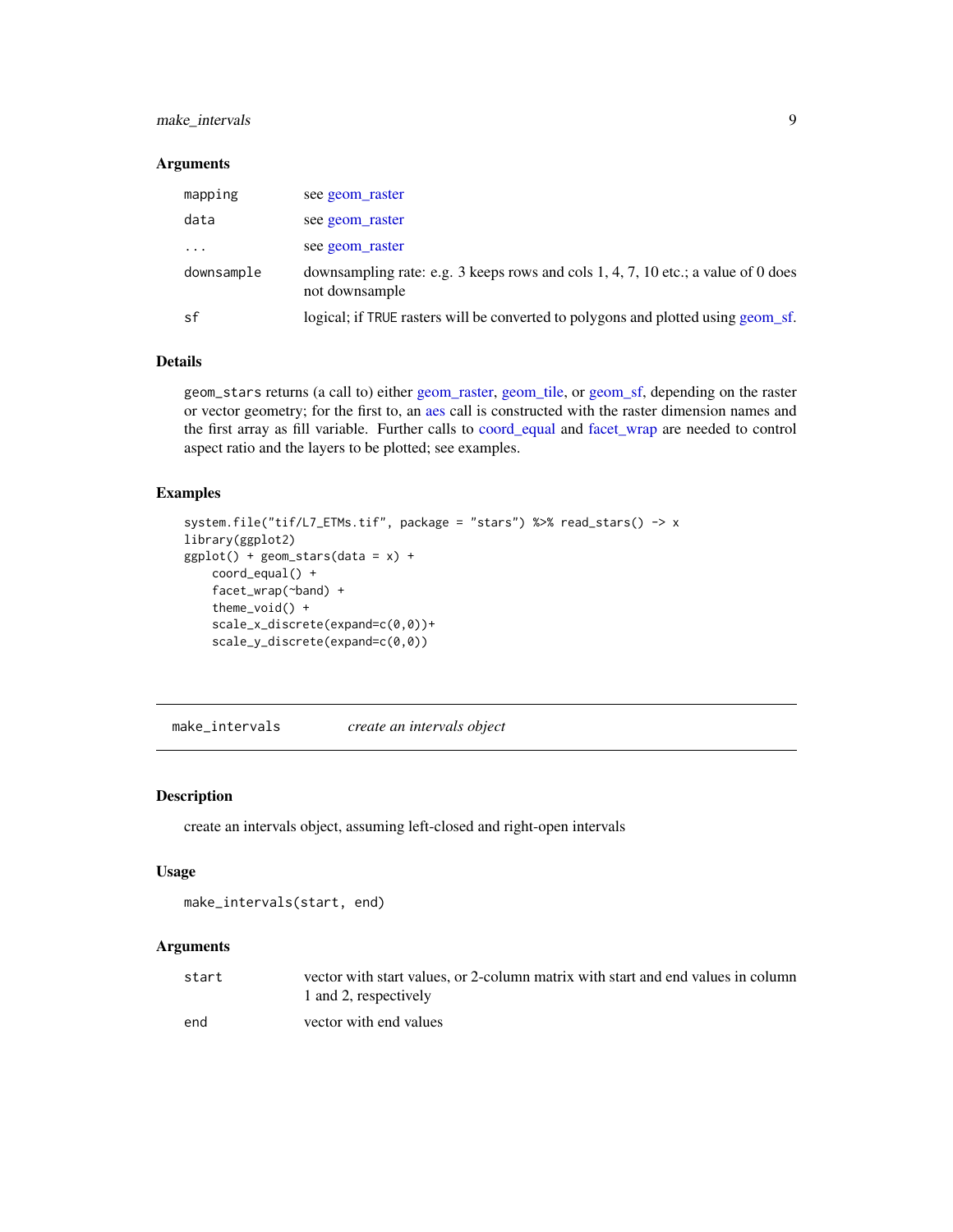<span id="page-9-0"></span>

Ops functions for stars objects, including comparison, product and divide, add, subtract

## Usage

```
## S3 method for class 'stars'
Ops(e1, e2)
## S3 method for class 'stars'
Math(x, \ldots)## S3 method for class 'stars_proxy'
Ops(e1, e2)
## S3 method for class 'stars_proxy'
Math(x, \ldots)
```
## Arguments

| object of class stars<br>e <sup>2</sup><br>object of class stars<br>$\mathsf{x}$ |  |
|----------------------------------------------------------------------------------|--|
|                                                                                  |  |
|                                                                                  |  |
| parameters passed on to the Math functions                                       |  |

## Value

object of class stars

```
tif = system.file("tif/L7_ETMs.tif", package = "stars")
x = read\_stars(tif)x * x
x / x
x + xx + 10
all.equal(x * 10, 10 * x)
tif = system.file("tif/L7_ETMs.tif", package = "stars")
x = read\_stars(tif)a = sqrt(x)b = log(x, base = 10)
```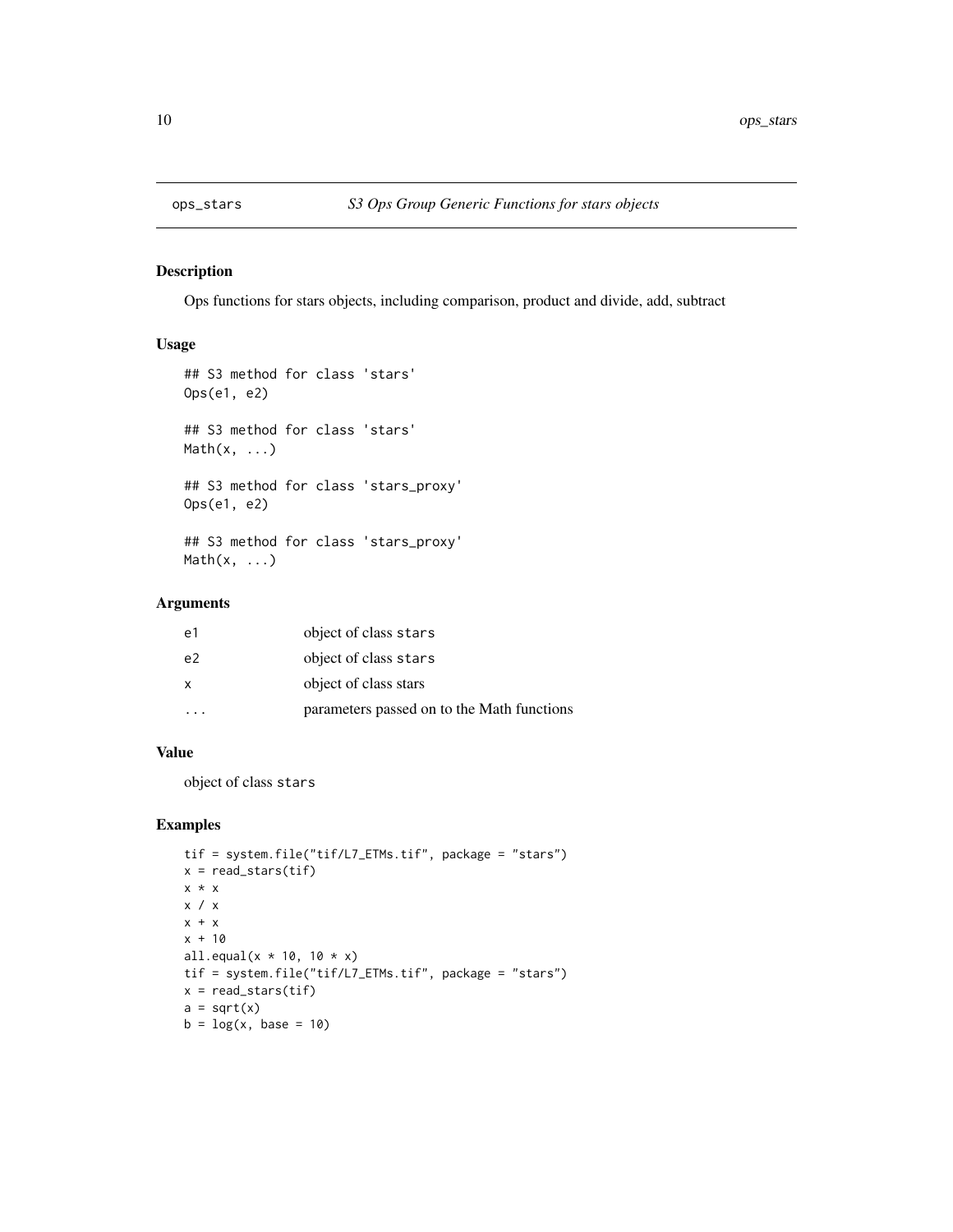<span id="page-10-0"></span>plot *plot stars object, with subplots for each level of first non-spatial dimension*

## Description

plot stars object, with subplots for each level of first non-spatial dimension, and customization of legend key

```
## S3 method for class 'stars'
plot(
 x,
 y,
  ...,
  join_zlim = TRUE,
  main = make\_label(x, 1),axes = FALSE,downsample = TRUE,
  nbreaks = 11,
  breaks = "quantile",
  col = grey(1:(nbreaks - 1)/nbreaks),key.pos = get\_key_pos(x, ...),key.width = lcm(1.8),
  key.length = 0.618,reset = TRUE,box_col = grey(0.8),
  center_time = FALSE,
  hook = NULL
)
## S3 method for class 'stars'
image(
 x,
  ...,
 band = 1,
  attr = 1,asp = NULL,rgb = NULL,maxColorValue = ifelse(inherits(rgb, "data.frame"), 255, max(x[[attr]], na.rm =
    TRUE)),
  xlab = if (!axes) "" else names(d)[1],
  ylab = if (!axes) "" else names(d)[2],
  xlim = st_bbox(extent)$xlim,
  ylim = st_bbox(extent)$ylim,
  text_values = FALSE,
```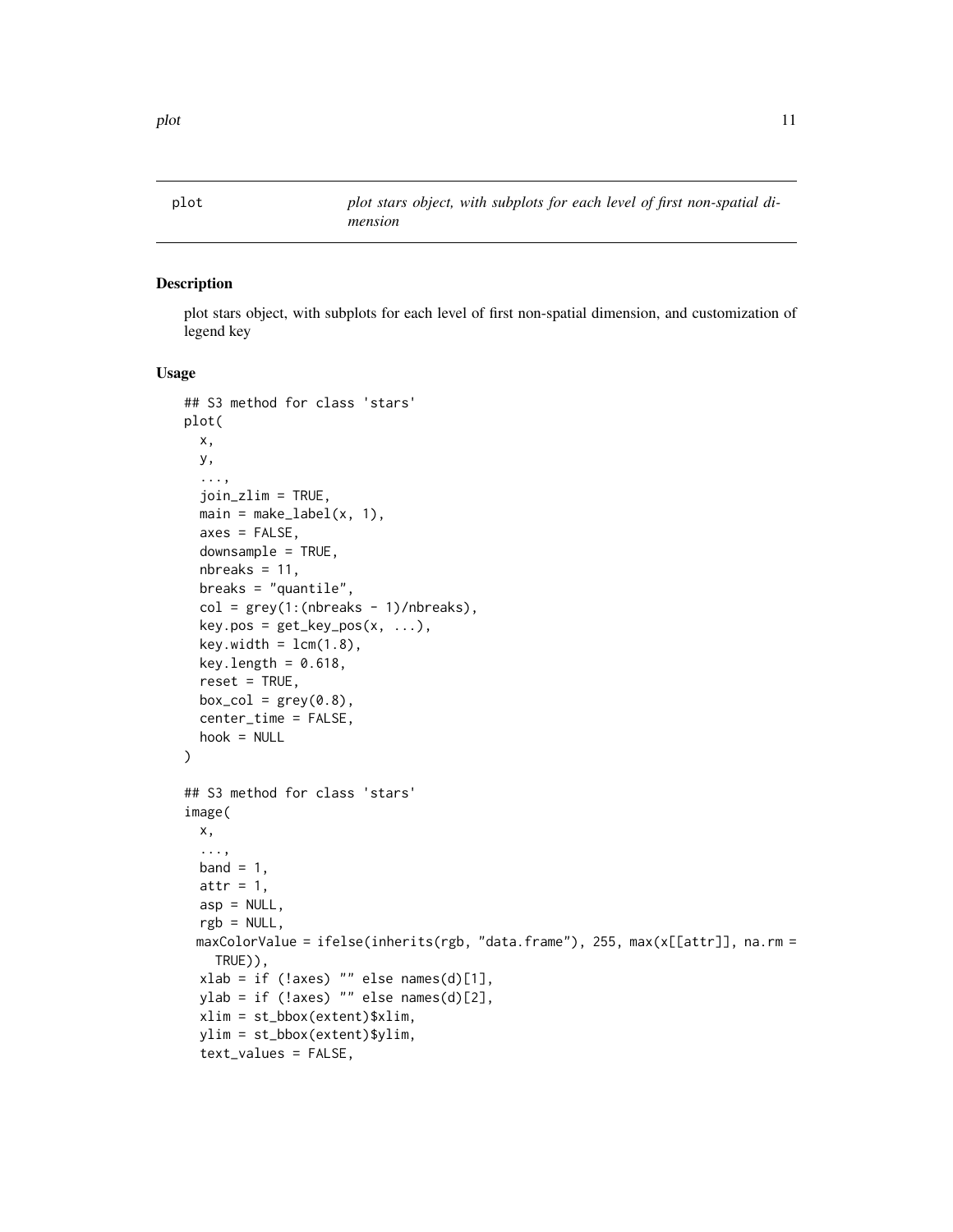```
axes = FALSE,interpolate = FALSE,
 as_points = FALSE,
 key.pos = NULL,
 log z = FALSE,key.util = lcm(1.8),
 key.length = 0.618,
 add.geom = NULL,
 border = NA,
 useRaster = dev.capabilities("rasterImage")$rasterImage == "yes",
 extent = x\mathcal{L}
```

```
## S3 method for class 'stars_proxy'
plot(x, y, ..., downsample = get\_downsample(dim(x)))
```

| X          | object of class stars                                                                                                                                                                                                                        |
|------------|----------------------------------------------------------------------------------------------------------------------------------------------------------------------------------------------------------------------------------------------|
| у          | ignored                                                                                                                                                                                                                                      |
| $\ddots$   | further arguments: for plot, passed on to image.stars; for image, passed on<br>to image.default or rasterImage.                                                                                                                              |
| join_zlim  | logical; if TRUE, compute a single, joint zlim (color scale) for all subplots from<br>X                                                                                                                                                      |
| main       | character; subplot title prefix; use "" to get only time, use NULL to suppress<br>subplot titles                                                                                                                                             |
| axes       | logical; should axes and box be added to the plot?                                                                                                                                                                                           |
| downsample | logical or numeric; if TRUE will try to plot not many more pixels than actually are<br>visible, if FALSE, no downsampling takes place, if numeric, the downsampling<br>rate; see Details.                                                    |
| nbreaks    | number of color breaks; should be one more than number of colors. If missing<br>and col is specified, it is derived from that.                                                                                                               |
| breaks     | actual color breaks, or a method name used for classIntervals.                                                                                                                                                                               |
| col        | colors to use for grid cells                                                                                                                                                                                                                 |
| key.pos    | integer; side to plot a color key: 1 bottom, 2 left, 3 top, 4 right; set to NULL<br>to omit key. Ignored if multiple columns are plotted in a single function call.<br>Default depends on plot size, map aspect, and, if set, parameter asp. |
| key.width  | amount of space reserved for width of the key (labels); relative or absolute (using<br>lcm)                                                                                                                                                  |
| key.length | amount of space reserved for length of the key (labels); relative or absolute<br>(using lcm)                                                                                                                                                 |
| reset      | logical; if FALSE, keep the plot in a mode that allows adding further map ele-<br>ments; if TRUE restore original mode after plotting; see details.                                                                                          |
| box_col    | color for box around sub-plots; use $\theta$ to suppress plotting of boxes around sub-<br>plots.                                                                                                                                             |

<span id="page-11-0"></span>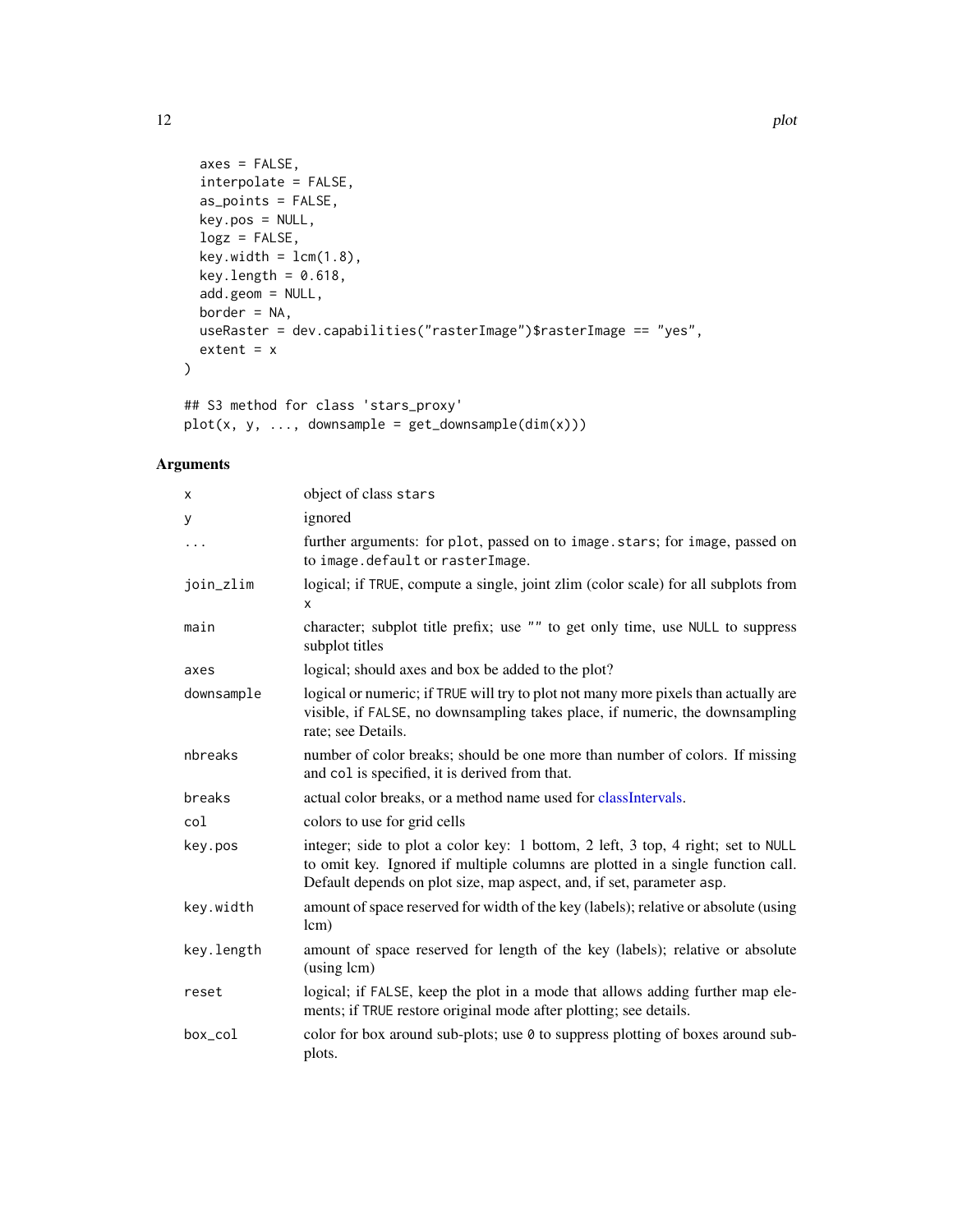<span id="page-12-0"></span>

| center_time   | logical; if TRUE, sub-plot titles will show the center of time intervals, otherwise<br>their start                                                                                                  |
|---------------|-----------------------------------------------------------------------------------------------------------------------------------------------------------------------------------------------------|
| hook          | NULL or function; hook function that will be called on every sub-plot.                                                                                                                              |
| band          | integer; which band (dimension) to plot                                                                                                                                                             |
| attr          | integer; which attribute to plot                                                                                                                                                                    |
| asp           | numeric; aspect ratio of image                                                                                                                                                                      |
| rgb           | integer; specify three bands to form an rgb composite. Experimental: rgb color<br>table; see Details.                                                                                               |
| maxColorValue | numeric; passed on to rgb                                                                                                                                                                           |
| xlab          | character; x axis label                                                                                                                                                                             |
| ylab          | character; y axis label                                                                                                                                                                             |
| xlim          | x axis limits                                                                                                                                                                                       |
| ylim          | y axis limits                                                                                                                                                                                       |
| text_values   | logical; print values as text on image?                                                                                                                                                             |
| interpolate   | logical; when using rasterImage (rgb), should pixels be interpolated?                                                                                                                               |
| as_points     | logical; for curvilinear or sheared grids: parameter passed on to st_as_sf, de-<br>termining whether raster cells will be plotted as symbols (fast, approximate) or<br>small polygons (slow, exact) |
| logz          | logical; if TRUE, use log10-scale for the attribute variable. In that case, breaks<br>and at need to be given as log10-values; see examples.                                                        |
| add.geom      | object of class sfc, or list with arguments to plot, that will be added to an image<br>or sub-image                                                                                                 |
| border        | color used for cell borders (only in case x is a curvilinear or rotated/sheared grid)                                                                                                               |
| useRaster     | logical; use the raster Image capabilities of the graphics device?                                                                                                                                  |
| extent        | object which has a st_bbox method; sets the plotting extent                                                                                                                                         |

#### Details

Downsampling: a value for downsample of 0 or 1 causes no downsampling, 2 that every second dimension value is sampled, 3 that every third dimension value is sampled, and so on.

use of an rgb color table is experimental; see https://github.com/r-spatial/mapview/issues/208

when plotting a subsetted stars\_proxy object, the default value for argument downsample will not be computed correctly, and it and has to be set manually.

```
tif = system.file("tif/L7_ETMs.tif", package = "stars")
x = read\_stars(tif)image(x, col = grey((3:9)/10))image(x, rgb = c(1, 3, 5)) # rgb composite
```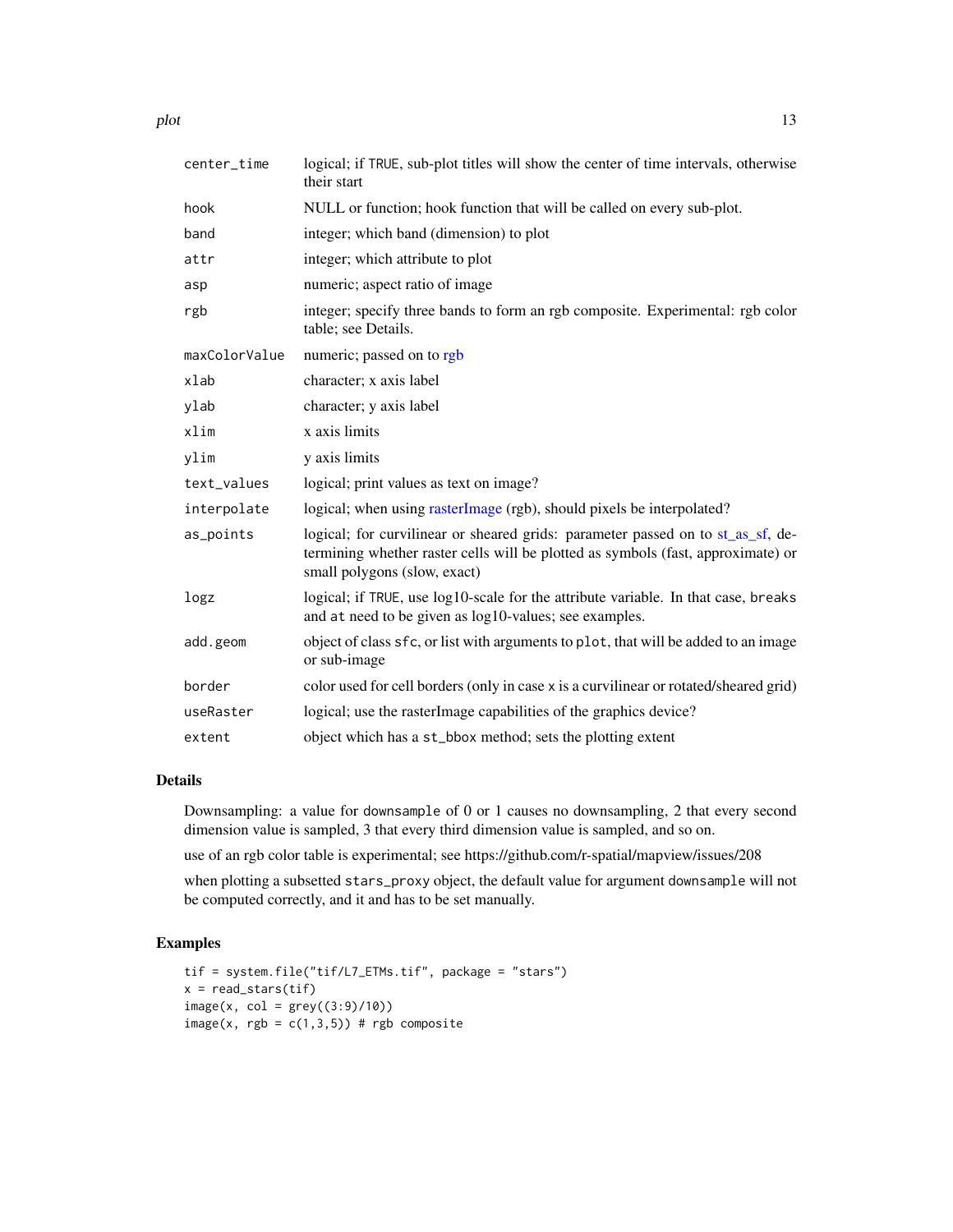<span id="page-13-0"></span>

Read data from a file (or source) using the NetCDF library directly.

#### Usage

```
read_ncdf(
  .x,
  ...,
 var = NULL,ncsub = NULL,curvilinear = character(0),
 eps = 1e-12,
  ignore_bounds = FALSE,
 make_time = TRUE,
 make_units = TRUE
\mathcal{L}
```
#### Arguments

| $\cdot$ X     | NetCDF file or source                                                                                                                                                                                                    |
|---------------|--------------------------------------------------------------------------------------------------------------------------------------------------------------------------------------------------------------------------|
| $\ddots$      | ignored                                                                                                                                                                                                                  |
| var           | variable name or names (they must be on matching grids)                                                                                                                                                                  |
| ncsub         | matrix of start, count columns (see Details)                                                                                                                                                                             |
| curvilinear   | length two character named vector with names of variables holding longitude<br>and latitude values for all raster cells. 'stars' attempts to figure out appropriate<br>curvilinear coordinates if they are not supplied. |
| eps           | numeric; dimension value increases are considered identical when they differ<br>less than eps                                                                                                                            |
| ignore_bounds | logical; should bounds values for dimensions, if present, be ignored?                                                                                                                                                    |
| make_time     | if TRUE (the default), an attempt is made to provide a date-time class from the<br>"time" variable                                                                                                                       |
| make_units    | if TRUE (the default), an attempt is made to set the units property of each variable                                                                                                                                     |

#### Details

The following logic is applied to coordinates. If any coordinate axes have regularly spaced coordinate variables they are reduced to the offset/delta form with 'affine =  $c(0, 0)$ ', otherwise the values of the coordinates are stored and used to define a rectilinear grid.

If the data has two or more dimensions and the first two are regular they are nominated as the 'raster' for plotting.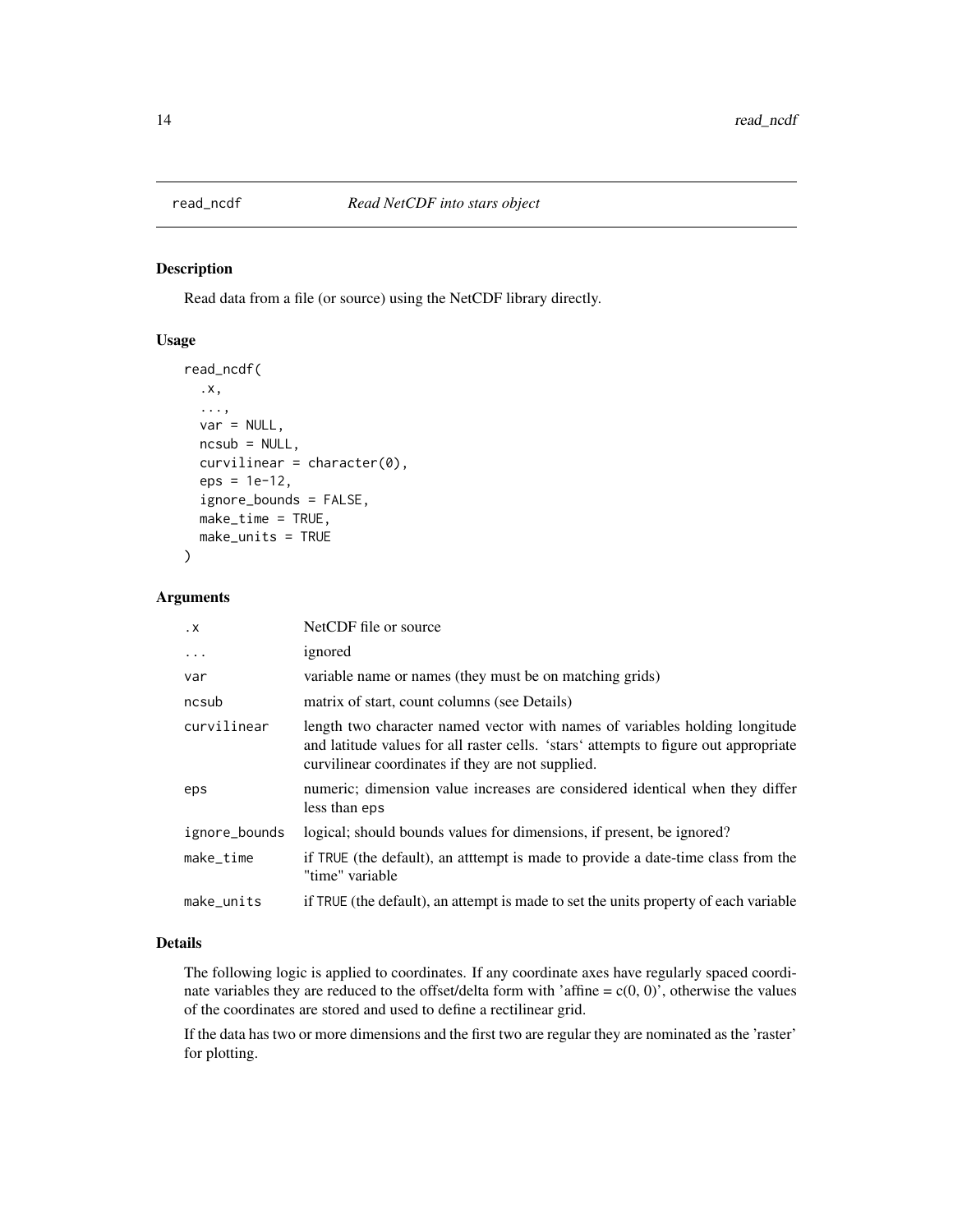<span id="page-14-0"></span>If the curvilinear argument is used it specifies the 2D arrays containing coordinate values for the first two dimensions of the data read. It is currently assumed that the coordinates are 2D and that they relate to the first two dimensions in that order.

If var is not set the first set of variables on a shared grid is used.

start and count columns of ncsub must correspond to the variable dimemsion (nrows) and be valid index using [var.get.nc](#page-0-0) convention (start is 1-based). If the count value is NA then all steps are included. Axis order must match that of the variable/s being read.

#### Examples

```
f <- system.file("nc/reduced.nc", package = "stars")
read_ncdf(f)
read_ncdf(f, var = c("anom"))
read_ncdf(f, ncsub = cbind(start = c(1, 1, 1, 1), count = c(10, 12, 1, 1)))
#' precipitation data in a curvilinear NetCDF
prec_file = system.file("nc/test_stageiv_xyt.nc", package = "stars")
prec = read_ncdf(prec_file, curvilinear = c("lon", "lat"), ignore_bounds = TRUE)
##plot(prec) ## gives error about unique breaks
## remove NAs, zeros, and give a large number
## of breaks (used for validating in detail)
qu_0_omit = function(x, ..., n = 22) {
 x = units::drop\_units(na.omit(x))c(0, quantile(x[x > 0], seq(0, 1, length.out = n)))
}
library(dplyr)
prec\_slice = slice(prec, index = 17, along = "time")plot(prec_slice, border = NA, breaks = qu_0_omit(prec_slice[[1]]), reset = FALSE)
nc = sf::read_sf(system.file("gpkg/nc.gpkg", package = "sf"), "nc.gpkg")
plot(st_geometry(nc), add = TRUE, reset = FALSE, col = NA)
```
read\_stars *read raster/array dataset from file or connection*

#### Description

read raster/array dataset from file or connection

```
read_stars(
  .x,
  ...,
 options = character(0),
  driver = character(0),
 sub = TRUE,
```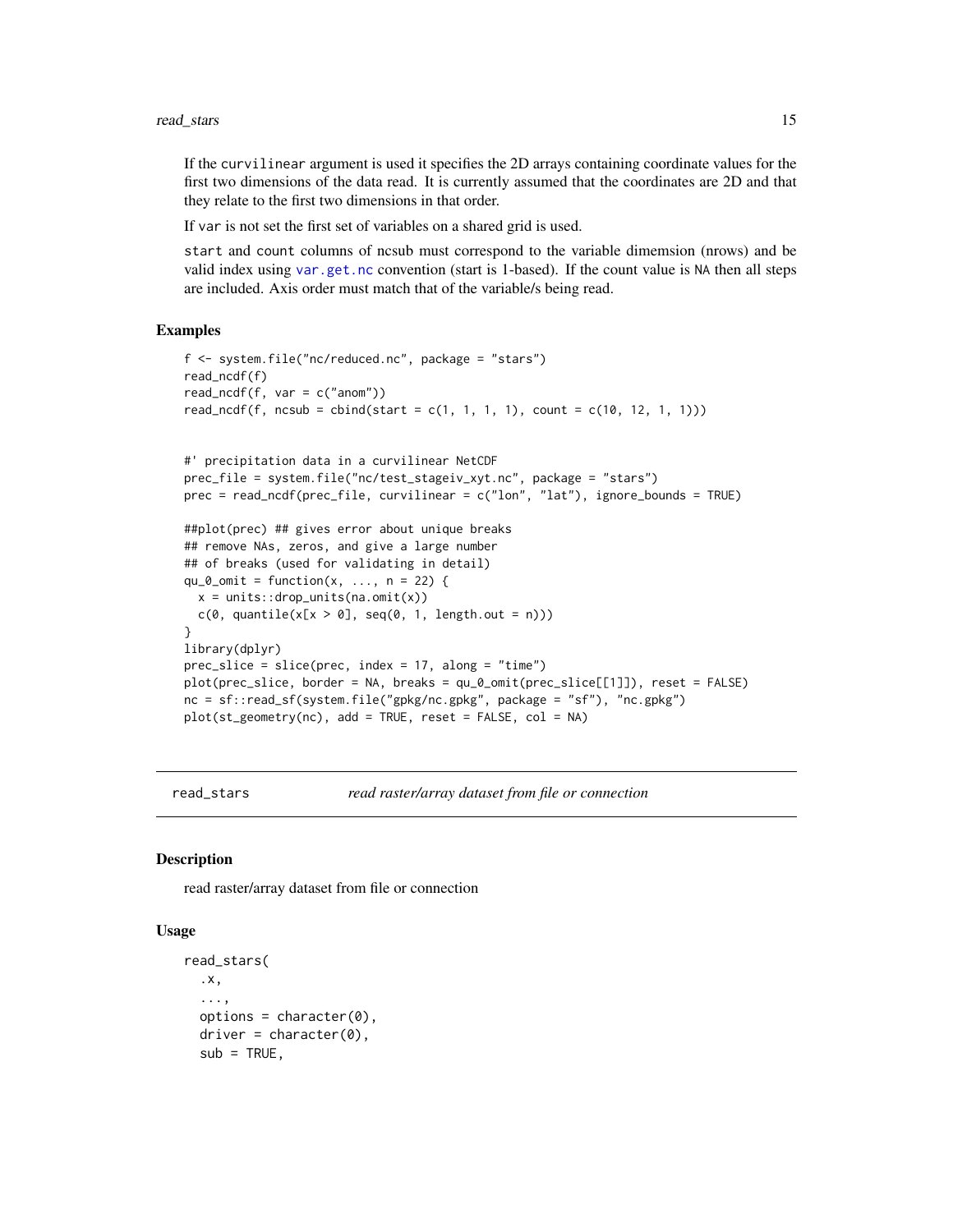```
quiet = FALSE,
 NA_value = NA_real_,
 along = NA_integer_,
 RasterI0 = list(),proxy = !length(curvilinear) && is\_big(.x, sub = sub, ...),
 curvilinear = character(0),
 normalize_path = TRUE,
 RAT = character(0))
```

```
is\_big(x, ..., sub = sub, n\_proxy = options("stars.n\_proxy")[[1]] %||% 1e+08)
```
#### Arguments

| $\cdot$ X   | character vector with name(s) of file(s) or data source(s) to be read                                                                                                                                                                                                                                                                   |
|-------------|-----------------------------------------------------------------------------------------------------------------------------------------------------------------------------------------------------------------------------------------------------------------------------------------------------------------------------------------|
| $\cdots$    | passed on to st_as_stars if curvilinear was set                                                                                                                                                                                                                                                                                         |
| options     | character; opening options                                                                                                                                                                                                                                                                                                              |
| driver      | character; driver to use for opening file. To override fixing for subdatasets and<br>autodetect them as well, use NULL.                                                                                                                                                                                                                 |
| sub         | character, integer or logical; name, index or indicator of sub-dataset(s) to be read                                                                                                                                                                                                                                                    |
| quiet       | logical; print progress output?                                                                                                                                                                                                                                                                                                         |
| NA_value    | numeric value to be used for conversion into NA values; by default this is read<br>from the input file                                                                                                                                                                                                                                  |
| along       | length-one character or integer, or list; determines how several arrays are com-<br>bined, see Details.                                                                                                                                                                                                                                 |
| RasterI0    | list with named parameters for GDAL's RasterIO, to further control the extent,<br>resolution and bands to be read from the data source; see details.                                                                                                                                                                                    |
| proxy       | logical; if TRUE, an object of class stars_proxy is read which contains array<br>metadata only; if FALSE the full array data is read in memory. Always FALSE for<br>curvilinear girds. If not set, defaults to TRUE when the number of cells to be read<br>is larger than options (stars.n_proxy, or to 1e8 if that option was not set. |
| curvilinear | length two character vector with names of subdatasets holding longitude and<br>latitude values for all raster cells.                                                                                                                                                                                                                    |
|             | normalize_path logical; if FALSE, suppress a call to normalizePath on .x                                                                                                                                                                                                                                                                |
| RAT         | character; raster attribute table column name to use as factor levels                                                                                                                                                                                                                                                                   |
| x           | object to be read with read_stars                                                                                                                                                                                                                                                                                                       |
| n_proxy     | integer; number of cells above which x will be read as stars proxy object, i.e.<br>not as in-memory arrays but left on disk                                                                                                                                                                                                             |

## Details

In case .x contains multiple files, they will all be read and combined with [c.stars.](#page-4-1) Along which dimension, or how should objects be merged? If along is set to NA it will merge arrays as new attributes if all objects have identical dimensions, or else try to merge along time if a dimension called time indicates different time stamps. A single name (or positive value) for along will merge

<span id="page-15-0"></span>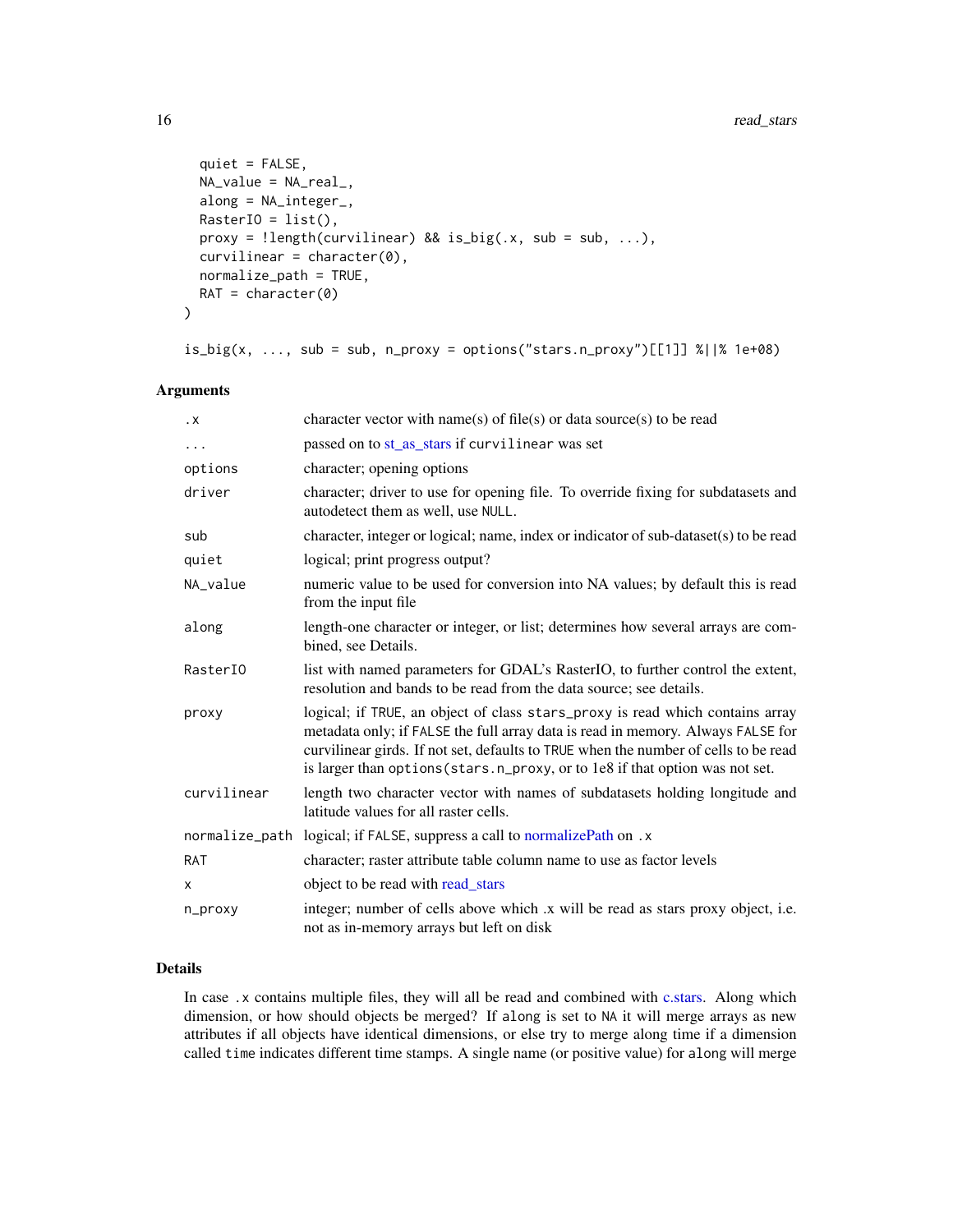#### read\_stars 17

along that dimension, or create a new one if it does not already exist. If the arrays should be arranged along one of more dimensions with values (e.g. time stamps), a named list can passed to along to specify them; see example.

RasterIO is a list with zero or more of the following named arguments: nXOff, nYOff (both 1-based: the first row/col has offset value 1), nXSize, nYSize, nBufXSize, nBufYSize, bands, coderesample. see https://www.gdal.org/classGDALDataset.html#a80d005ed10aefafa8a55dc539c2f69da for their meaning; bands is an integer vector containing the band numbers to be read (1-based: first band is 1) Note that if nBufXSize or nBufYSize are specified for downsampling an image, resulting in an adjusted geotransform. resample reflects the resampling method and has to be one of: "nearest\_neighbour" (the default), "bilinear", "cubic", "cubic\_spline", "lanczos", "average", "mode", or "Gauss".

#### Value

object of class stars

```
tif = system.file("tif/L7_ETMs.tif", package = "stars")
(x1 = read\_stars(tif))(x2 = read\_stars(c(itf, tf)))(x3 = read\_stars(c(tif, tif), along = "band"))(x4 = read\_stars(c(tif, tif), along = "new\_dimensions")) # create 4-dimensional arrayx1o = read_stars(tif, options = "OVERVIEW_LEVEL=1")
t1 = as.Date("2018-07-31")
# along is a named list indicating two dimensions:
read_stars(c(tif, tif, tif, tif), along = list(foo = c("bar1", "bar2"), time = c(t1, t1+2)))
m = matrix(1:120, nrow = 12, ncol = 10)dim(m) = c(x = 10, y = 12) # named dim
st = st_as\_stars(m)attr(st, "dimensions")$y$delta = -1
attr(st, "dimensions")$y$offset = 12
st
tmp = tempfile(fileext = ".tif")
write_stars(st, tmp)
(red <- read_stars(tmp))
read_stars(tmp, RasterIO = list(nXOff = 1, nYOff = 1, nXsize = 10, nYSize = 12,
   nBufXSize = 2, nBufYSize = 2) [[1]]
(red \le read_stars(tmp, RasterIO = list(nXOff = 1, nYOff = 1, nXsize = 10, nYSize = 12,
   nBufXSize = 2, nBufYSize = 2)))
red[[1]] # cell values of subsample grid:
plot(st, reset = FALSE, axes = TRUE, ylim = c(-.1, 12.1), xlim = c(-.1, 10.1),main = "nBufXSize & nBufYSize demo", text_values = TRUE)
plot(st_as_sfc(red, as_points = TRUE), add = TRUE, col = 'red', pch = 16)
plot(st_as_sfc(st_as_stars(st), as_points = FALSE), add = TRUE, border = 'grey')
plot(st_as_sfc(red, as_points = FALSE), add = TRUE, border = 'green', lwd = 2)
file.remove(tmp)
```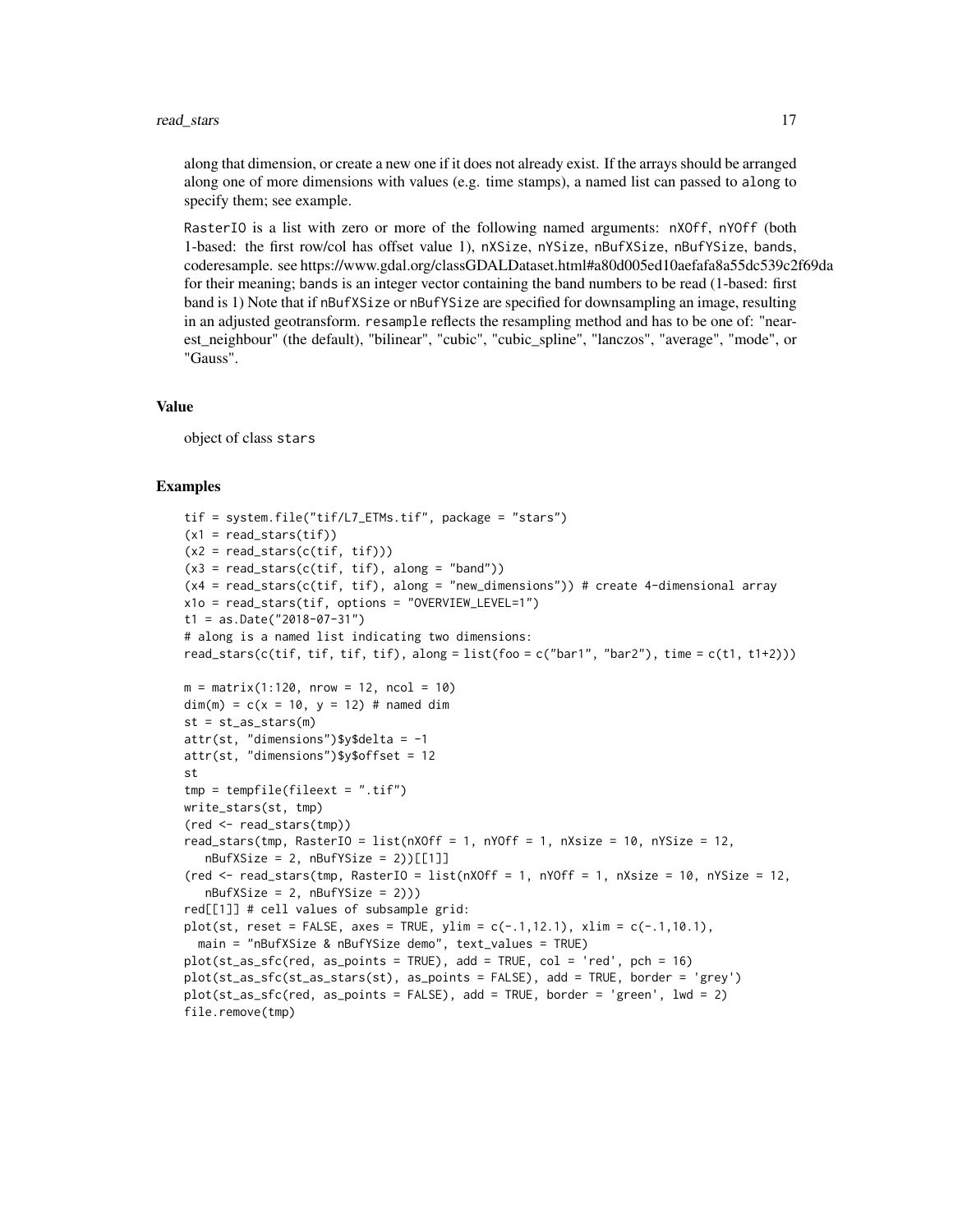<span id="page-17-0"></span>

redimension array, or collapse attributes into a new dimension

## Usage

```
st_redimension(x, new_dims, along, ...)
## S3 method for class 'stars'
st_redimension(
 x,
 new\_dims = st\_dimensions(x),
 along = list(new\_dim = names(x)),...
)
## S3 method for class 'stars_proxy'
st_redimension(
 x,
 new\_dims = st\_dimensions(x),
 along = list(new\_dim = names(x)),...
)
```
## Arguments

| object of class stars                                                                              |
|----------------------------------------------------------------------------------------------------|
| target dimensions: either a 'dimensions' object or an integer vector with the<br>dimensions' sizes |
| named list with new dimension name and values                                                      |
| ignored                                                                                            |
|                                                                                                    |

stars\_subset *subset stars objects*

## <span id="page-17-1"></span>Description

subset stars objects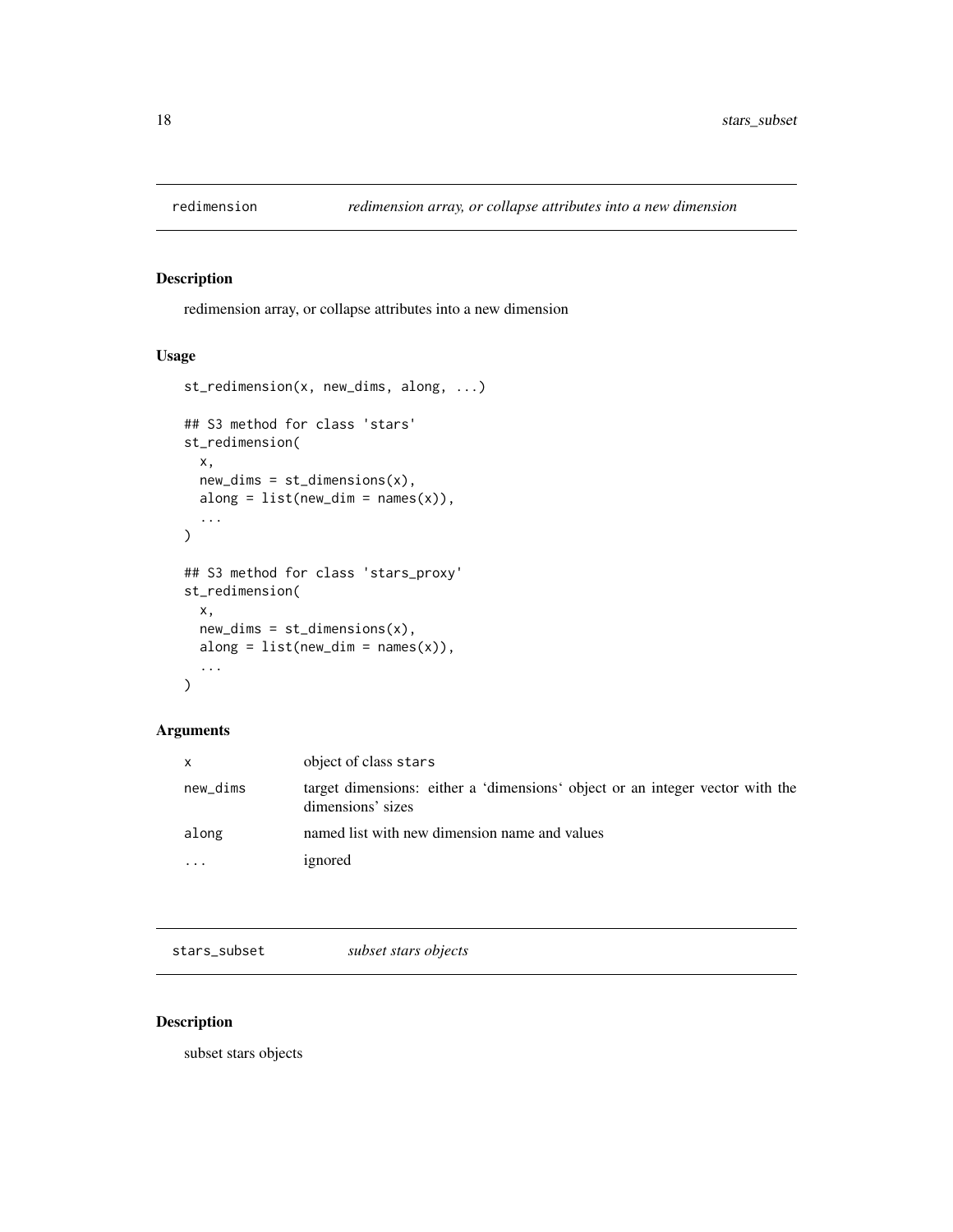## <span id="page-18-0"></span>stars\_subset 19

#### Usage

```
## S3 method for class 'stars'
x[i = TRUE, ..., drop = FALSE, crop = !is_curvilinear(x)]## S3 replacement method for class 'stars'
x[i] <- value
st_flip(x, which = 1)
```
#### Arguments

| $\mathsf{x}$ | object of class stars                                                                                                                                                                                                    |
|--------------|--------------------------------------------------------------------------------------------------------------------------------------------------------------------------------------------------------------------------|
| i            | first selector: integer, logical or character vector indicating attributes to select,<br>or object of class sf or sfc used as spatial selector; see details                                                              |
| $\cdot$      | further (logical or integer vector) selectors, matched by order, to select on indi-<br>vidual dimensions                                                                                                                 |
| drop         | logical; if TRUE, degenerate dimensions (with only one value) are dropped                                                                                                                                                |
| crop         | logical; if TRUE and parameter i is a spatial geometry (sf or sfc) object, the<br>extent (bounding box) of the result is cropped to match the extent of i using<br>st_crop. Cropping curvilinear grids is not supported. |
| value        | array of dimensions equal to those in x, or a vector or value that will be recycled<br>to such an array                                                                                                                  |
| which        | character or integer; dimension(s) to be flipped                                                                                                                                                                         |

## **Details**

if i is an object of class sf, sfc or bbox, the spatial subset covering this geometry is selected, possibly followed by cropping the extent. Array values for which the cell centre is not inside the geometry are assigned NA.

in an assignment (or replacement form,  $\leq$ -), argument i needs to be a stars object with dimensions identical to x, and value will be recycled to the dimensions of the arrays in x.

## Value

st\_flip flips (reverts) the array values along the chosen dimension without(s) changing the dimension properties

```
tif = system.file("tif/L7_ETMs.tif", package = "stars")
x = read\_stars(tif)x[,,,1:3] # select bands
x[,1:100,100:200,] # select x and y by range
x["L7_ETMs.tif"] # select attribute
xy = structure(list(x = c(293253.999046018, 296400.196497684), y = c(9113801.64775462,
9111328.49619133)), .Names = c("x", "y"))
pts = st\_as\_sf(data frame(do.call(cbind, xy)), coords = c("x", "y"), crs = st\_crs(x))
```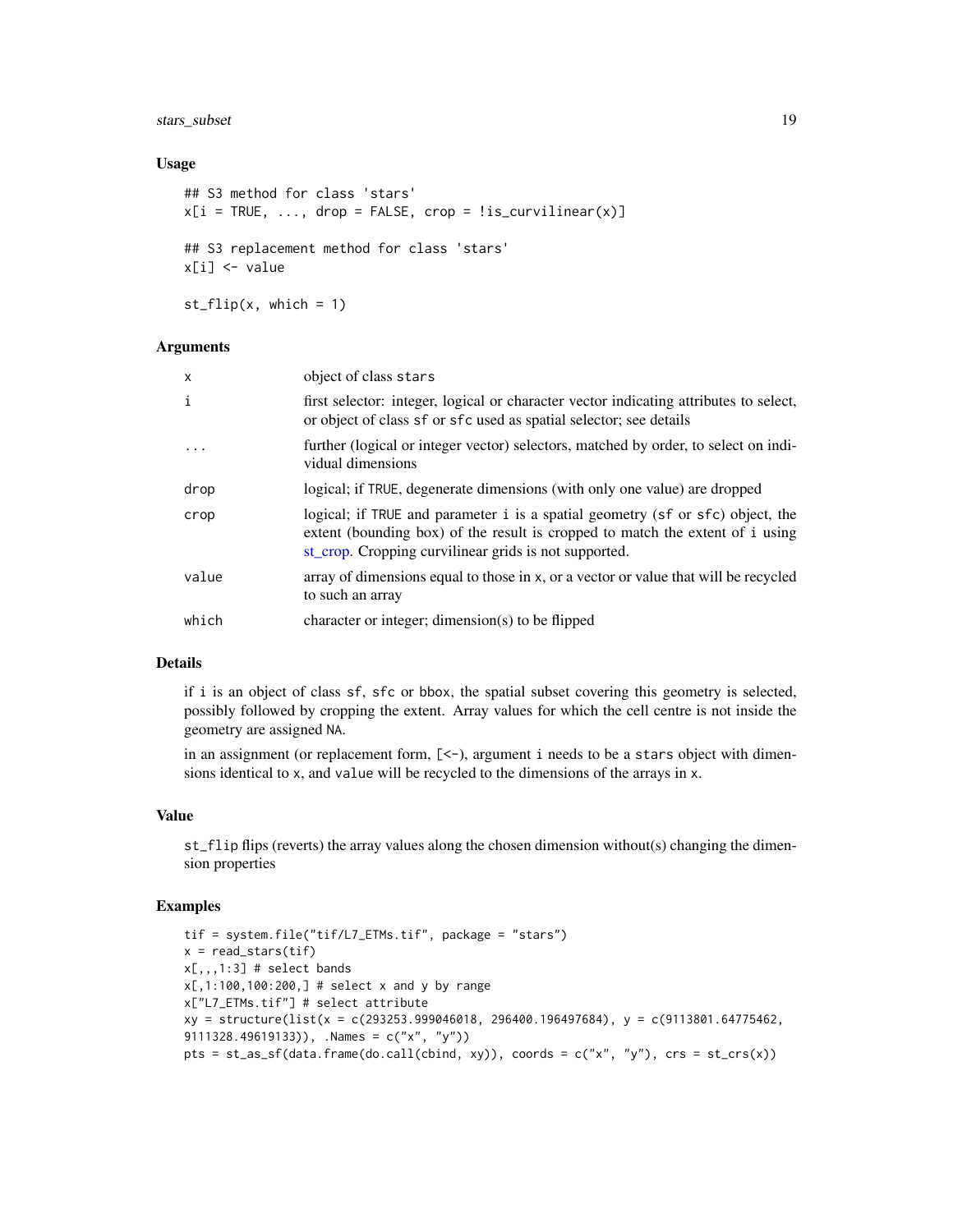```
image(x, axes = TRUE)plot(st_as_sfc(st_bbox(pts)), col = NA, add = TRUE)
bb = st_bbox(pts)(xx = x[bb])image(xx)
plot(st_as_sfc(bb), add = TRUE, col = NA)
image(x)
pt = st_point(c(x = 290462.103109179, y = 9114202.32594085))
buf = st_buffer(st_sfc(pt, crs = st_ccrs(x)), 1500)plot(buf, add = TRUE)
buf = st_sfc(st_polygon(list(st_buffer(pt, 1500)[[1]], st_buffer(pt, 1000)[[1]])),
  crs = st_ccrs(x))image(x[buf])
plot(buf, add = TRUE, col = NA)
image(x[buf, crop=FALSE])
plot(buf, add = TRUE, col = NA)
lc = read_stars(system.file("tif/lc.tif", package = "stars"))
x = c (orig = 1c,
      flip_x = st_flip(lc, "x"),flip_y = st_flip(lc, "y"),
      flip_xy = st_flip(lc, c("x", "y")),
      along = 3)
plot(x)
```
<span id="page-19-1"></span>

st\_apply *st\_apply apply a function to one or more array dimensions*

#### Description

st\_apply apply a function to array dimensions: aggregate over space, time, or something else

#### Usage

```
## S3 method for class 'stars'
st_apply(
 X,
 MARGIN,
 FUN,
  ...,
 CLUSTER = NULL,
 PROGRESS = FALSE,
 FUTURE = FALSE,
 rename = TRUE
\lambda
```
#### Arguments

X object of class stars

<span id="page-19-0"></span>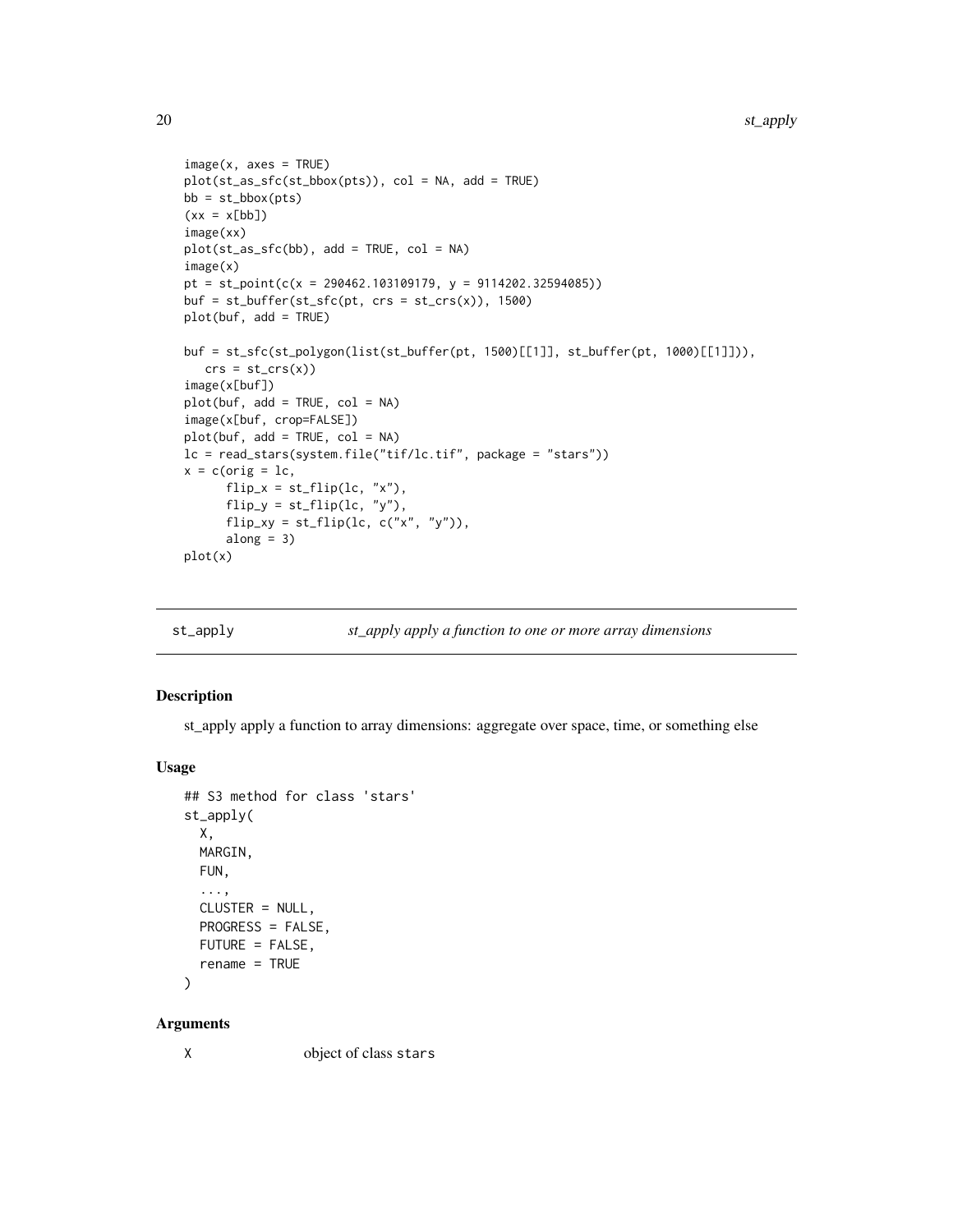<span id="page-20-0"></span>

| MARGIN                  | see apply; index number(s) or name(s) of the dimensions over which FUN will<br>be applied                                                            |
|-------------------------|------------------------------------------------------------------------------------------------------------------------------------------------------|
| <b>FUN</b>              | see apply                                                                                                                                            |
| $\cdot$ $\cdot$ $\cdot$ | arguments passed on to FUN                                                                                                                           |
| <b>CLUSTER</b>          | cluster to use for parallel apply; see makeCluster                                                                                                   |
| <b>PROGRESS</b>         | logical; if TRUE, use pbapply:: pbapply to show progress bar                                                                                         |
| <b>FUTURE</b>           | logical; if TRUE, use future. apply:: future_apply                                                                                                   |
| rename                  | logical; if TRUE and X has only one attribute and FUN is a simple function name,<br>rename the attribute of the returned object to the function name |

## Value

object of class stars with accordingly reduced number of dimensions; in case FUN returns more than one value, a new dimension is created carrying the name of the function used; see the examples.

#### Examples

```
tif = system.file("tif/L7_ETMs.tif", package = "stars")
x = read\_stars(tif)st\_apply(x, 1:2, mean) # mean band value for each pixel
st\_apply(x, c("x", "y"), mean) # equivalent to the abovest\_apply(x, 3, mean) # mean of all pixels for each band
st_apply(x, "band", mean) # equivalent to the above
st\_apply(x, 1:2, range) # min and max band value for each pixel
# to get a progress bar also in non-interactive mode, specify:
if (require(pbapply)) { # install it, if FALSE
  pboptions(type = "timer")
}
```
<span id="page-20-1"></span>st\_as\_sf *Convert stars object into an sf object*

## Description

Convert stars object into an sf object

```
## S3 method for class 'stars'
st_as_sfc(x, ..., as\_points, which = seq\_len(pred(dim(x)[1:2]))## S3 method for class 'stars'
st_as_sf(
 x,
  ...,
 as_points = FALSE,
```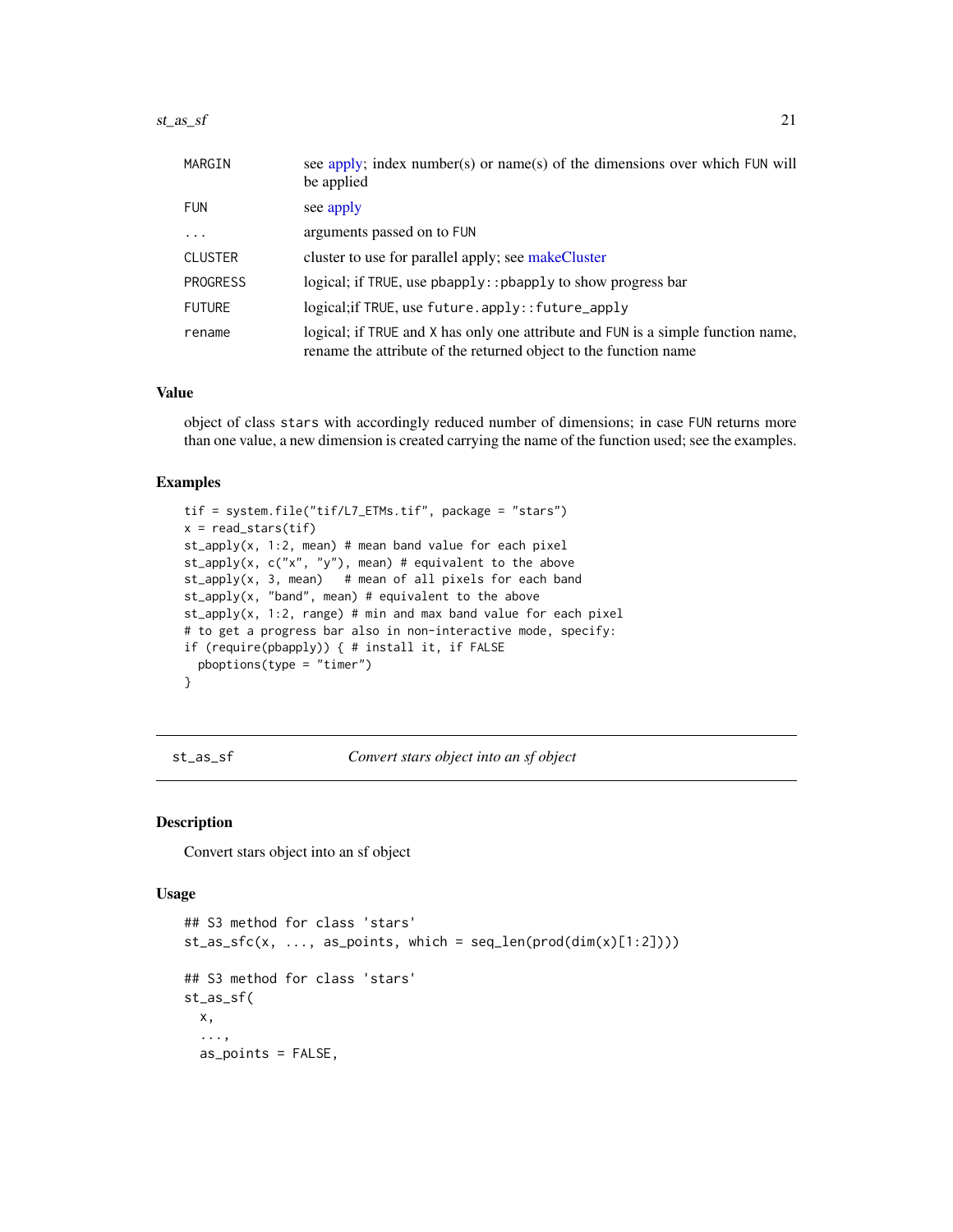```
merge = FALSE,
 na.rm = TRUE,use_integer = is.logical(x[[1]]) || is.integer(x[[1]]),
 long = FALSE,
 connect8 = FALSE)
```
#### **Arguments**

| X           | object of class stars                                                                                                                                                                                                        |  |
|-------------|------------------------------------------------------------------------------------------------------------------------------------------------------------------------------------------------------------------------------|--|
| $\cdots$    | ignored                                                                                                                                                                                                                      |  |
| as_points   | logical; should cells be converted to points or to polygons? See details.                                                                                                                                                    |  |
| which       | linear index of cells to keep (this argument is not recommended to be used)                                                                                                                                                  |  |
| merge       | logical; if TRUE, cells with identical values are merged (using GDAL_Polygonize<br>or GDAL_FPolygonize); if FALSE, a polygon for each raster cell is returned; see<br>details                                                |  |
| na.rm       | logical; should missing valued cells be removed, or also be converted to fea-<br>tures?                                                                                                                                      |  |
| use_integer | (relevant only if merge is TRUE): if TRUE, before polygonizing values are rounded<br>to 32-bits signed integer values (GDALPolygonize), otherwise they are con-<br>verted to 32-bit floating point values (GDALFPolygonize). |  |
| long        | logical; if TRUE, return a long table form sf, with geometries and other dimensi-<br>nos recycled                                                                                                                            |  |
| connect8    | logical; if TRUE, use 8 connectedness. Otherwise the 4 connectedness algorithm<br>will be applied.                                                                                                                           |  |

## Details

If merge is TRUE, only the first attribute is converted into an sf object. If na.rm is FALSE, areas with NA values are also written out as polygons. Note that the resulting polygons are typically invalid, and use [st\\_make\\_valid](#page-0-0) to create valid polygons out of them.

```
tif = system.file("tif/L7_ETMs.tif", package = "stars")
x = read\_stars(tif)x = x[,, ., 6] # a band with lower values in it
x[[1]][x[[1]] < 30] = NA # set lower values to NA
x[[1]] = x[[1]] < 100 # make the rest binary
x
(p = st_as_s f(x)) # removes NA areas
(p = st_as_s f(x[,,,,1], merge = TRUE)) # glues polygons together
all(st_is_valid(p)) # not all valid, see details
# plot(p, axes = TRUE)
(p = st_as_s f(x, na.rm = FALSE, merge = TRUE)) # includes polygons with NA values
# plot(p, axes = TRUE)
```
<span id="page-21-0"></span>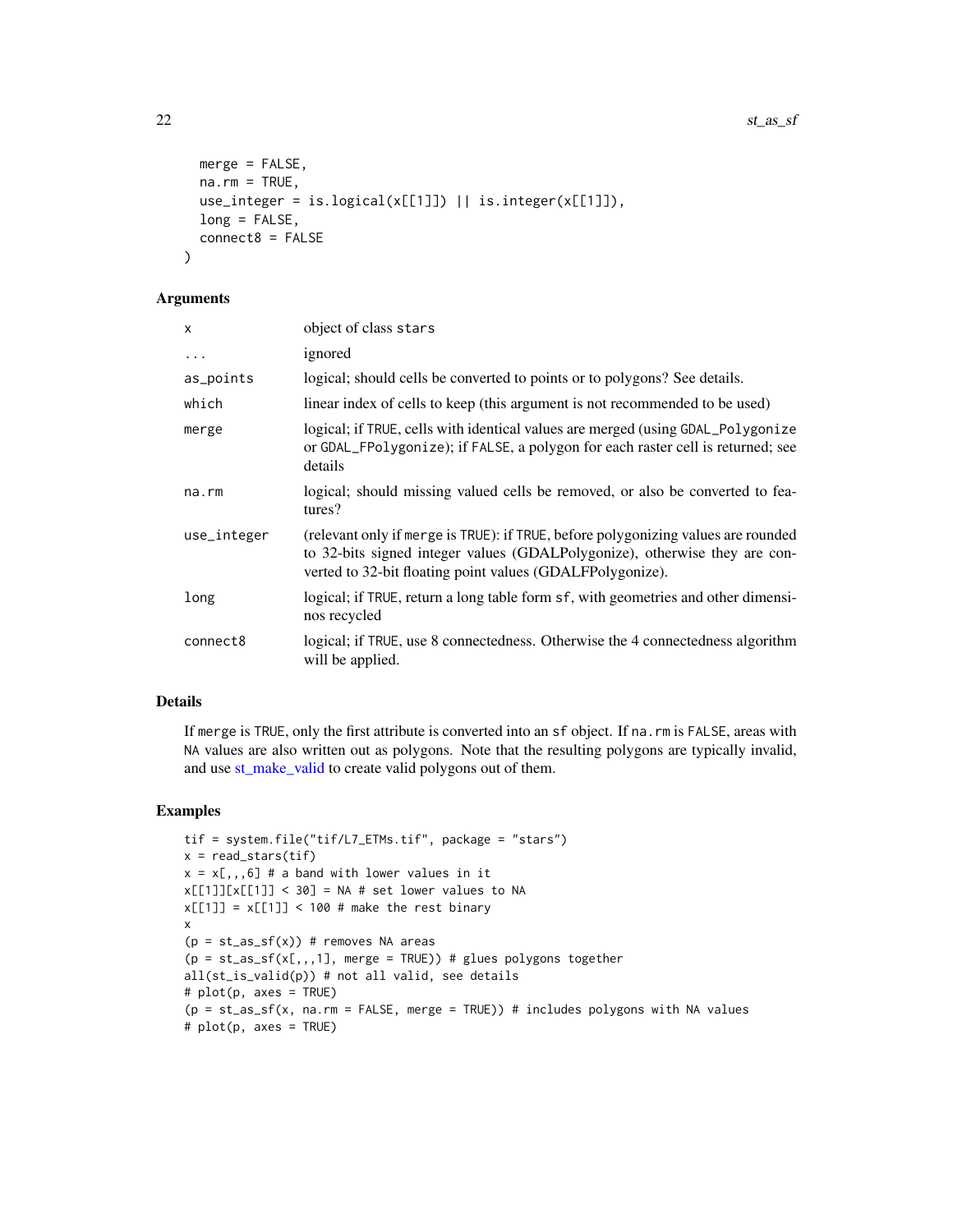<span id="page-22-1"></span><span id="page-22-0"></span>

convert objects into a stars object

```
st_as_stars(.x, ...)
## S3 method for class 'list'
st_as_stars(.x, ..., dimensions = NULL)
## Default S3 method:
st\_as\_stars(.x = NULL, ..., raster = NULL)## S3 method for class 'stars'
st\_as\_stars(.x, ..., curvilinear = NULL, crs = st\_crs(4326))## S3 method for class 'bbox'
st_as_stars(
  .x,
  ...,
 nx,
  ny,
  dx = dy,
 dy = dx,
  xlim = .x[c("xmin", "xmax")],
 ylim = .x[c("ymin", "ymax")],values = 0,
 n = 64800,pretty = FALSE,
  inside = FALSE,
 nz
)
## S3 method for class 'sf'
st\_as\_stars(.x, ..., name = attr(.x, "sf\_column"))## S3 method for class 'Raster'
st\_as\_stars(.x, ..., att = 1, ignore_file = FALSE)## S3 method for class 'ncdfgeom'
st_as_stars(.x, ..., sf_geometry = NA)
## S3 method for class 'stars_proxy'
```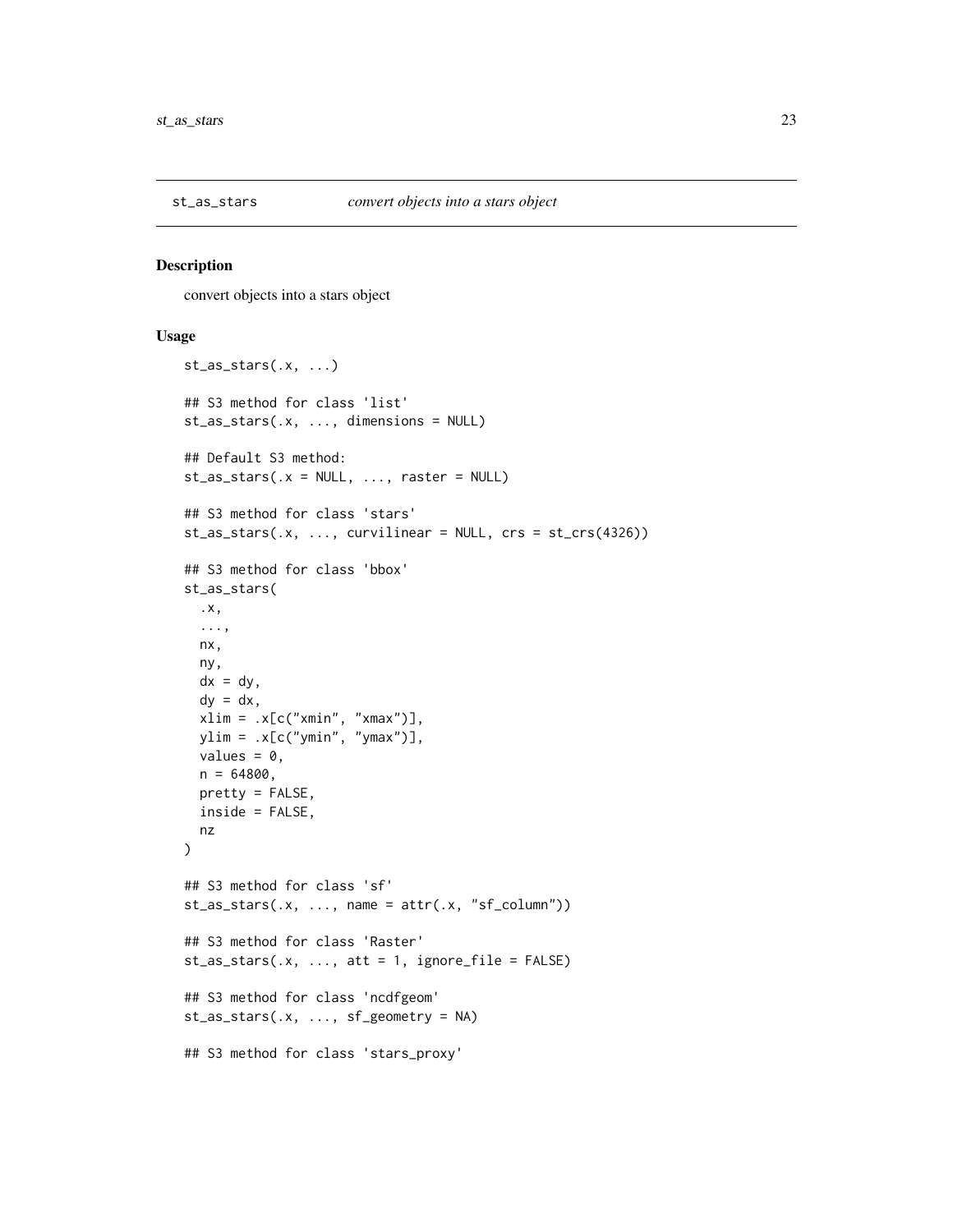```
st_as_stars(
  .x,
  ...,
  downsample = 0,url = attr(.x, "url"),envir = parent.frame()
\mathcal{L}## S3 method for class 'xts'
st_as_stars(.x, ..., dimensions)
## S3 method for class 'OpenStreetMap'
st_as\_stars(x, ..., as\_col = FALSE)
```

| $\cdot$ X   | object to convert                                                                                                                                                                    |
|-------------|--------------------------------------------------------------------------------------------------------------------------------------------------------------------------------------|
| .           | in case . x is of class bbox, arguments passed on to pretty                                                                                                                          |
| dimensions  | object of class dimensions                                                                                                                                                           |
| raster      | character; the names of the dimensions that denote raster dimensions                                                                                                                 |
| curvilinear | only for creating curvilinear grids: named length 2 list holding longitude and<br>latitude matrices; the names of this list should correspond to raster dimensions<br>to be replaced |
| crs         | object of class crs with the coordinate reference system of the values in curvilinear;<br>see details                                                                                |
| nx          | integer; number of cells in x direction; see details                                                                                                                                 |
| ny          | integer; number of cells in y direction; see details                                                                                                                                 |
| dx          | numeric; cell size in x direction; see details                                                                                                                                       |
| dy          | numeric; cell size in y direction; see details                                                                                                                                       |
| xlim        | length 2 numeric vector with extent (min, max) in x direction                                                                                                                        |
| ylim        | length 2 numeric vector with extent (min, max) in y direction                                                                                                                        |
| values      | $value(s)$ to populate the raster values with                                                                                                                                        |
| n           | the (approximate) target number of grid cells                                                                                                                                        |
| pretty      | logical; should cell coordinates have pretty values?                                                                                                                                 |
| inside      | logical; should all cells entirely fall inside the bbox, potentially not covering it<br>completely?                                                                                  |
| nz.         | integer; number of cells in z direction; if missing no z-dimension is created.                                                                                                       |
| name        | character; name for the geometry dimensions                                                                                                                                          |
| att         | see factor Values; column in the RasterLayer's attribute table                                                                                                                       |
| ignore_file | logical; if TRUE, ignore the Raster object file name                                                                                                                                 |
| sf_geometry | sf data.frame with geometry and attributes to be added to stars object. Must have<br>same number of rows as timeseries instances.                                                    |

<span id="page-23-0"></span>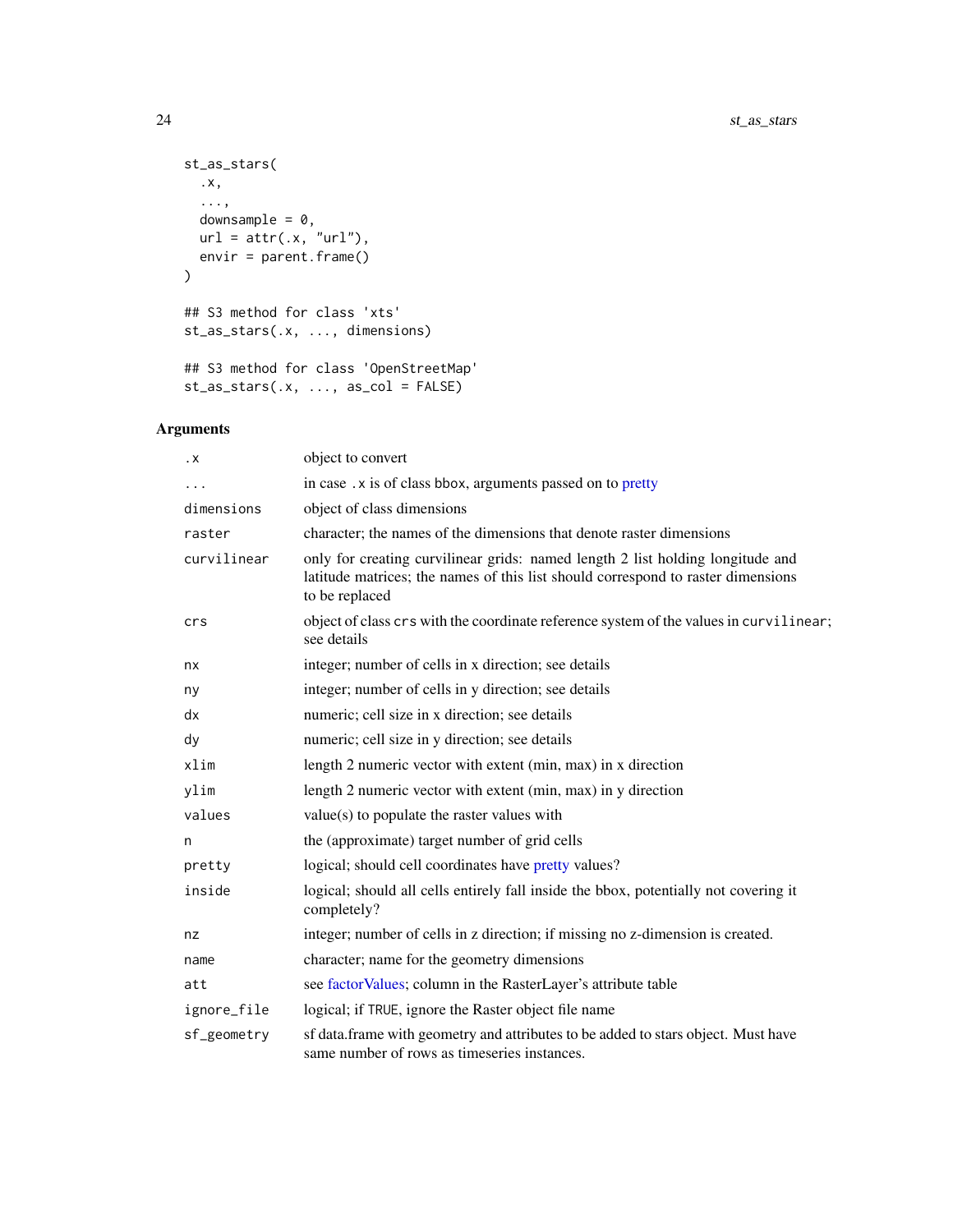#### <span id="page-24-0"></span>st\_contour 25

| downsample | integer: if larger than 0, downsample with this rate (number of pixels to skip in<br>every row/column); if length 2, specifies downsampling rate in x and y. |
|------------|--------------------------------------------------------------------------------------------------------------------------------------------------------------|
| url        | character; URL of the stars endpoint where the data reside                                                                                                   |
| envir      | environment to resolve objects in                                                                                                                            |
| as col     | logical; return rgb numbers (FALSE) or (character) color values (TRUE)?                                                                                      |

#### Details

if curvilinear is a stars object with longitude and latitude values, its coordinate reference system is typically not that of the latitude and longitude values.

For the bbox method: if pretty is TRUE, raster cells may extend the coordinate range of .x on all sides. If in addition to nx and ny, dx and dy are also missing, these are set to a single value computed as  $sqrt(\text{diff}(x\text{lim})\text{adj}f(y\text{lim})/n)$ . If nx and ny are missing, they are computed as the ceiling of the ratio of the (x or y) range divided by (dx or dy), unless inside is TRUE, in which case ceiling is replaced by floor. Postive dy will be made negative. Further named arguments (...) are passed on to pretty.

For the ncdfgeom method: objects are point-timeseries with optional line or polygon geometry for each timeseries specified with the sf\_geometry parameter. See ncdfgeom for more about this NetCDF-based format for geometry and timeseries.

for the xts methods, if dimensions are provided, time has to be the first dimension.

<span id="page-24-1"></span>st\_contour *Compute or plot contour lines or sets*

#### Description

Compute contour lines or sets

#### Usage

```
st_contour(
 x,
 na.rm = TRUE,contour_lines = FALSE,
 breaks = classInt::classIntervals(na.omit(as.vector(x[[1]])))$brks
)
```

| X             | object of class stars                                                                   |
|---------------|-----------------------------------------------------------------------------------------|
| na.rm         | logical; should missing valued cells be removed, or also be converted to fea-<br>tures? |
| contour_lines | logical; if FALSE, polygons are returned (contour sets), otherwise contour lines        |
| breaks        | numerical; values at which to "draw" contour levels                                     |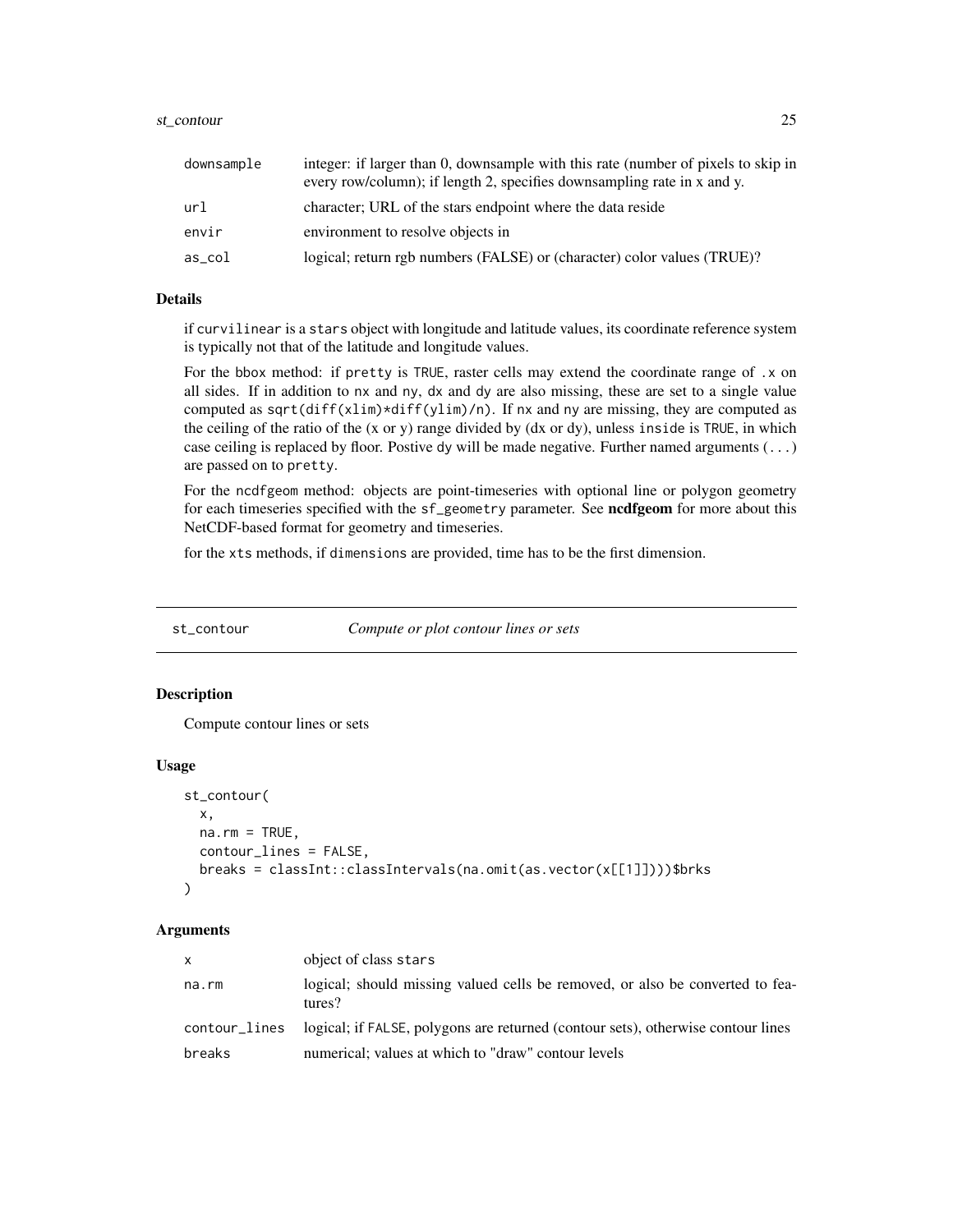## Details

this function requires  $GDAL \ge 2.4.0$ 

## See Also

for polygonizing rasters following grid boundaries, see [st\\_as\\_sf](#page-20-1) with arguments as\_points=FALSE and merge=TRUE; [contour](#page-0-0) plots contour lines using R's native algorithm (which also plots contour levels)

#### st\_coordinates *retrieve coordinates for raster or vector cube cells*

## <span id="page-25-1"></span>Description

retrieve coordinates for raster or vector cube cells

## Usage

```
## S3 method for class 'stars'
st\_coordinates(x, ..., add\_max = FALSE, center = TRUE)## S3 method for class 'stars'
as.data.frame(x, ..., add_max = FALSE, center = NA)
as\_tibble.stars(.x, ..., add\_max = FALSE, center = NA)
```

| $\mathsf{x}$ | object of class stars                                                                                                                                                                                            |
|--------------|------------------------------------------------------------------------------------------------------------------------------------------------------------------------------------------------------------------|
| $\ddots$     | ignored                                                                                                                                                                                                          |
| add_max      | logical; if TRUE, dimensions are given with a min $(x)$ and max $(x_{max})$ value                                                                                                                                |
| center       | logical; (only if add_max is FALSE): should grid cell center coordinates be re-<br>turned (TRUE) or offset values (FALSE)? center can be a named logical vector<br>or list to specify values for each dimension. |
| $\cdot$ X    | object to be converted to a tibble                                                                                                                                                                               |

<span id="page-25-0"></span>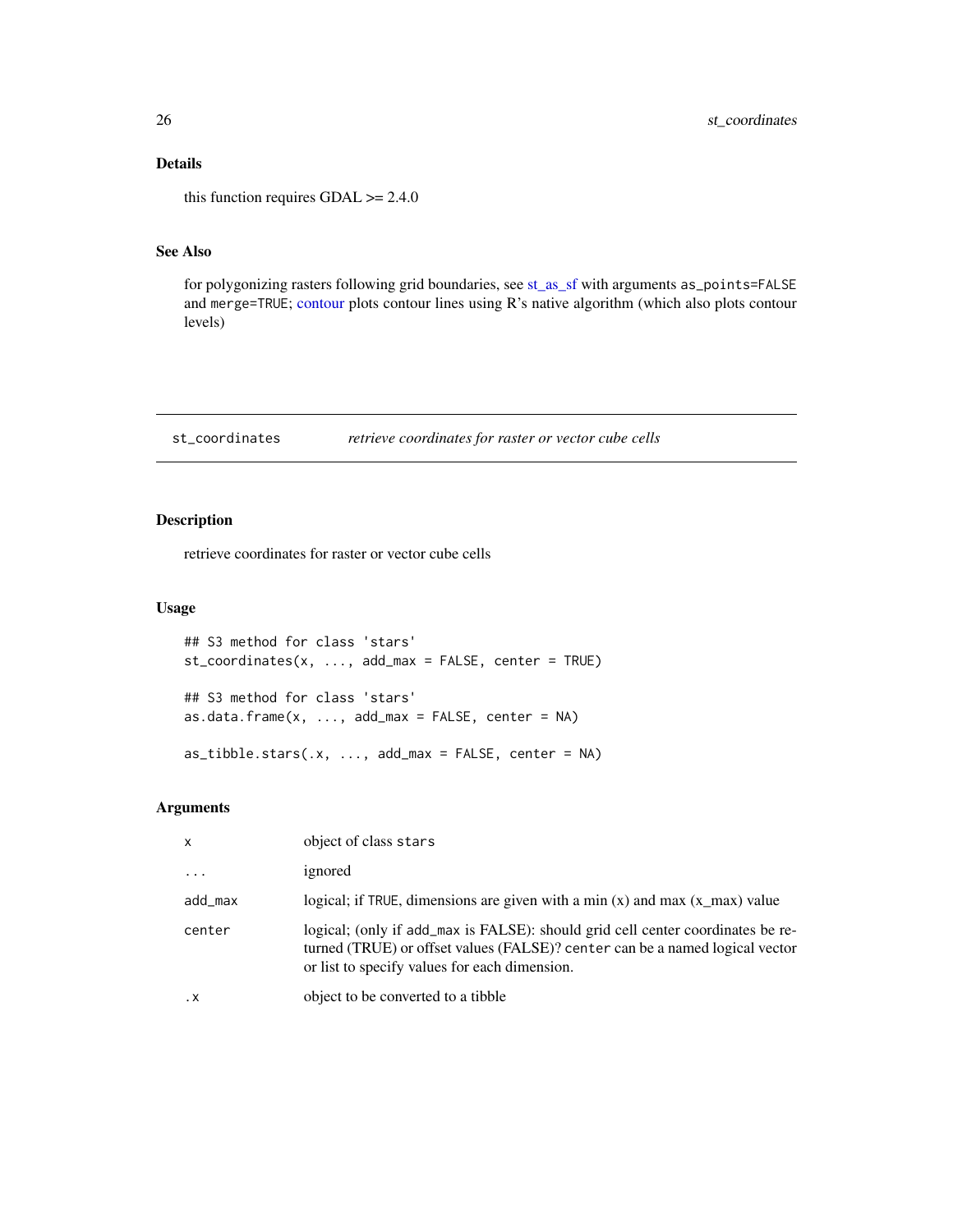<span id="page-26-1"></span><span id="page-26-0"></span>

crop a stars object

## Usage

```
## S3 method for class 'stars_proxy'
st_crop(
 x,
 y,
  ...,
 crop = TRUE,epsilon = sqrt(.Machine$double.eps),
  collect = TRUE
)
## S3 method for class 'stars'
st_crop(
 x,
 y,
  ...,
 crop = TRUE,epsilon = sqrt(.Machine$double.eps),
 as_points = all(st\_dimension(y) == 2, na.rm = TRUE)\mathcal{L}
```
## Arguments

| $\mathsf{x}$ | object of class stars                                                                                                                                                        |
|--------------|------------------------------------------------------------------------------------------------------------------------------------------------------------------------------|
| y            | object of class sf, sfc or bbox; see Details below.                                                                                                                          |
| .            | ignored                                                                                                                                                                      |
| crop         | logical; if TRUE, the spatial extent of the returned object is cropped to still cover<br>obj, if FALSE, the extent remains the same but cells outside y are given NA values. |
| epsilon      | numeric; factor to shrink the bounding box of y towards its center before crop-<br>ping.                                                                                     |
| collect      | logical; if TRUE, repeat cropping on stars object, i.e. after data has been read                                                                                             |
| as_points    | logical; if FALSE, treat x as a set of points, else as a set of small polygons.<br>Default: TRUE if y is two-dimensional, else FALSE                                         |

## Details

for raster x, st\_crop selects cells for which the cell centre is inside the bounding box; see the examples below.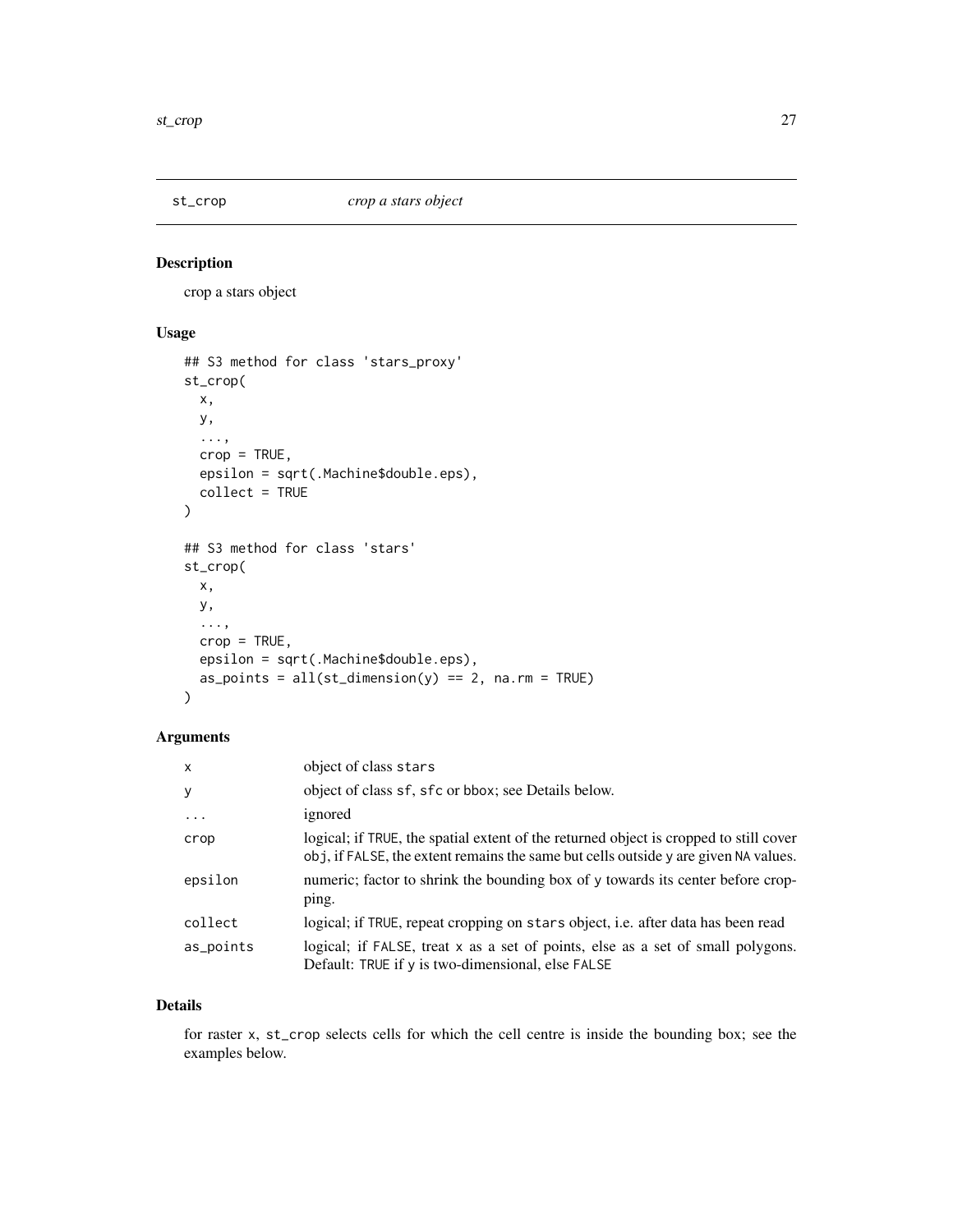```
l7 = read_stars(system.file("tif/L7_ETMs.tif", package = "stars"))
d = st\_dimensions(17)# area around cells 3:10 (x) and 4:11 (y):
offset = c(d[["x"]]$offset, d[["y"]]$offset)
res = c(d[["x"]]$delta, d[["y"]]$delta)
bb = st_bbox(c(xmin = offset[1] + 2 * res[1],
ymin = \text{offset}[2] + 11 * \text{res}[2],xmax = offset[1] + 10 * res[1],
ymax = offset[2] + 3 * res[2]), crs = st_ccrs(17))
l7[bb]
plot(l7[,1:13,1:13,1], reset = FALSE)
image(17[bb, 1], add = TRUE, col = sf.close())plot(st_as_sfc(bb), add = TRUE, border = 'green', lwd = 2)
# slightly smaller bbox:
bb = st_bbox(c(xmin = offset[1] + 2.1 * res[1],
ymin = \text{offset}[2] + 10.9 * \text{res}[2],xmax = offset[1] + 9.9 * res[1],
ymax = offset[2] + 3.1 * res[2]), crs = st_crs(17)l7[bb]
plot(l7[,1:13,1:13,1], reset = FALSE)
image(17[bb, 1], add = TRUE, col = sf.close())plot(st_as_sfc(bb), add = TRUE, border = 'green', lwd = 2)# slightly larger bbox:
bb = st_bbox(c(xmin = offset[1] + 1.9 \star res[1],
ymin = offset[2] + 11.1 * res[2],xmax = offset[1] + 10.1 * res[1],
ymax = \text{offset}[2] + 2.9 * \text{res}[2]), crs = st_crs(17))l7[bb]
plot(l7[,1:13,1:13,1], reset = FALSE)
image(17[bb, ., 1], add = TRUE, col = sfs(11(bb, ., 1))plot(st_as_sfc(bb), add = TRUE, border = 'green', lwd = 2)# half a cell size larger bbox:
bb = st_bbox(c(xmin = offset[1] + 1.49 \star res[1],
ymin = \text{offset}[2] + 11.51 * \text{res}[2],xmax = offset[1] + 10.51 * res[1],
ymax = \text{offset}[2] + 2.49 * \text{res}[2]), crs = st_crs(17))l7[bb]
plot(l7[,1:13,1:13,1], reset = FALSE)
image(17[bb, 1], add = TRUE, col = sf.close())plot(st_as_sfc(bb), add = TRUE, border = 'green', lwd = 2)
```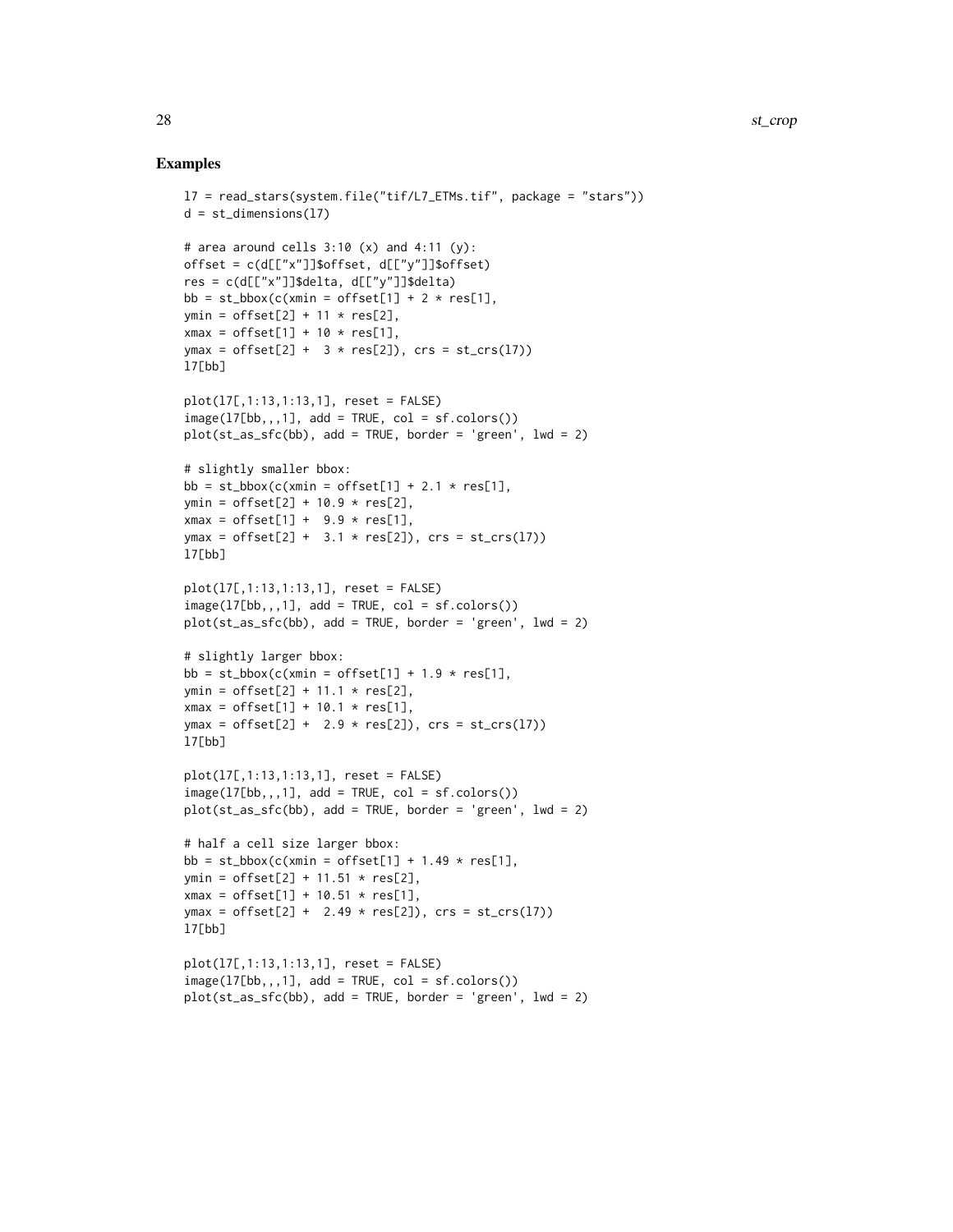<span id="page-28-0"></span>

get dimensions from stars object

```
st_dimensions(.x, ...)
## S3 method for class 'stars'
st_dimensions(.x, ...)
st_dimensions(x) <- value
## S3 replacement method for class 'stars'
st_dimensions(x) <- value
## S3 replacement method for class 'list'
st_dimensions(x) <- value
## S3 method for class 'array'
st_dimensions(.x, ...)
## Default S3 method:
st_dimensions(
  .x,
  ...,
  .raster,
 affine = c(0, 0),cell_midpoints = FALSE,
 point = FALSE
\mathcal{E}st_set_dimensions(
  .x,
 which,
  values = NULL,
 point = NULL,
 names = NULL,
 xy,
  ...
\mathcal{L}st_get_dimension_values(.x, which, ..., max = FALSE, center = NA)
```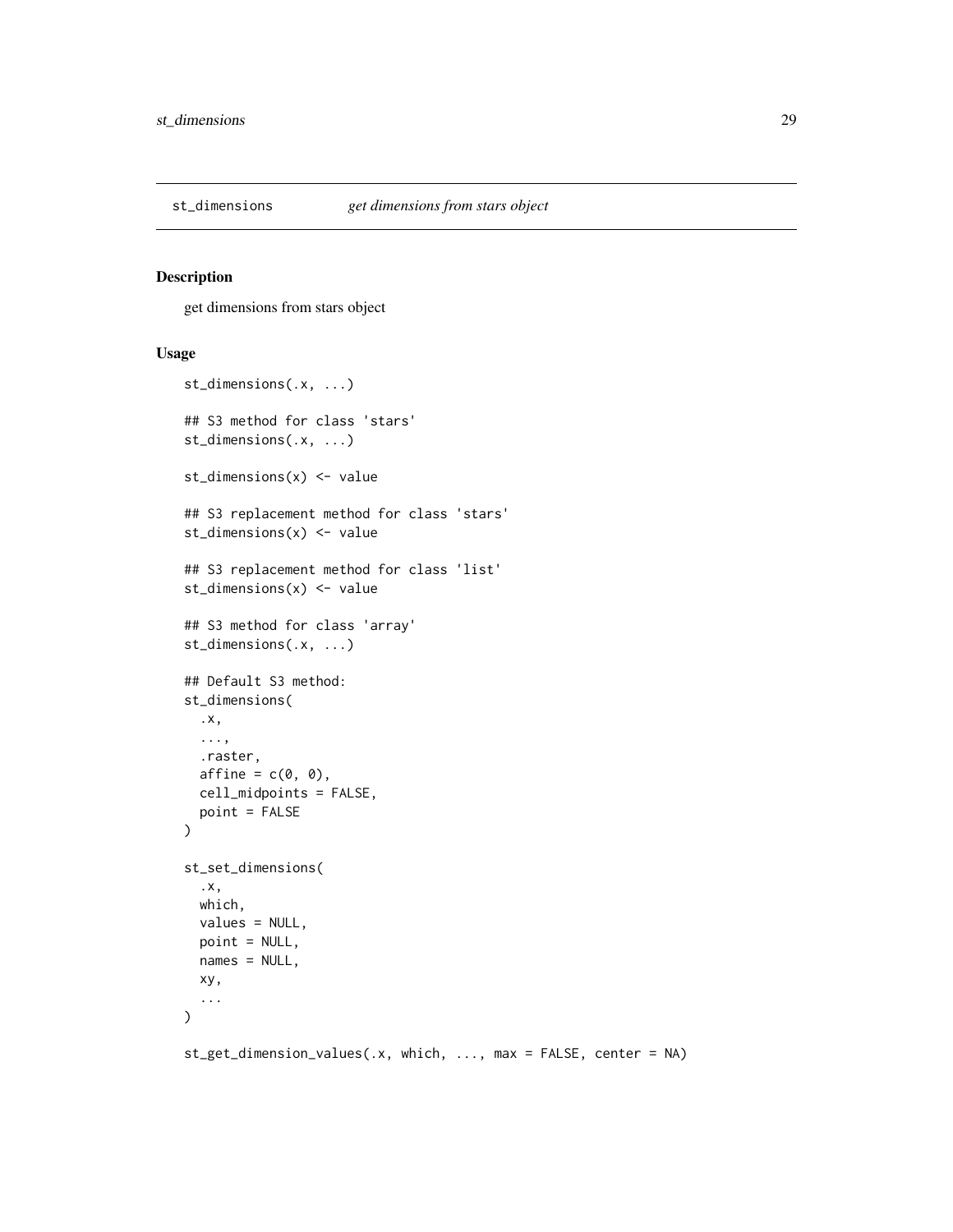### **Arguments**

| $\cdot$ X      | object to retrieve dimensions information from                                                                                                                                                                                                                                                        |
|----------------|-------------------------------------------------------------------------------------------------------------------------------------------------------------------------------------------------------------------------------------------------------------------------------------------------------|
| $\cdots$       | further arguments                                                                                                                                                                                                                                                                                     |
| X              | object of class dimensions                                                                                                                                                                                                                                                                            |
| value          | new object of class dimensions, with matching dimensions                                                                                                                                                                                                                                              |
| .raster        | length 2 character array with names (if any) of the raster dimensions                                                                                                                                                                                                                                 |
| affine         | numeric; specify parameters of the affine transformation                                                                                                                                                                                                                                              |
| cell_midpoints | logical; if TRUE AND the dimension values are strictly regular, the values are<br>interpreted as the cell midpoint values rather than the cell offset values when<br>calculating offset (i.e., the half-cell-size correction is applied); can have a value<br>for each dimension, or else is recycled |
| point          | logical; does the pixel value (measure) refer to a point (location) value or to an<br>pixel (area) summary value?                                                                                                                                                                                     |
| which          | integer or character; index or name of the dimension to be changed                                                                                                                                                                                                                                    |
| values         | values for this dimension (e.g. sfc list-column), or length-1 dimensions object                                                                                                                                                                                                                       |
| names          | character; new names vector for (all) dimensions, ignoring which                                                                                                                                                                                                                                      |
| xy             | length-2 character vector; (new) names for the $x$ and $y$ raster dimensions                                                                                                                                                                                                                          |
| max            | logical; if TRUE return the end, rather than the beginning of an interval                                                                                                                                                                                                                             |
| center         | logical; if TRUE return the center of an interval; if NA return the center for raster<br>dimensions, and the start of intervals in other cases                                                                                                                                                        |

#### Details

dimensions can be specified in two ways. The simplest is to pass a vector with numeric values for a numeric dimension, or character values for a categorical dimension. Parameter cell\_midpoints is used to specify whether numeric values refer to the offset (start) of a dimension interval (default), or to the center; the center case is only available for regular dimensions. For rectilinear numeric dimensions, one can specify either a vector with cell borders (start values), or a data.frame with two columns named "start" and "end", with the respective interval start and end values. In the first case, the end values are computed from the start values by assuming the last two intervals have equal width.

#### Value

the dimensions attribute of x, of class dimensions

## Examples

x = read\_stars(system.file("tif/L7\_ETMs.tif", package = "stars"))

# Landsat 7 ETM+ band semantics: https://landsat.gsfc.nasa.gov/the-enhanced-thematic-mapper-plus/ # set bands to values  $1, 2, 3, 4, 5, 7$ :

 $(x1 = st_set_dimensions(x, "band", values = c(1, 2, 3, 4, 5, 7), names = "band_number", point = TRUE)$ # set band values as bandwidth

rbind(c(0.45,0.515), c(0.525,0.605), c(0.63,0.69), c(0.775,0.90), c(1.55,1.75), c(2.08,2.35)) %>% units::set\_units("um")  $\rightarrow$  bw # or: units::set\_units( $\mu$ m)  $\rightarrow$  bw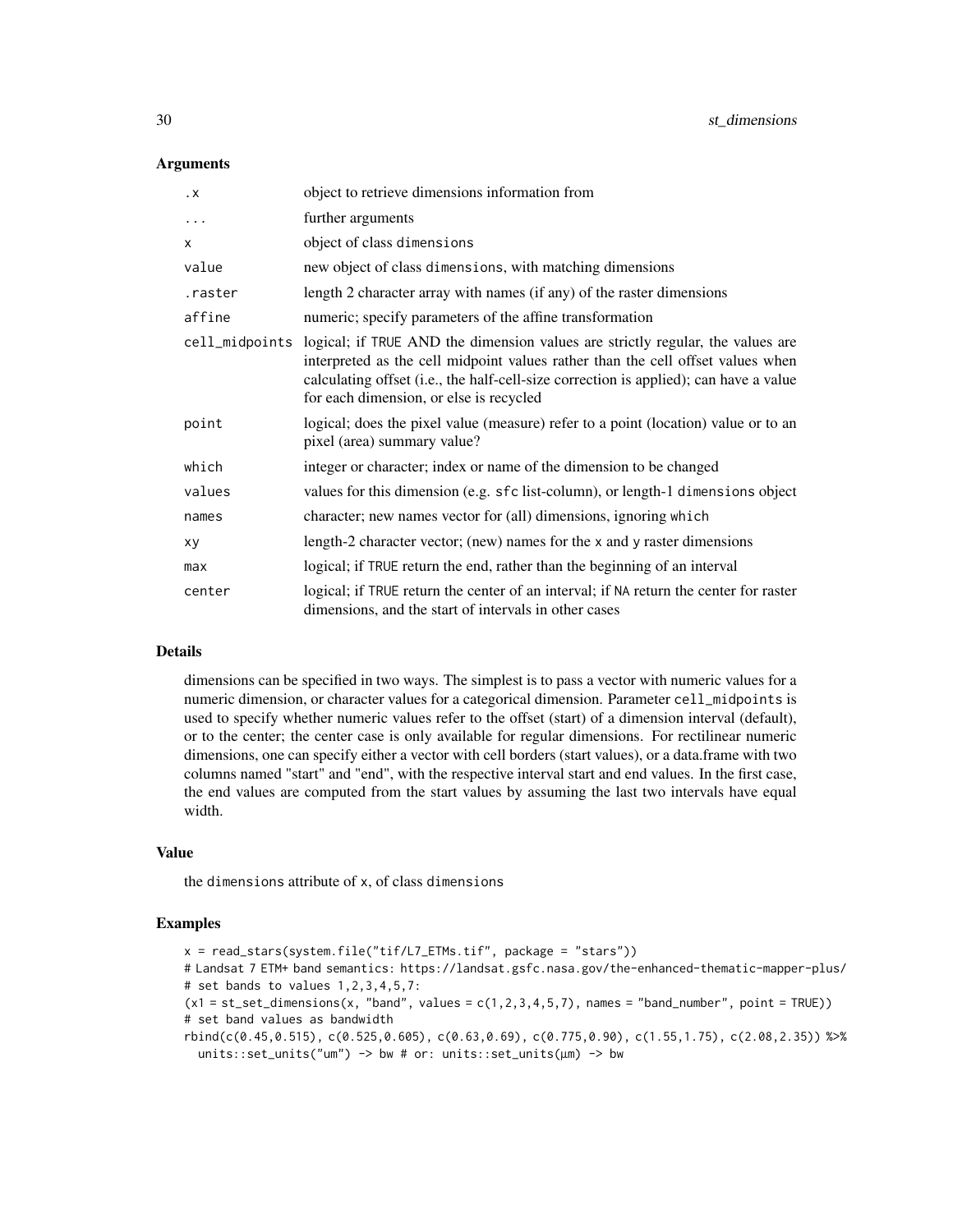```
# set bandwidth midpoint:
(x2 = st_set_dimensions(x, "band", values = 0.5 * (bw[,1]+bw[,2]),names = "bandwidth_midpoint", point = TRUE))
# set bandwidth intervals:
(x3 = st_set_dimensions(x, "band", values = make_interestals(bw), names = "bandwidth"))
```
st\_dim\_to\_attr *create an array with dimension values*

#### Description

create an array with dimension values

#### Usage

 $st\_dim\_to\_attr(x, which = seq\_along(dim(x)))$ 

## Arguments

|       | object of class stars                                        |
|-------|--------------------------------------------------------------|
| which | integer; indices of the dimensions to address (default: all) |

#### Value

stars object with dimension values as attributes

```
tif = system.file("tif/L7_ETMs.tif", package = "stars")
x1 = read\_stars(tif)(x = st\_dim\_to\_attr(x1))plot(x)
(x = st\_dim\_to\_attr(x1, 2:3))plot(x)
(x= st\_dim\_to\_attr(x1, 3))plot(x)
```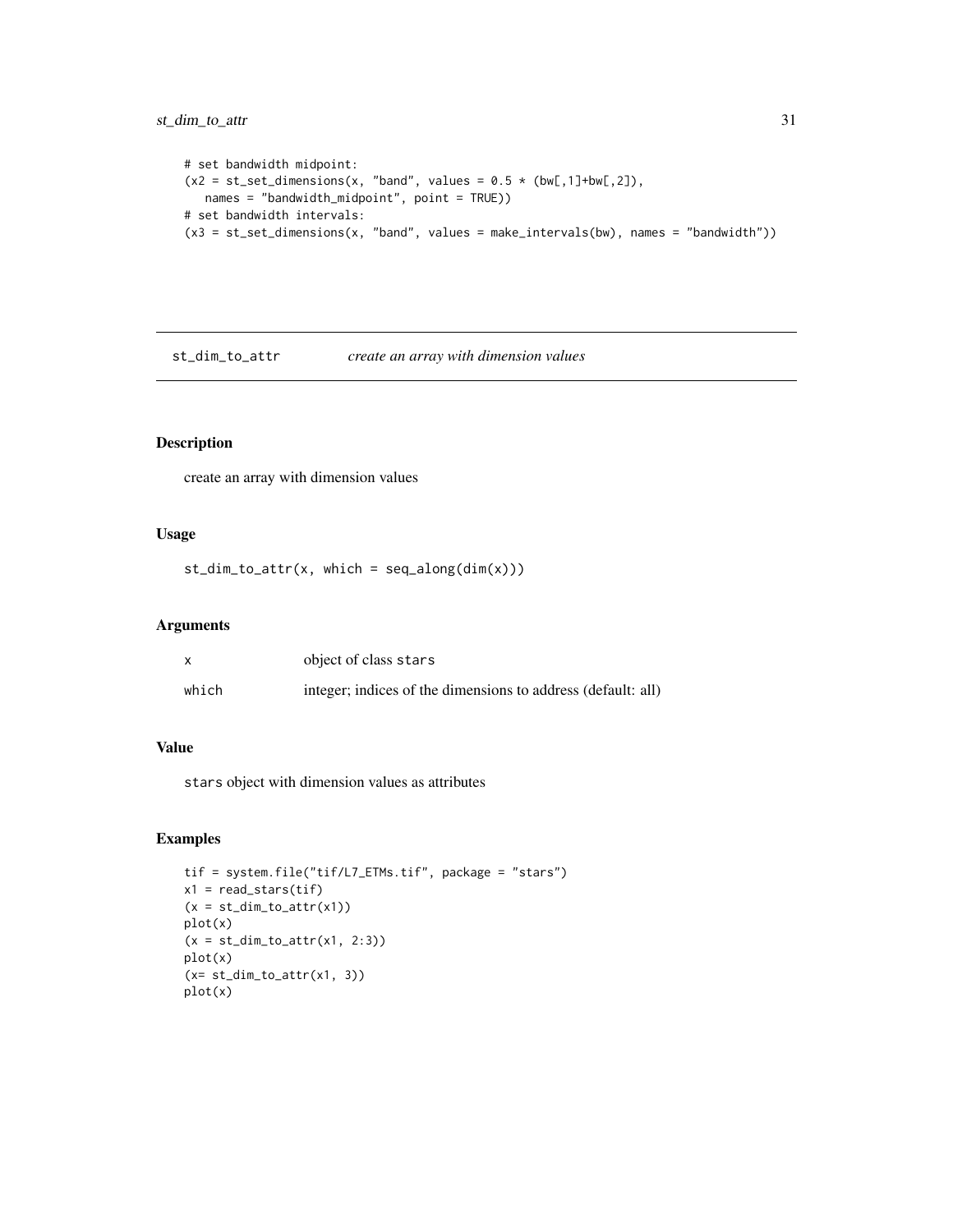<span id="page-31-0"></span>

Extract cell values at point locations, possibly using interpolation

## Usage

```
st_extract(x, ...)
## S3 method for class 'stars'
st_extract(x, ...)
## S3 method for class 'stars_proxy'
st\_extract(x, pts, ..., method = "near", cellsize = 1e-07, debug = FALSE)
```
## Arguments

| x        | object of class stars or stars_proxy                                          |
|----------|-------------------------------------------------------------------------------|
| $\cdots$ | passed on to next method                                                      |
| pts      | object of class sf or sfc with POINT geometries                               |
| method   | interpolation method, see st warp                                             |
| cellsize | numeric; cellsize chosen for the sampling cell.                               |
| debug    | logical; if TRUE, do not remove the destination grid file and print its name; |

## Value

if x has more dimensions than only x and y (raster), an object of class stars with POINT geometries replacing x and y raster dimensions; otherwise an object of sf.

<span id="page-31-1"></span>st\_intersects.stars *spatial intersect predicate for stars and sfc object*

## Description

spatial intersect predicate for stars and sfc object

```
## S3 method for class 'stars'
st_intersects(x, y, sparse = TRUE, ..., as_points = NA, transpose = FALSE)
```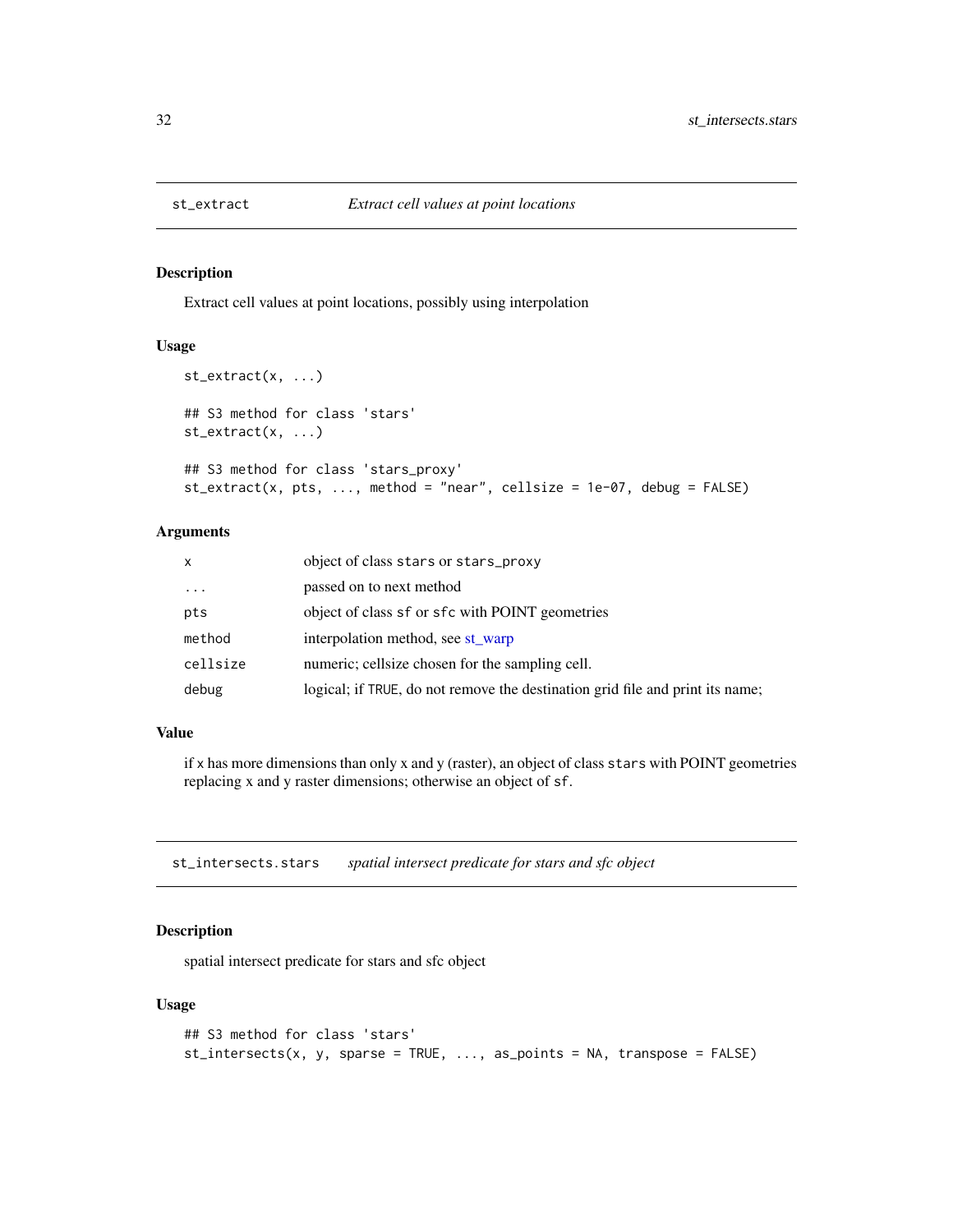## <span id="page-32-0"></span>st\_join.stars 33

## Arguments

| X         | object of class stars                                                                                                |
|-----------|----------------------------------------------------------------------------------------------------------------------|
| у         | object that has an 'st_geometry' method: of class 'sf' or 'sfc', or 'stars' object<br>with an 'sfc' dimension        |
| sparse    | logical; if TRUE, return the a sparse logical matrix (object of class 'sgbp'), if<br>FALSE, return a logical matrix  |
| $\cdots$  | ignored, or passed on to 'st_intersects.sf' for curvilinear grids                                                    |
| as_points | logical, should grid cells be considered as points (TRUE) or polygons (FALSE)?<br>Default: FALSE and warning emitted |
| transpose | logical; should the transpose of the 'sgbp' object be returned?                                                      |

## Details

curvilinear grids are always converted to polygons, so points on grid boundaries may intersect with two cells touched; for other grids each cell boundary or corner belongs only to one cell.

## Value

'sgbp' object if sparse = TRUE, logical matrix otherwise

st\_join.stars *Spatially join a stars and an 'sf' object*

## Description

Spatially join a stars and an 'sf' object

```
## S3 method for class 'stars'
st_join(
 x,
 y,
 join = st_intersects,
  ...,
 what = "left1as_points = NA,
 warn = TRUE
\mathcal{E}
```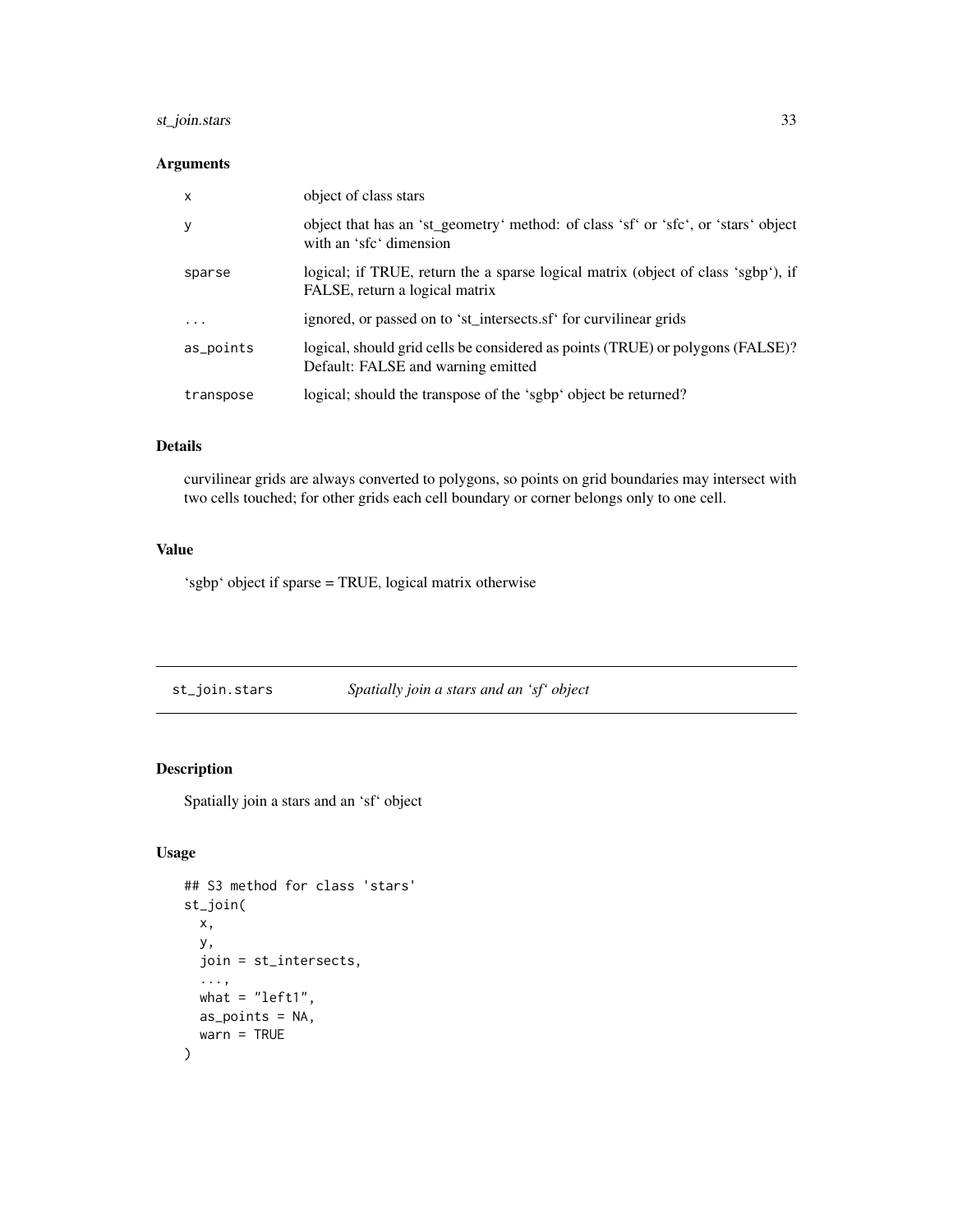34 st\_mosaic

#### Arguments

| $\mathsf{x}$ | object of class stars                                                                                                                                                                            |
|--------------|--------------------------------------------------------------------------------------------------------------------------------------------------------------------------------------------------|
| y            | object of class sf, or one that can be coerced into that by st as sf                                                                                                                             |
| join         | the join function, which should return an sgbp object; see details                                                                                                                               |
| $\ddots$ .   | arguments that will be passed on to the join function                                                                                                                                            |
| what         | "left1", "right" or "inner"; see details                                                                                                                                                         |
| as_points    | logical; controls whether grid cells in x will be treated as points, or as cell areas;<br>the st_intersects.stars method by default will derive this from x's metadata, or<br>else assume areas. |
| warn         | logical; if TRUE, warn on 1-to-many matches when what is "left1"                                                                                                                                 |

## Details

When there is more than one match to a single x value, the first matching record from y is taken (and if warn is TRUE a warning is raised). If what is "inner", an object of class sf with all matching records of x and y.

## Value

If what is "left1", an object of class stars with the (first) value of y at spatial instances of x

st\_mosaic *build mosaic (composite) of several spatially disjoint stars objects*

## Description

build mosaic (composite) of several spatially disjoint stars objects

```
st_mosaic(.x, ...)
## S3 method for class 'stars'
st_mosaic(
  .x,
  ...,
  dst = tempfile(fileext = file_ext),
  options = c("-vrtnodata", "-9999", "-srcnodata", "nan"),
  file_ext = ".tif"
\mathcal{L}## S3 method for class 'character'
st_mosaic(
  .x,
  ...,
```
<span id="page-33-0"></span>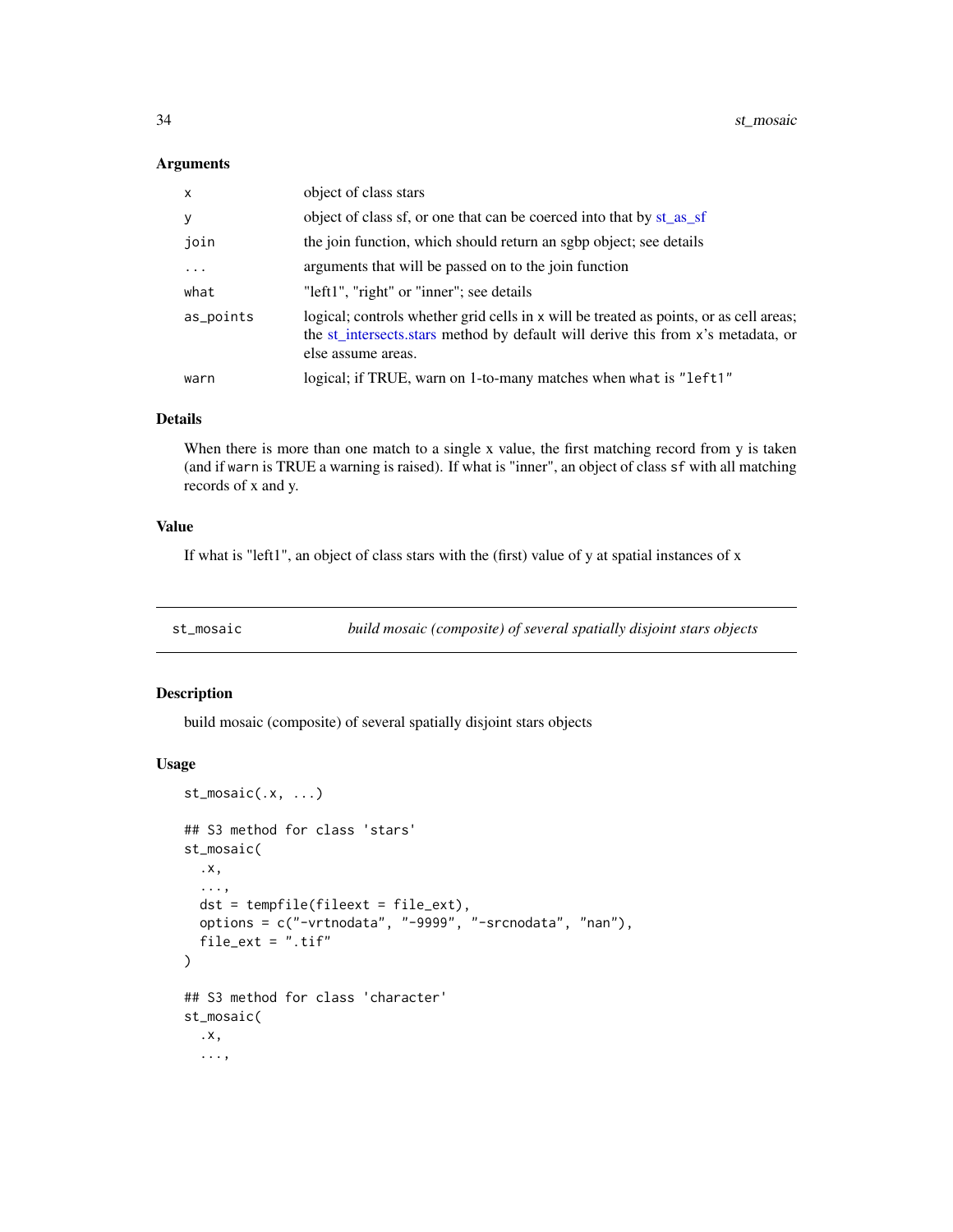#### <span id="page-34-0"></span>st\_mosaic 35

```
dst = tempfile(fileext = file_ext),
  options = c("-\varepsilon vrtnodata", "-9999"),
  file_ext = ".\text{tf}"\lambda## S3 method for class 'stars_proxy'
st_mosaic(
  .x,
  ...,
  dst = tempfile(fileext = file_ext),
  options = c("-vrtnodata", "-9999"),
  file_ext = ".\text{tf}")
```
#### Arguments

| $\cdot$ X | object of class stars, or character vector with input dataset names                            |
|-----------|------------------------------------------------------------------------------------------------|
| .         | further input stars objects                                                                    |
| dst       | character; destination file name                                                               |
| options   | character; options to the gdalbuild vert command                                               |
| file_ext  | character; file extension, determining the format used to write to (".tif" implies<br>GeoTIFF) |

## Details

the gdal function buildvrt builds a mosaic of input images; these imput images can be multi-band, but not higher-dimensional data cubes or stars objects with multiple attributes

uses [gdal\\_utils](#page-0-0) to internally call buildvrt; no executables external to R are called.

#### Value

the stars method returns a stars object with the composite of the input; the character method returns the file name of the file with the mosaic; see also the GDAL documentation of gdalbuildvrt

```
x = read_stars(system.file("tif/L7_ETMs.tif", package = "stars"))
x1 = x[,100:200,100:200,]
x2 = x[, 150:300, 150:300, ]plot(st_mosaic(x1, x2))
```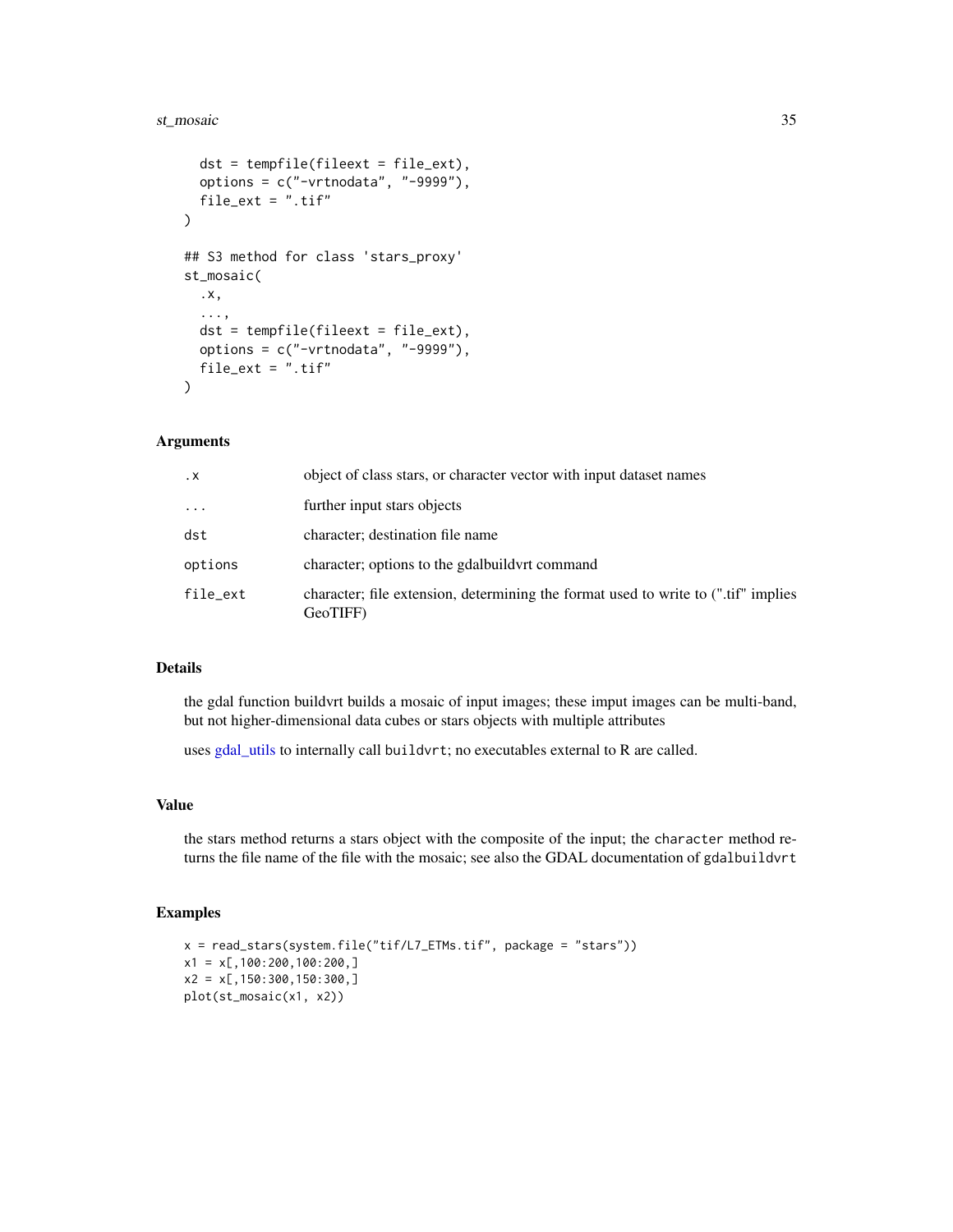<span id="page-35-0"></span>

rasterize simple feature geometries

#### Usage

```
st_rasterize(
  sf,
  template = st_as\_stars(st\_bbox(sf), values = NA\_real_1, ...),
  file = tempfile(),driver = "GTiff",
  options = character(0),
  ...
\mathcal{L}
```
## **Arguments**

| sf       | object of class sf                          |
|----------|---------------------------------------------|
| template | stars object with desired target geometry   |
| file     | temporary file name                         |
| driver   | driver for temporary file.                  |
| options  | character; options vector for GDALRasterize |
|          | arguments passed on to st_as_stars          |

```
demo(nc, echo = FALSE, ask = FALSE)
(x = st\_rasterize(nc)) # default grid:
plot(x, axes = TRUE)
# a bit more customized grid:
(x = st_{\text{r}} \cdot \text{r} = st_{\text{r}} \cdot \text{r} = (st_{\text{r}} \cdot \text{r} = st_{\text{r}} \cdot \text{r} = (st_{\text{r}} \cdot \text{r} = st_{\text{r}} \cdot \text{r} = 100, \text{ n} = 50, \text{ values } = \text{NA}_{\text{r}} \cdot \text{r} = (st_{\text{r}} \cdot \text{r} = st_{\text{r}} \cdot \text{r} = st_{\text{r}} \cdot \text{r} = st_{\text{r}} \cdot \text{r} = st_{\text{r}} \cdot \text{r} = st_{\text{r}} \cdot \textplot(x, axes = TRUE)(ls = st_s f(a = 1:2, st_s f(c(st_linestring(rbind(c(0.1, 0), c(1.1, 1))),st_linestring(rbind(c(0, 0.05), c(1, 0.05))))))
(\text{grd} = \text{st-as\_stars}(\text{st\_bbox}(ls), \text{nx} = 10, \text{ny} = 10, \text{ xlim} = \text{c}(0, 1.0), \text{ ylim} = \text{c}(0, 1),values = NA_real_))
# Only the left-top corner is part of the grid cell:
sf_extSoftVersion()["GDAL"]
plot(st_rasterize(ls, grd), axes = TRUE, reset = FALSE) # ALL_TOUCHED=FALSE;
plot(ls, add = TRUE, col = "red")
plot(st_rasterize(ls, grd, options = "ALL_TOUCHED=TRUE"), axes = TRUE, reset = FALSE)
plot(ls, add = TRUE, col = "red")# add lines to existing 0 values, summing values in case of multiple lines:
(\text{grd} = \text{st} _{\text{a}} \text{stars}(\text{st} _{\text{b}} \text{box}(1\text{s}), \text{nx} = 10, \text{ny} = 10, \text{ xlim} = c(0, 1.0), \text{ ylim} = c(0, 1), \text{ values} = 0))
```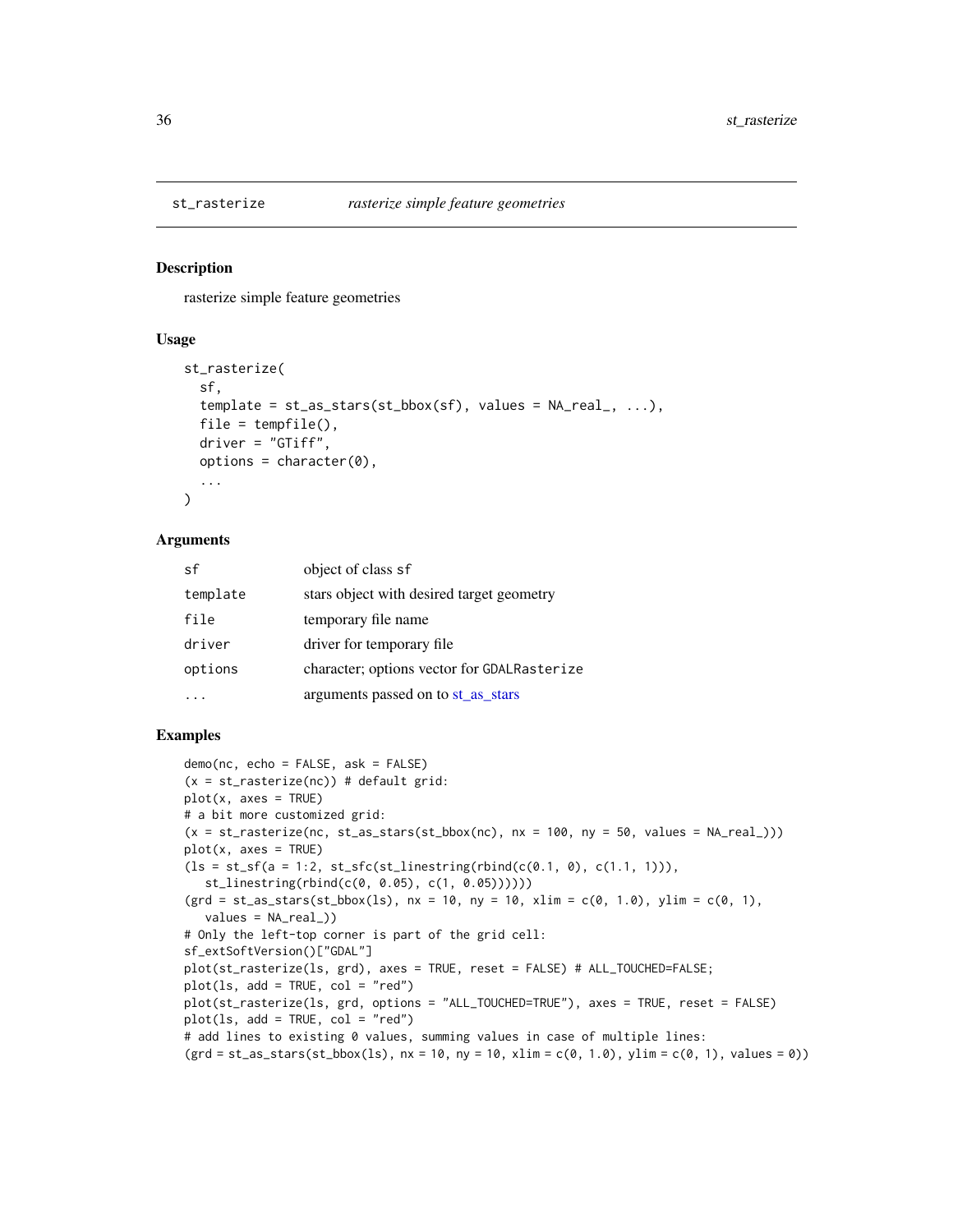```
r = st_rasterize(ls, grd, options = c("MERGE_ALG=ADD", "ALL_TOUCHED=TRUE"))
plot(r, axes = TRUE, reset = FALSE)
plot(ls, add = TRUE, col = "red")
```
st\_raster\_type *get the raster type (if any) of a stars object*

## Description

get the raster type (if any) of a stars object

## Usage

st\_raster\_type(x)

#### Arguments

x object of class stars

## Value

one of NA (if the object does not have raster dimensions), "curvilinear", "rectilinear", "affine", or "regular"

## Examples

tif = system.file("tif/L7\_ETMs.tif", package = "stars")  $x = read\_stars(tif)$ st\_raster\_type(x)

st\_rgb *reduce dimension to rgb (alpha) hex values*

#### Description

reduce dimension to rgb (alpha) hex values

#### Usage

```
st_rgb(x, dimension = 3, use_alpha = FALSE, maxColorValue = 255)
```

| $\mathsf{x}$ | object of class stars                                          |
|--------------|----------------------------------------------------------------|
| dimension    | dimension name or number to reduce                             |
| use_alpha    | logical; if TRUE, the fourth band will be used as alpha values |
|              | maxColorValue integer; maximum value for colors                |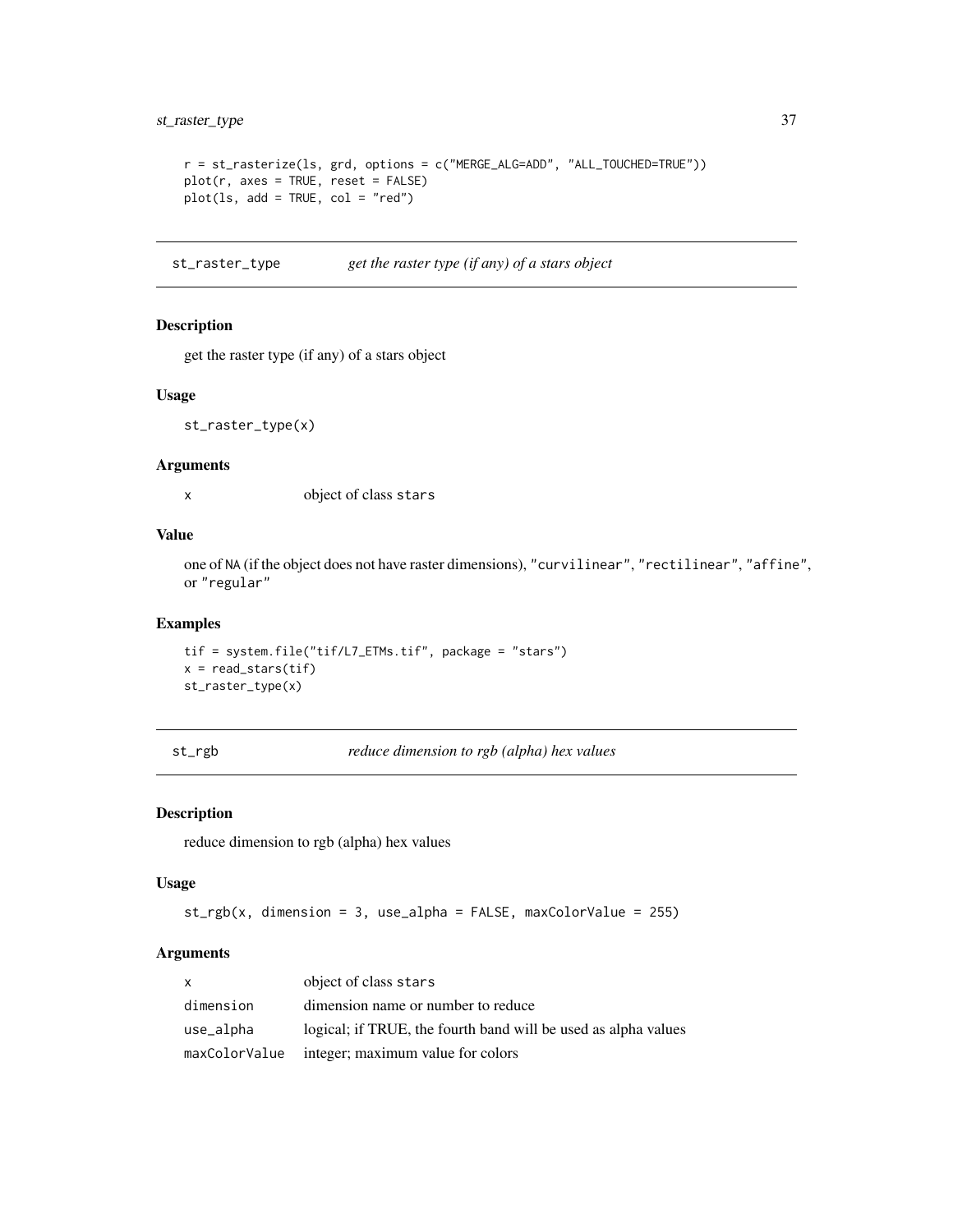## Details

the dimension's bands are mapped to red, green, blue, alpha; if a different ordering is wanted, use [\[.stars](#page-17-1) to reorder a dimension, see examples

## See Also

[st\\_apply,](#page-19-1) [rgb](#page-0-0)

## Examples

```
tif = system.file("tif/L7_ETMs.tif", package = "stars")
x = read\_stars(tif)st_rgb(x, 3)
r = st\_rgb(x[,.,c(6,5,4,3)], 3, use\_alpha=TRUE) # now R=6, G=5, B=4, alpha=3if (require(ggplot2)) {
ggplot() + geom_stars(data = r) + scale_fill_identity()
}
```

| st sfc2xy |
|-----------|
|-----------|

replace POINT simple feature geometry list with an x y raster

## Description

replace POINT simple feature geometry list with an x y raster

#### Usage

 $st_sfc2xy(x, \ldots)$ 

## Arguments

|          | object of class stars, or of class sf |
|----------|---------------------------------------|
| $\cdots$ | passed on to as.data.frame.stars      |

## Value

object of class stars with a POINT list replaced by x and y raster dimensions. This only works when the points are distributed over a regular or rectilinear grid.

<span id="page-37-0"></span>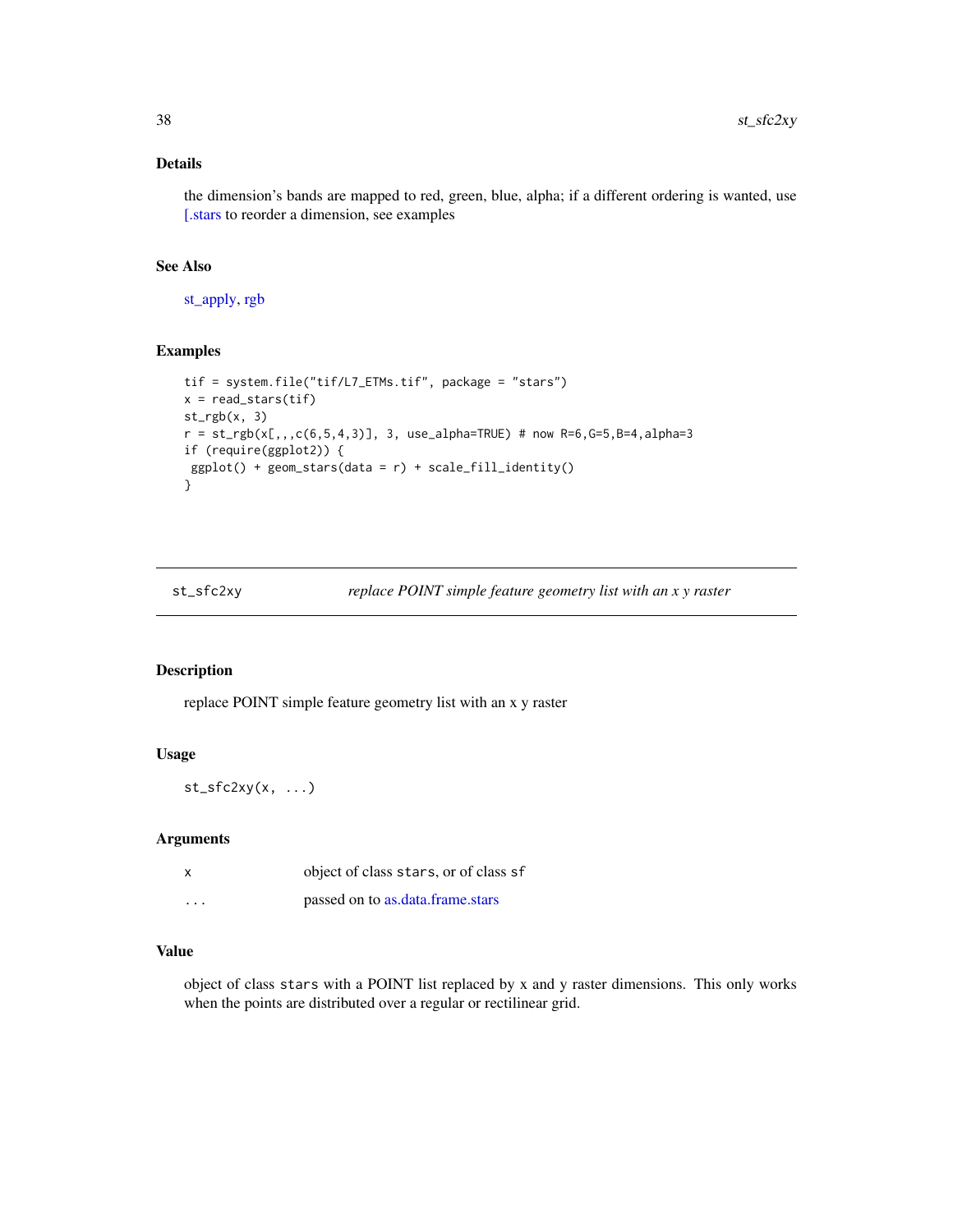<span id="page-38-1"></span><span id="page-38-0"></span>st\_transform *transform features, or warp/resample grids in stars objects to a new coordinate reference system*

#### Description

transform features, or warp/resample grids in stars objects to a new coordinate reference system

## Usage

```
## S3 method for class 'stars'
st_transform(x, crs, ...)
```

```
## S3 method for class 'stars'
st_transform_proj(x, crs, ...)
```
## Arguments

| X        | object of class stars, with either raster or simple feature geometries |
|----------|------------------------------------------------------------------------|
| crs      | object of class crs with target crs                                    |
| $\cdots$ | ignored                                                                |

## Details

For simple feature dimensions, [st\\_transform](#page-38-1) is called, leading to lossless transformation. For gridded spatial data, a curvilinear grid with transformed grid cell (centers) is returned. To convert this to a regular grid in the new CRS, use [st\\_warp.](#page-39-1)

#### See Also

[st\\_warp](#page-39-1)

```
geomatrix = system.file("tif/geomatrix.tif", package = "stars")
(x = read_stars(geomatrix))
new = st_crs(4326)
y = st_transform(x, new)
plot(st_transform(st_as_sfc(st_bbox(x)), new), col = NA, border = 'red')
plot(st_as_sfc(y, as_points=FALSE), col = NA, border = 'green', axes = TRUE, add = TRUE)
image(y, col = heatcolor(12), add = TRUE)plot(st_as_sfc(y, as_points=TRUE), pch=3, cex=.5, col = 'blue', add = TRUE)
plot(st_transform(st_as_sfc(x, as_points=FALSE), new), add = TRUE)
```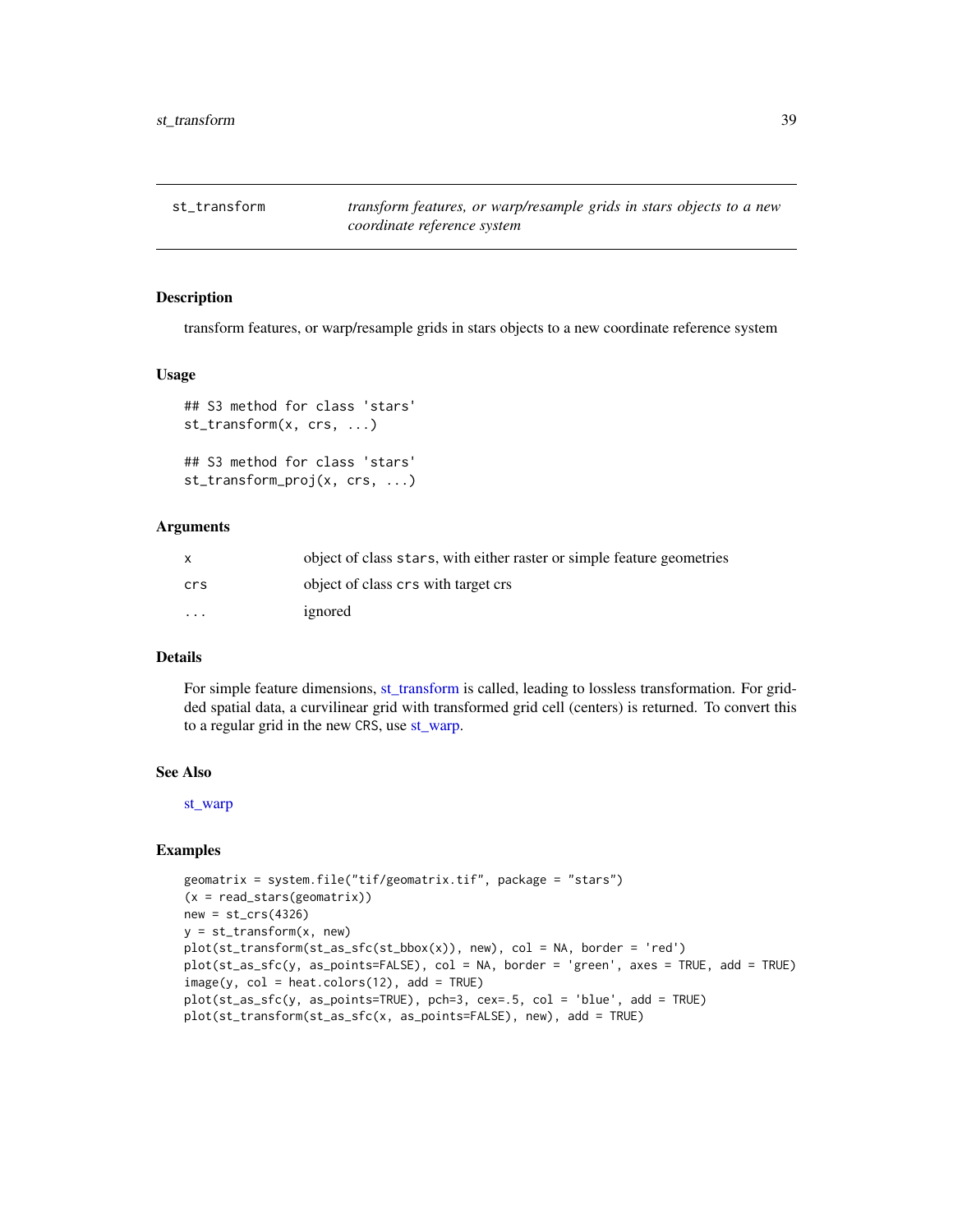<span id="page-39-1"></span><span id="page-39-0"></span>st\_warp *Warp (resample) grids in stars objects to a new grid, possibly in an new coordinate reference system*

## Description

Warp (resample) grids in stars objects to a new grid, possibly in an new coordinate reference system

## Usage

```
st_warp(
  src,
 dest,
  ...,
 crs = NA_crs_cellsize = NA_real_,
 segments = 100,
 use_gdal = FALSE,options = character(0),no_data_value = NA_real_,
 debug = FALSE,
 method = "near"
)
```

| src           | object of class stars with source raster                                                             |
|---------------|------------------------------------------------------------------------------------------------------|
| dest          | object of class stars with target raster geometry                                                    |
| $\cdots$      | ignored                                                                                              |
| crs           | coordinate reference system for destination grid, only used when dest is missing                     |
| cellsize      | length 1 or 2 numeric; cellsize in target coordinate reference system units                          |
| segments      | (total) number of segments for segmentizing the bounding box before transform-<br>ing to the new crs |
| use_gdal      | logical; if TRUE, use gdalwarp, through gdal_utils                                                   |
| options       | character vector with options, passed on to gdalwarp                                                 |
| no_data_value | value used by gdalwarp for no_data (NA) when writing to temporaray file                              |
| debug         | logical; if TRUE, do not remove the temporary gdalwarp destination file, and print<br>its name       |
| method        | character; see details for options; methods other than near only work when<br>use_gdal=TRUE          |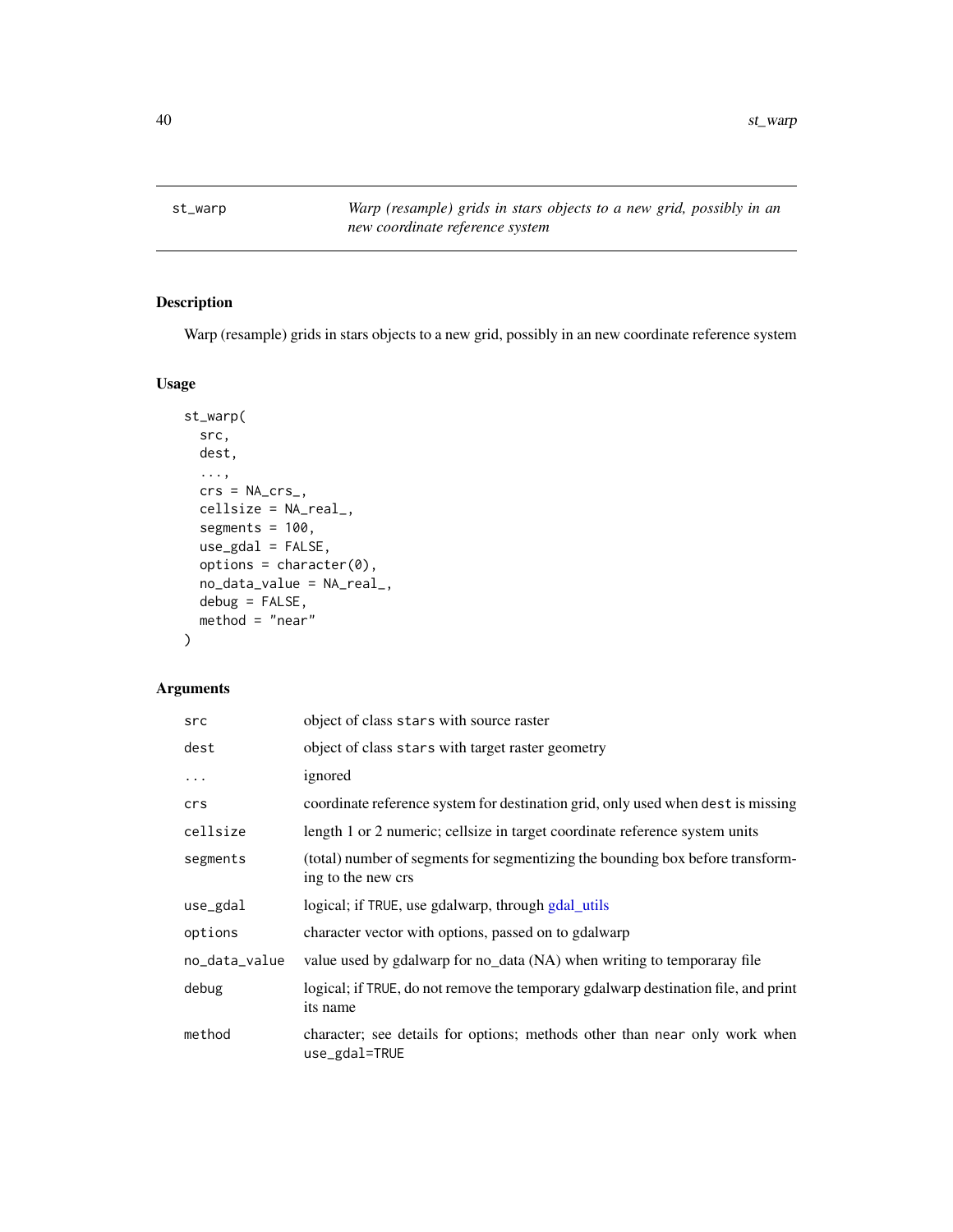#### <span id="page-40-0"></span> $st\_xyz$ sfc  $41$

#### Details

method should be one of near, bilinear, cubic, cubicspline, lanczos, average, mode, max, min, med, q1 or q3; see https://github.com/r-spatial/stars/issues/109

For gridded spatial data (dimensions x and y), see figure; the existing grid is transformed into a regular grid defined by dest, possibly in a new coordinate reference system. If dest is not specified, but crs is, the procedure used to choose a target grid is similar to that of [projectRaster](#page-0-0) (currently only with method='ngb'). This entails: (i) the envelope (bounding box polygon) is transformed into the new crs, possibly after segmentation (red box); (ii) a grid is formed in this new crs, touching the transformed envelope on its East and North side, with (if cellsize is not given) a cellsize similar to the cell size of src, with an extent that at least covers x; (iii) for each cell center of this new grid, the matching grid cell of x is used; if there is no match, an NA value is used.

#### Examples

```
geomatrix = system.file("tif/geomatrix.tif", package = "stars")
(x = read\_stars(geomatrix))new\_crs = st\_crs(4326)y = st_warp(x, crs = new_crs)plot(st_transform(st_as_sfc(st_bbox(x)), new_crs), col = NA, border = 'red')
plot(st_as_sfc(y, as_points=FALSE), col = NA, border = 'green', axes = TRUE, add = TRUE)
image(y, add = TRUE, nbreaks = 6)plot(st_as_sfc(y, as_points=TRUE), pch=3, cex=.5, col = 'blue', add = TRUE)
plot(st_transform(st_as_sfc(x, as_points=FALSE), new_crs), add = TRUE)
# warp 0-360 raster to -180-180 raster:
r = read_stars(system.file("nc/reduced.nc", package = "stars"))
r %>% st_set_crs(4326) %>% st_warp(st_as_stars(st_bbox(), dx = 2)) -> s
plot(r, axes = TRUE) # no CRS set, so no degree symbols in labels
plot(s, axes = TRUE)
```
st\_xy2sfc *replace x y raster dimensions with simple feature geometry list (points, or polygons = rasterize)*

## Description

replace x y raster dimensions with simple feature geometry list (points, or polygons = rasterize)

#### Usage

```
st_xy2sfc(x, as_points, ..., na.rm = TRUE)
```

| X         | object of class stars                                                                          |
|-----------|------------------------------------------------------------------------------------------------|
| as_points | logical; if TRUE, generate points at cell centers, else generate polygons                      |
| $\cdots$  | arguments passed on to st_as_sfc                                                               |
| na.rm     | logical; omit (remove) cells which are entirely missing valued (across other di-<br>mensions)? |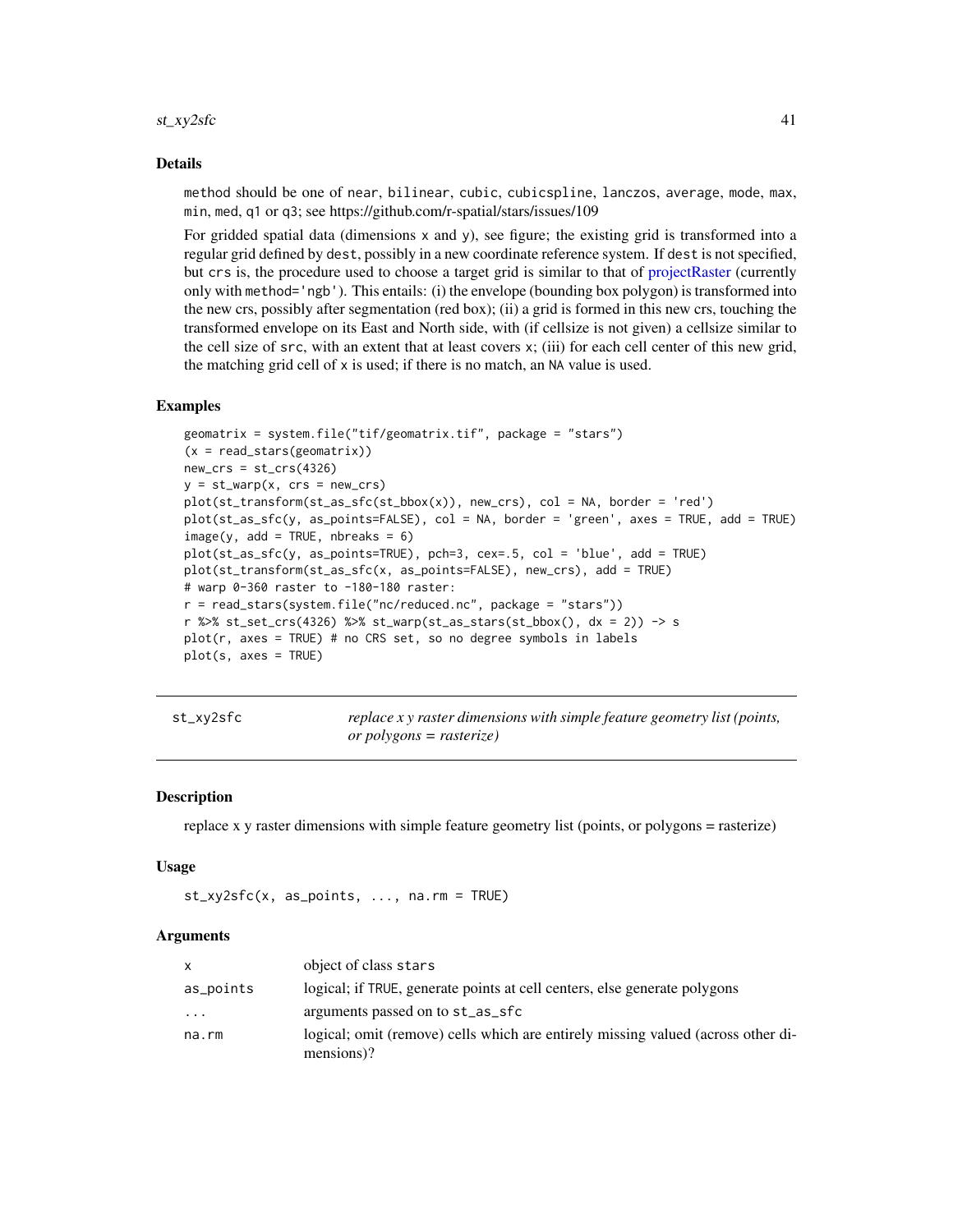## <span id="page-41-0"></span>Value

object of class stars with x and y raster dimensions replaced by a single sfc geometry list column containing either points, or polygons. Adjacent cells with identical values are not merged; see st\_rasterize for this.

write\_stars *write stars object to gdal dataset (typically: to file)*

#### Description

write stars object to gdal dataset (typically: to file)

## Usage

```
write_stars(obj, dsn, layer, ...)
## S3 method for class 'stars'
write_stars(
  obj,
  dsn,
  layer = 1,
  ...,
  driver = detect.driver(dsn),
  options = character(0),
  type = "Float32",
 NA_value = NA_real_,
  update = FALSE,normalize_path = TRUE
)
## S3 method for class 'stars_proxy'
write_stars(
  obj,
  dsn,
  layer = 1,
  ...,
  driver = detect.driver(dsn),
  options = character(0),
  type = "Float32",
  NA_value = NA_real_,
  chunk_size = c(dim(obj)[1], floor(2.5e+07/dim(obj)[1])),
 progress = TRUE
)
```
detect.driver(filename)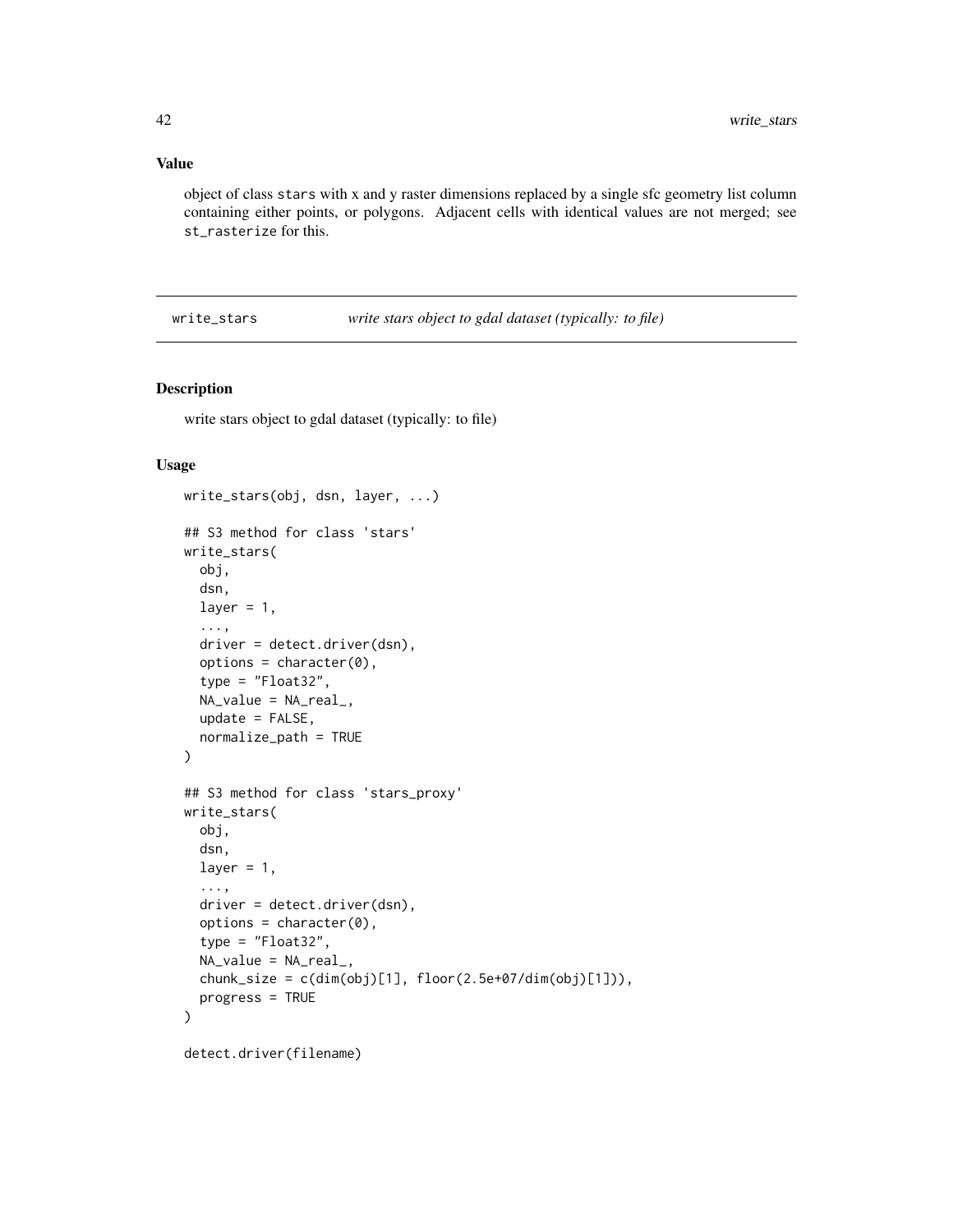## <span id="page-42-0"></span>write\_stars 43

## Arguments

| obj        | object of class stars                                                                                                                                                                                                                                                                                                                          |
|------------|------------------------------------------------------------------------------------------------------------------------------------------------------------------------------------------------------------------------------------------------------------------------------------------------------------------------------------------------|
| dsn        | gdal dataset (file) name                                                                                                                                                                                                                                                                                                                       |
| layer      | attribute name; if missing, the first attribute is written                                                                                                                                                                                                                                                                                     |
| $\cdots$   | passed on to gdal_write                                                                                                                                                                                                                                                                                                                        |
| driver     | driver driver name; see st_drivers                                                                                                                                                                                                                                                                                                             |
| options    | character vector with options                                                                                                                                                                                                                                                                                                                  |
| type       | character; output binary type, one of: Byte for eight bit unsigned integer, UInt16<br>for sixteen bit unsigned integer, Int16 for sixteen bit signed integer, UInt32 for<br>thirty two bit unsigned integer, Int32 for thirty two bit signed integer, Float32<br>for thirty two bit floating point, Float64 for sixty four bit floating point. |
| NA_value   | non-NA value that should represent R's NA value in the target raster file; if set to<br>NA, it will be ignored.                                                                                                                                                                                                                                |
| update     | logical; if TRUE, an existing file is being updated                                                                                                                                                                                                                                                                                            |
|            | normalize_path logical; see read_stars                                                                                                                                                                                                                                                                                                         |
| chunk_size | length two integer vector with the number of pixels $(x, y)$ used in the read/write<br>loop; see details.                                                                                                                                                                                                                                      |
| progress   | logical; if TRUE, a progress bar is shown                                                                                                                                                                                                                                                                                                      |
| filename   | character; used for guessing driver short name based on file extension; see ex-<br>amples                                                                                                                                                                                                                                                      |

## Details

write\_stars first creates the target file, then updates it sequentially by writing blocks of chunk\_size.

```
detect.driver("L7_ETMs.tif")
```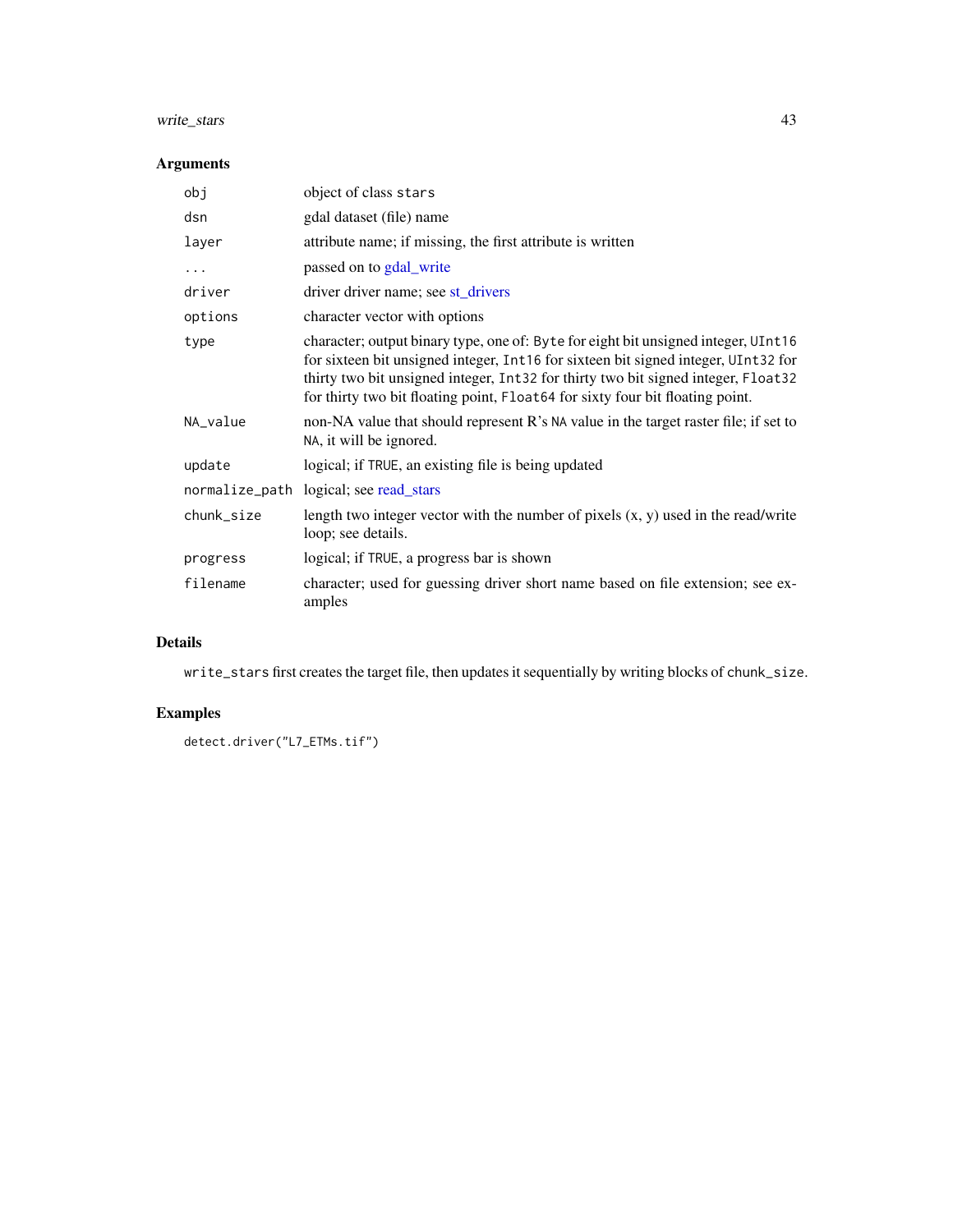# <span id="page-43-0"></span>Index

[.stars, *[38](#page-37-0)* [.stars *(*stars\_subset*)*, [18](#page-17-0) [<-.stars *(*stars\_subset*)*, [18](#page-17-0) aes, *[9](#page-8-0)* aggregate.stars, [3](#page-2-0) apply, *[21](#page-20-0)* as, [4](#page-3-0) as.data.frame.stars, *[38](#page-37-0)* as.data.frame.stars *(*st\_coordinates*)*, [26](#page-25-0) as.tbl\_cube.stars *(*dplyr*)*, [7](#page-6-0) as\_tibble.stars *(*st\_coordinates*)*, [26](#page-25-0) c.stars, [5,](#page-4-0) *[16](#page-15-0)* c.stars\_proxy *(*c.stars*)*, [5](#page-4-0) classIntervals, *[12](#page-11-0)* coerce,stars,Raster-method *(*as*)*, [4](#page-3-0) coerce,stars\_proxy,Raster-method *(*as*)*, [4](#page-3-0) contour, *[6](#page-5-0)*, *[26](#page-25-0)* contour.stars, [6](#page-5-0) coord\_equal, *[9](#page-8-0)* coverage\_fraction, *[3](#page-2-0)* cut, *[7](#page-6-0)* cut.array *(*cut\_stars*)*, [6](#page-5-0) cut.matrix *(*cut\_stars*)*, [6](#page-5-0) cut.POSIXt, *[3](#page-2-0)* cut.stars *(*cut\_stars*)*, [6](#page-5-0) cut\_stars, [6](#page-5-0) detect.driver *(*write\_stars*)*, [42](#page-41-0) dplyr, [7](#page-6-0) facet\_wrap, *[9](#page-8-0)*

factorValues, *[24](#page-23-0)* filter, *[8](#page-7-0)* filter.stars *(*dplyr*)*, [7](#page-6-0) filter.stars\_proxy *(*dplyr*)*, [7](#page-6-0) findInterval, *[3](#page-2-0)*

gdal\_utils, *[35](#page-34-0)*, *[40](#page-39-0)* gdal\_write, *[43](#page-42-0)*

geom\_raster, *[9](#page-8-0)* geom\_sf, *[9](#page-8-0)* geom\_stars, [8](#page-7-0) geom\_tile, *[9](#page-8-0)* image.stars *(*plot*)*, [11](#page-10-0) is\_big *(*read\_stars*)*, [15](#page-14-0) make\_intervals, [9](#page-8-0) makeCluster, *[21](#page-20-0)* Math.stars *(*ops\_stars*)*, [10](#page-9-0) Math.stars\_proxy *(*ops\_stars*)*, [10](#page-9-0) mutate.stars *(*dplyr*)*, [7](#page-6-0) mutate.stars\_proxy *(*dplyr*)*, [7](#page-6-0) normalizePath, *[16](#page-15-0)* Ops.stars *(*ops\_stars*)*, [10](#page-9-0) Ops.stars\_proxy *(*ops\_stars*)*, [10](#page-9-0) ops\_stars, [10](#page-9-0) plot, [11](#page-10-0) pretty, *[24](#page-23-0)* projectRaster, *[41](#page-40-0)* pull, *[8](#page-7-0)* pull.stars *(*dplyr*)*, [7](#page-6-0) pull.stars\_proxy *(*dplyr*)*, [7](#page-6-0) rasterImage, *[13](#page-12-0)* read\_ncdf, [14](#page-13-0) read\_stars, *[5](#page-4-0)*, [15,](#page-14-0) *[16](#page-15-0)*, *[43](#page-42-0)* redimension, [18](#page-17-0) rgb, *[13](#page-12-0)*, *[38](#page-37-0)* select.stars *(*dplyr*)*, [7](#page-6-0) select.stars\_proxy *(*dplyr*)*, [7](#page-6-0) slice.stars *(*dplyr*)*, [7](#page-6-0) slice.stars\_proxy *(*dplyr*)*, [7](#page-6-0) st\_apply, [20,](#page-19-0) *[38](#page-37-0)* st\_as\_sf, *[3](#page-2-0)*, *[13](#page-12-0)*, [21,](#page-20-0) *[26](#page-25-0)*, *[34](#page-33-0)*

st\_as\_sfc.stars *(*st\_as\_sf*)*, [21](#page-20-0)